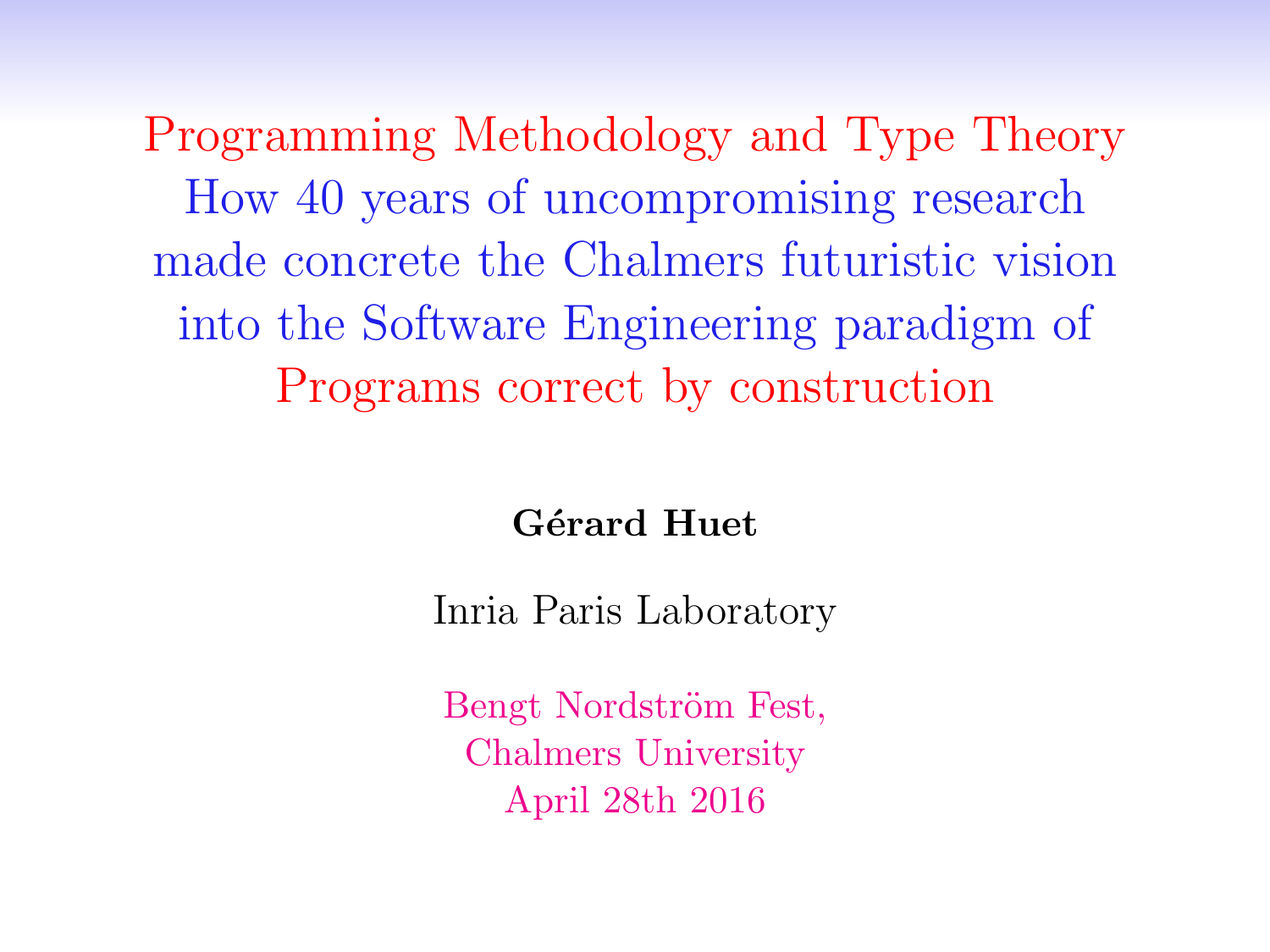## Futuristic

When Chet Murthy left the Coq project to join IBM, he said: Formal Methods are the way of the future ...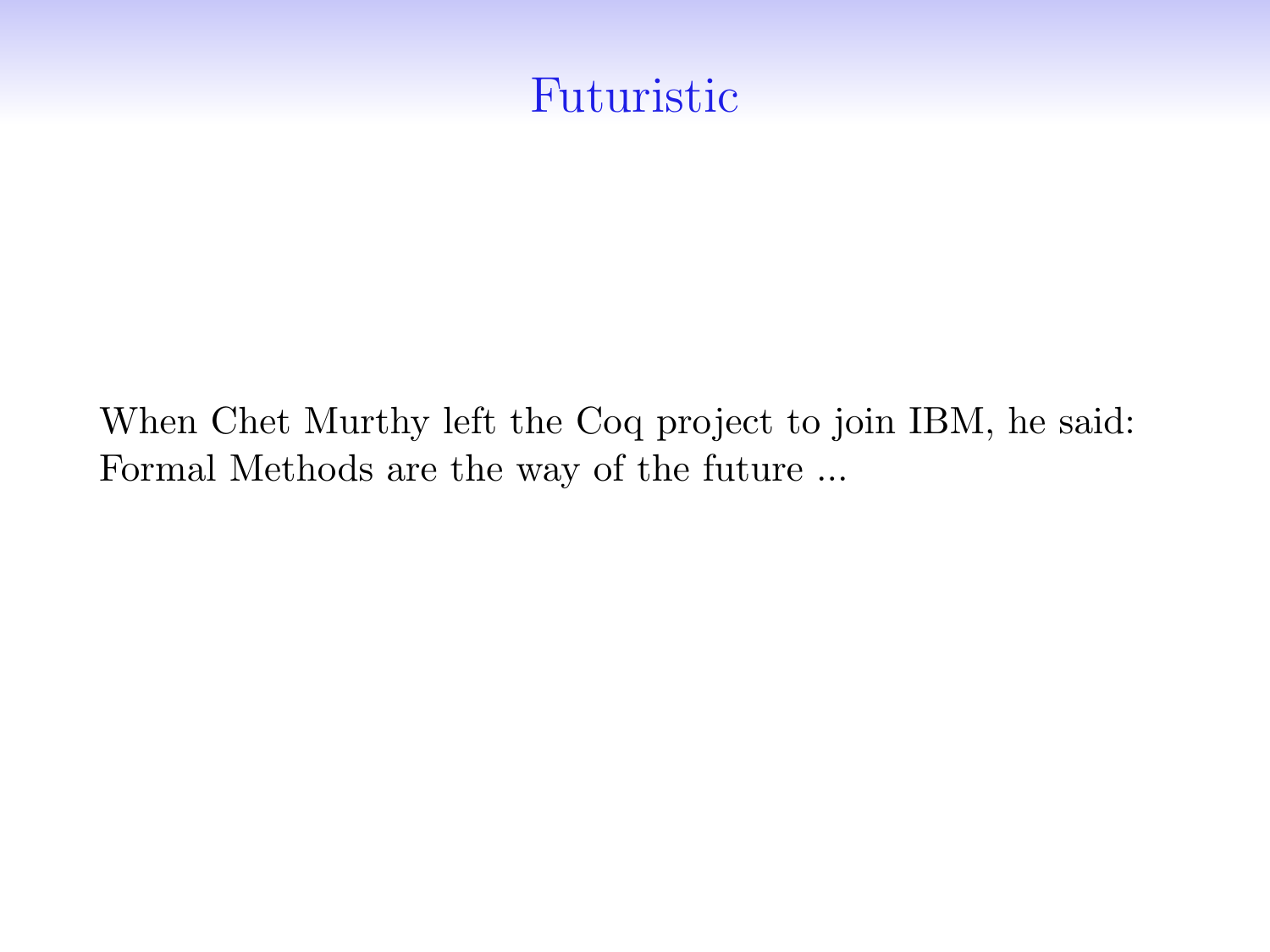## Futuristic

When Chet Murthy left the Coq project to join IBM, he said: Formal Methods are the way of the future ... and they always will be.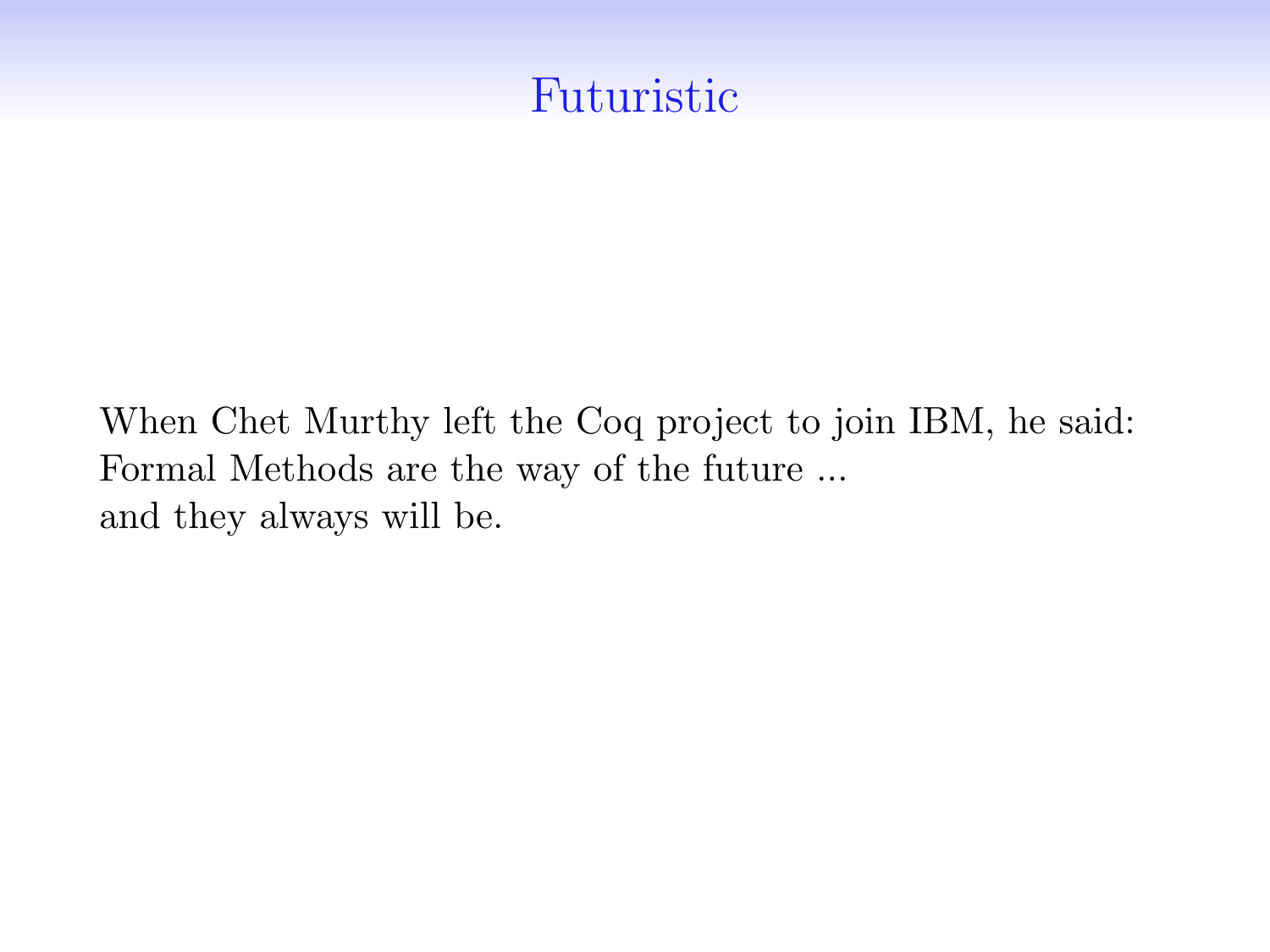Most 'practitioners' consider that software correctness is secondary and even harmful when time to market is the main issue. They consider formal methods are an un-necessary hindrance to fast code production, and reserved for archane debates by pompous academics.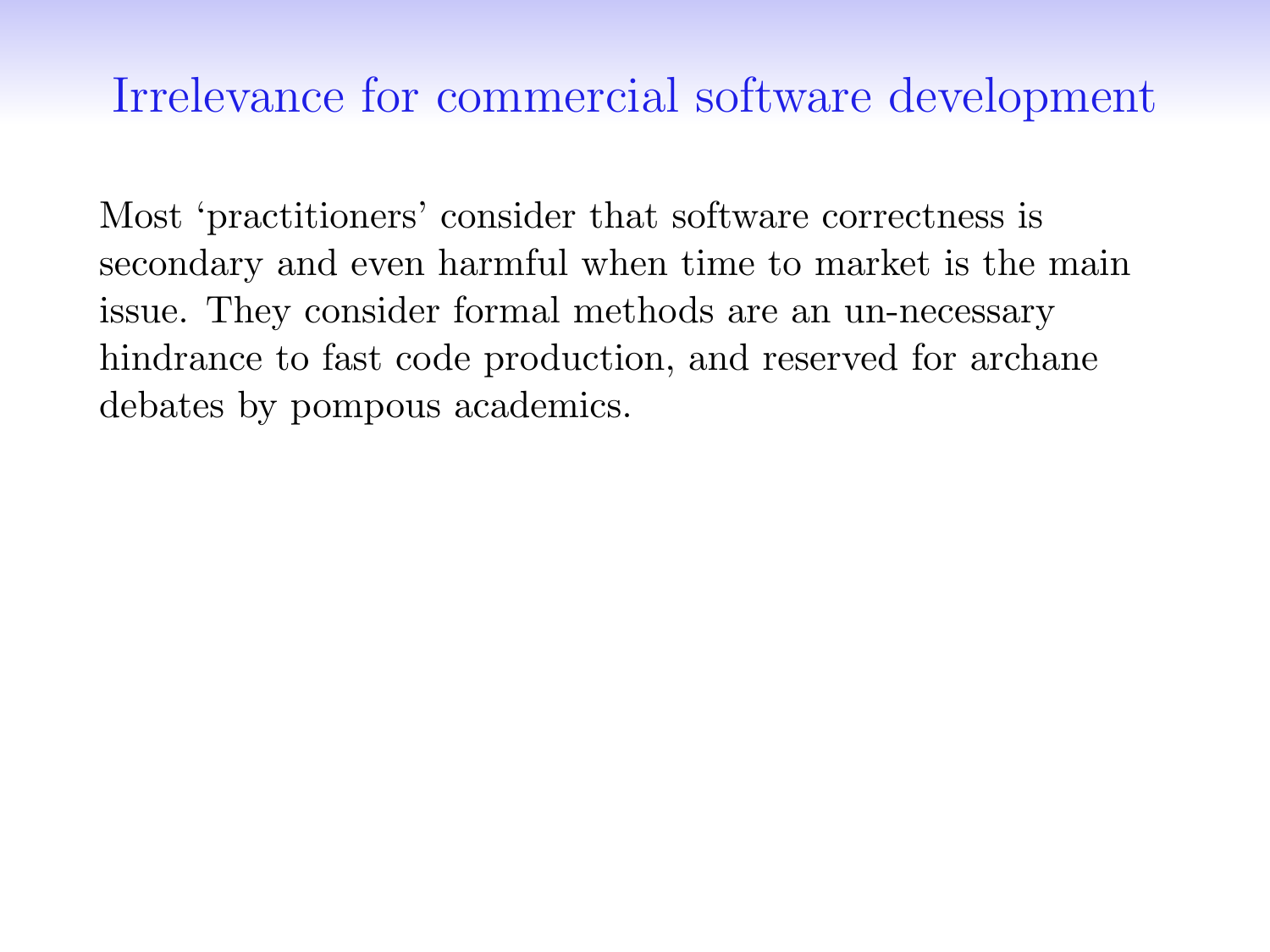Most 'practitioners' consider that software correctness is secondary and even harmful when time to market is the main issue. They consider formal methods are an un-necessary hindrance to fast code production, and reserved for archane debates by pompous academics.

We must admit, our tools are not robust enough, and their wide dissemination is still too far away, to competitively design or even refactor a large software endeavor such as Word.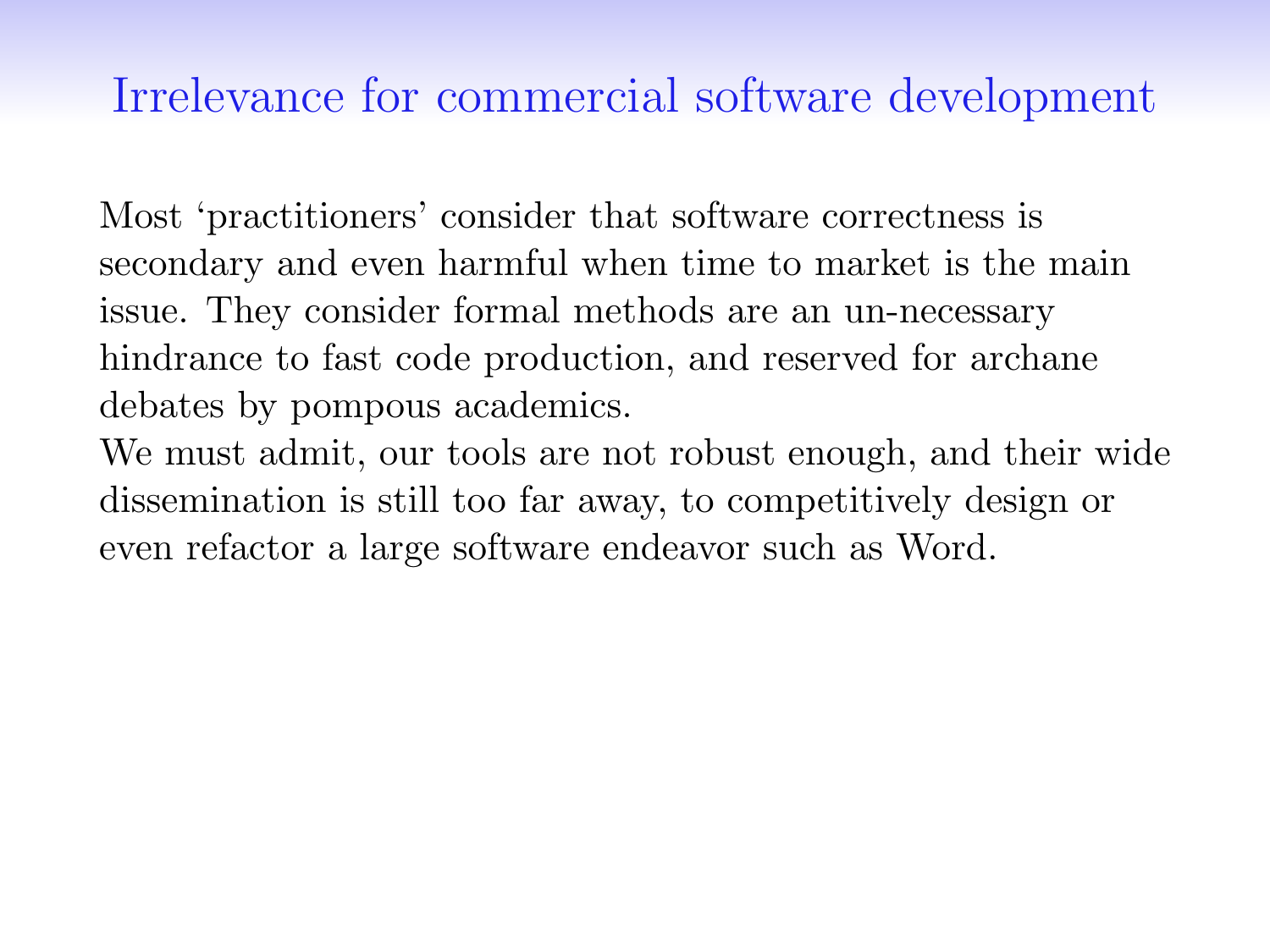Most 'practitioners' consider that software correctness is secondary and even harmful when time to market is the main issue. They consider formal methods are an un-necessary hindrance to fast code production, and reserved for archane debates by pompous academics.

We must admit, our tools are not robust enough, and their wide dissemination is still too far away, to competitively design or even refactor a large software endeavor such as Word. But bugs have an enormous cost.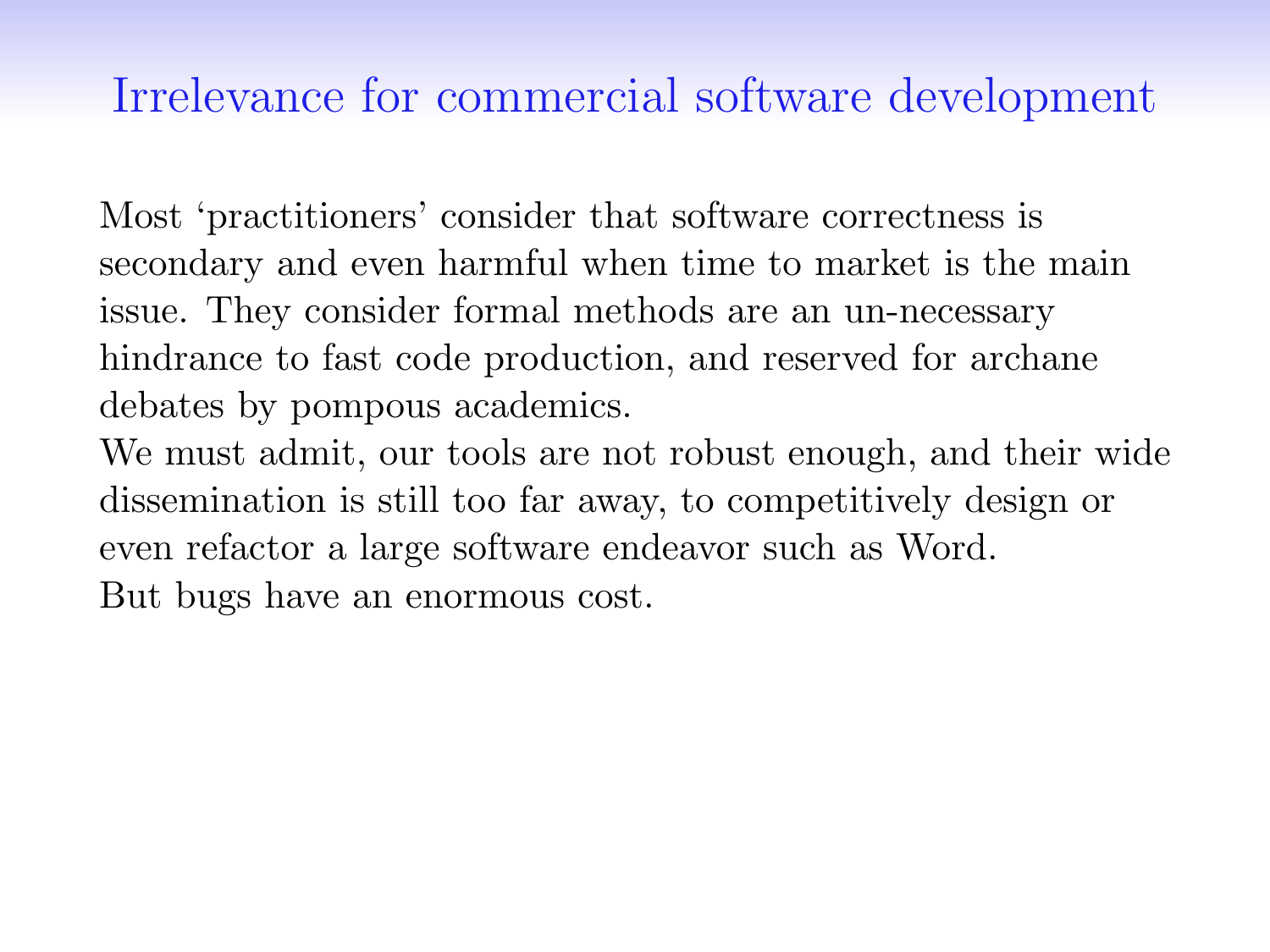Most 'practitioners' consider that software correctness is secondary and even harmful when time to market is the main issue. They consider formal methods are an un-necessary hindrance to fast code production, and reserved for archane debates by pompous academics.

We must admit, our tools are not robust enough, and their wide dissemination is still too far away, to competitively design or even refactor a large software endeavor such as Word. But bugs have an enormous cost. Thus hardware design, safety-critical systems and security have progressively used formal methods in production software development.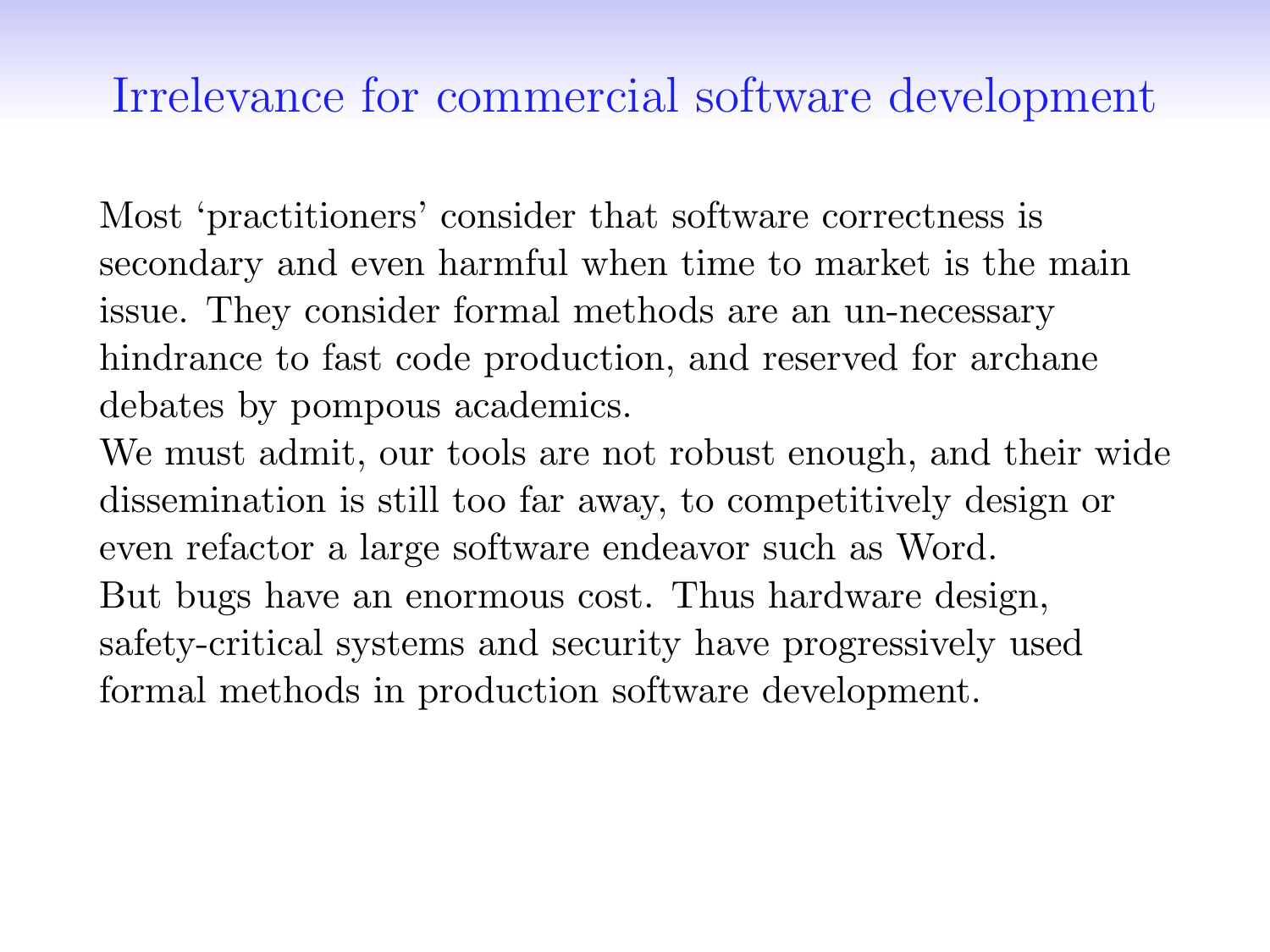Most 'practitioners' consider that software correctness is secondary and even harmful when time to market is the main issue. They consider formal methods are an un-necessary hindrance to fast code production, and reserved for archane debates by pompous academics.

We must admit, our tools are not robust enough, and their wide dissemination is still too far away, to competitively design or even refactor a large software endeavor such as Word. But bugs have an enormous cost. Thus hardware design, safety-critical systems and security have progressively used formal methods in production software development. Note that our tools are now able to prove the correctness of the first program in Knuth's Art of Computer Programming, and that's not small achievement.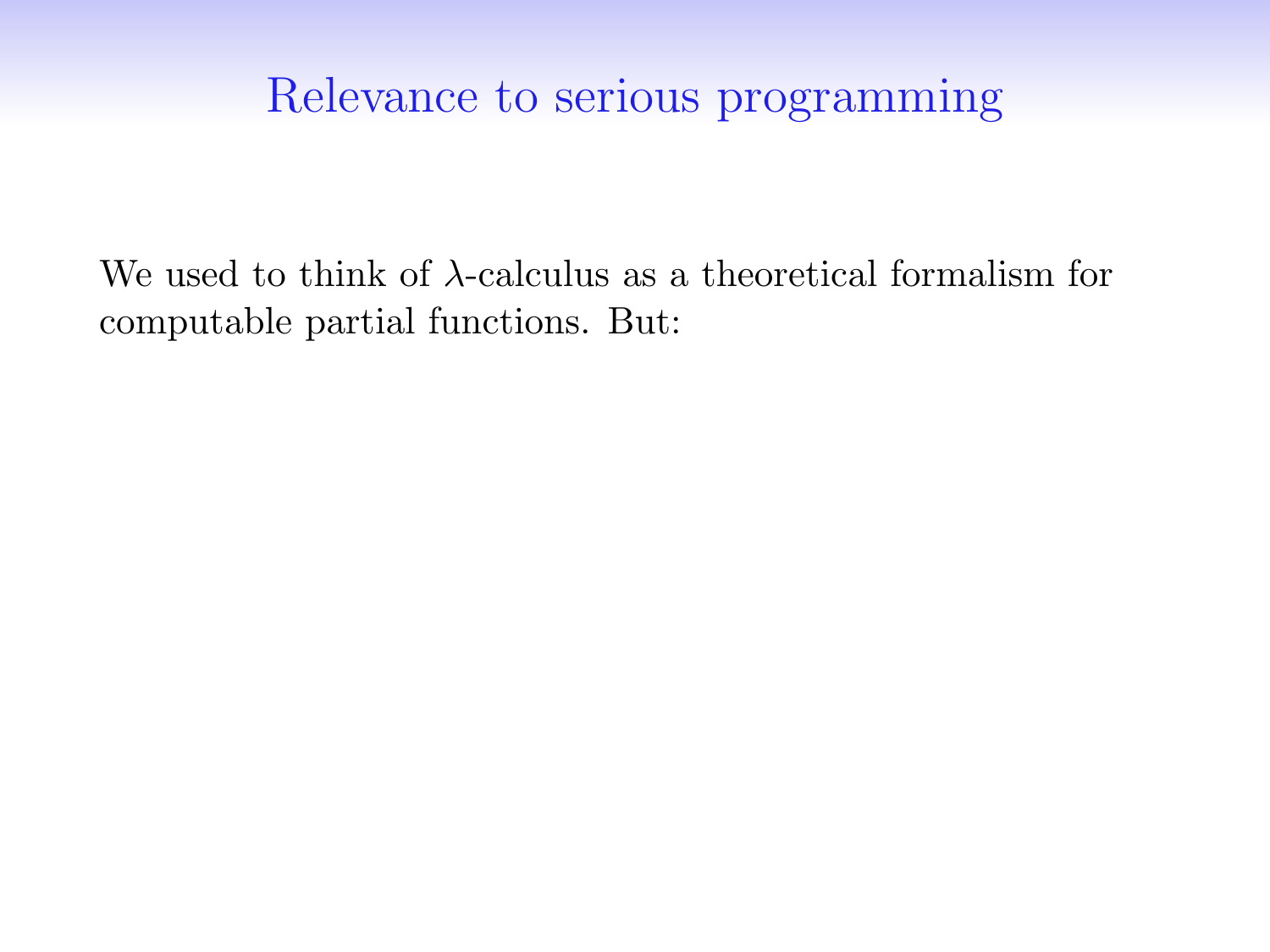We used to think of  $\lambda$ -calculus as a theoretical formalism for computable partial functions. But:

• Lisp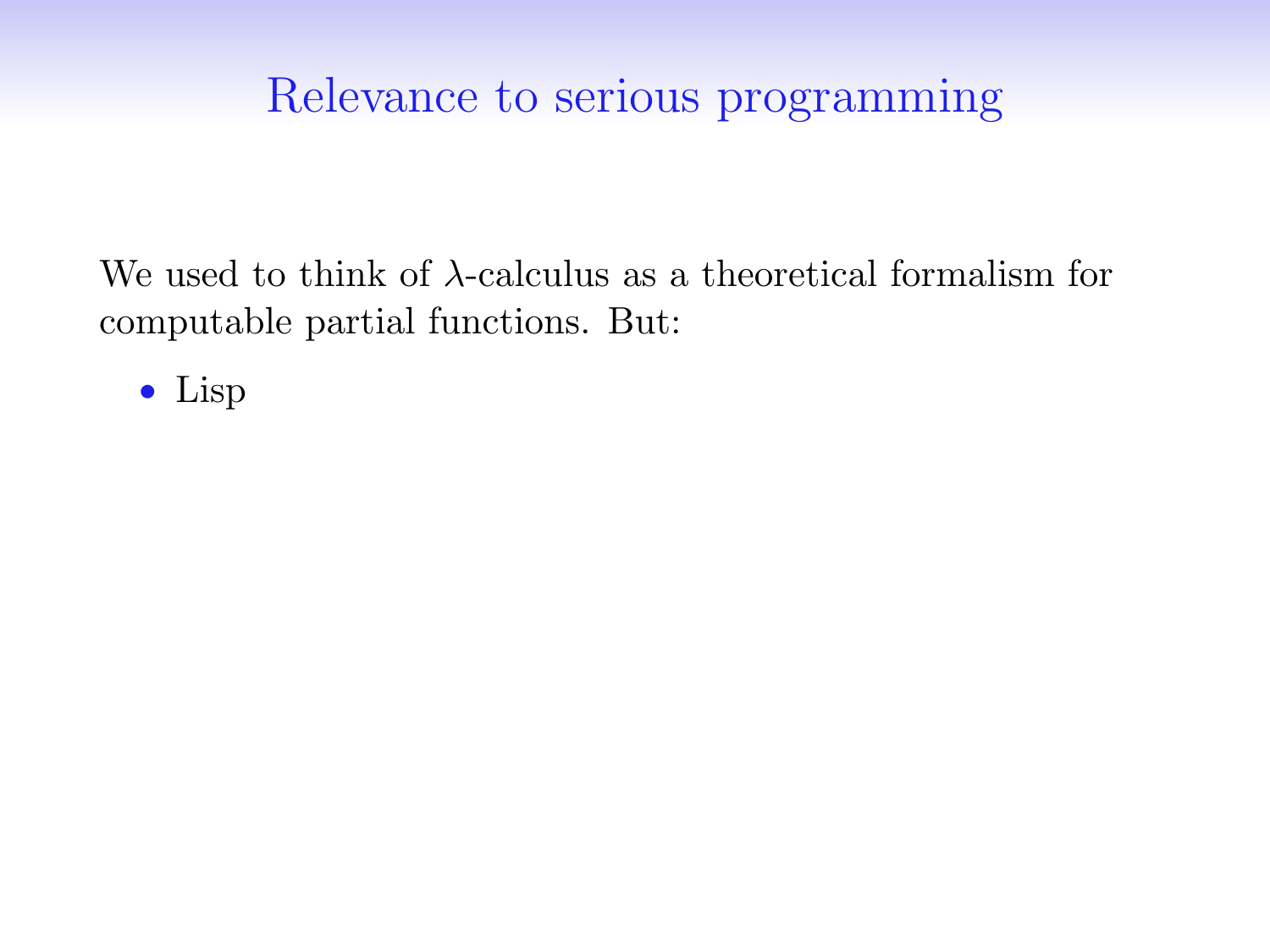- Lisp
- Iswim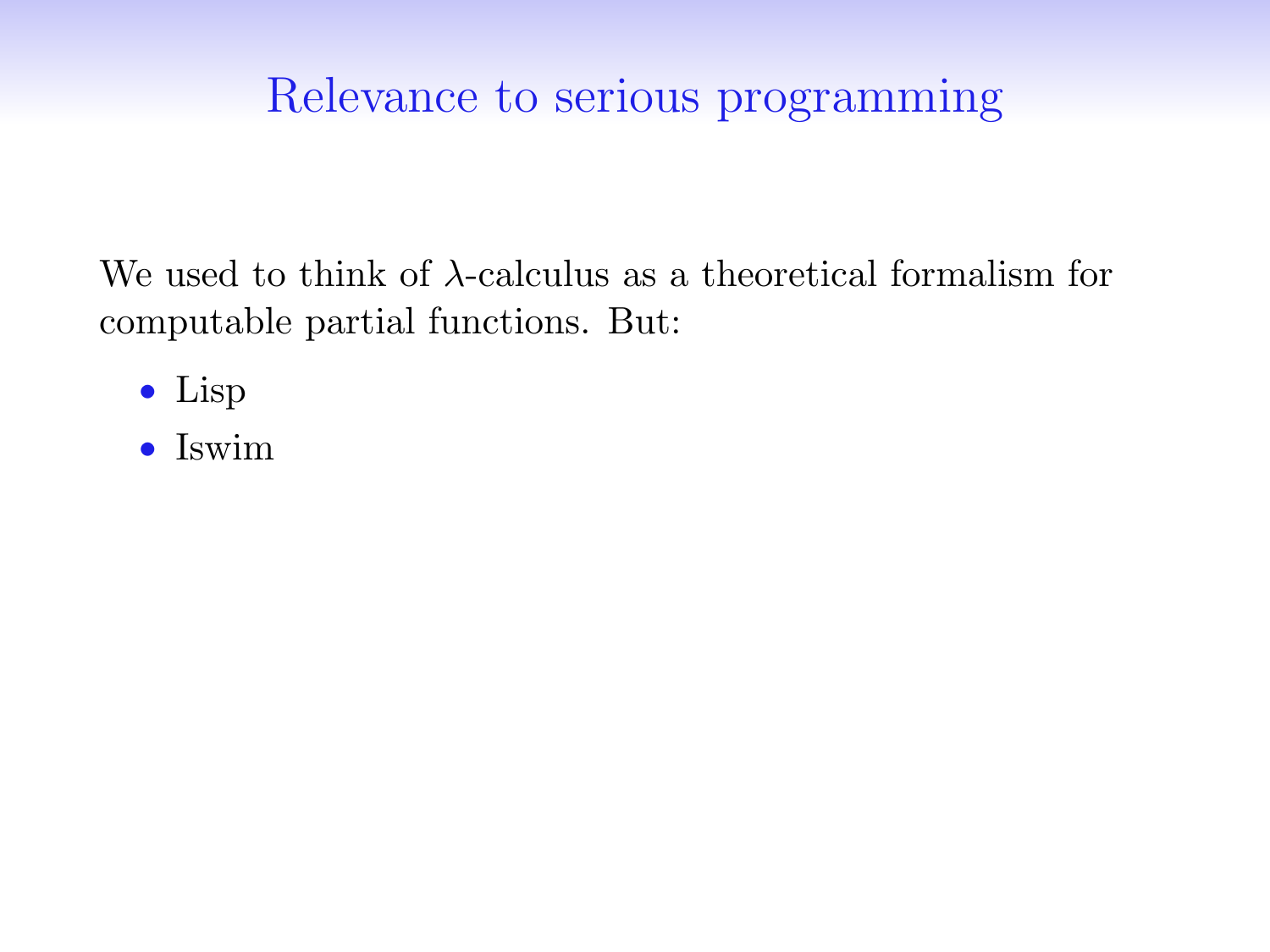- Lisp
- Iswim
- ML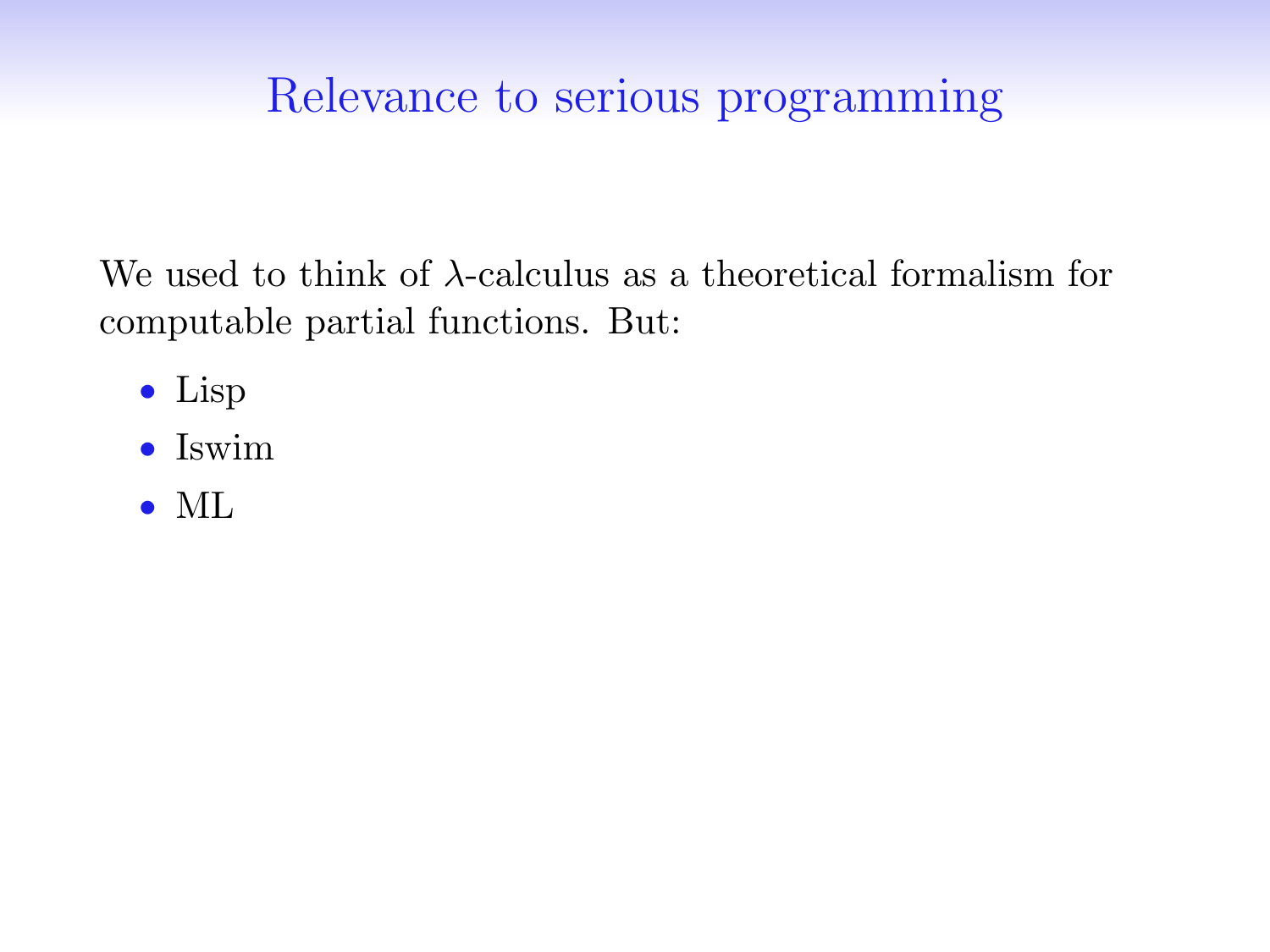- Lisp
- Iswim
- ML
- G-machine, LML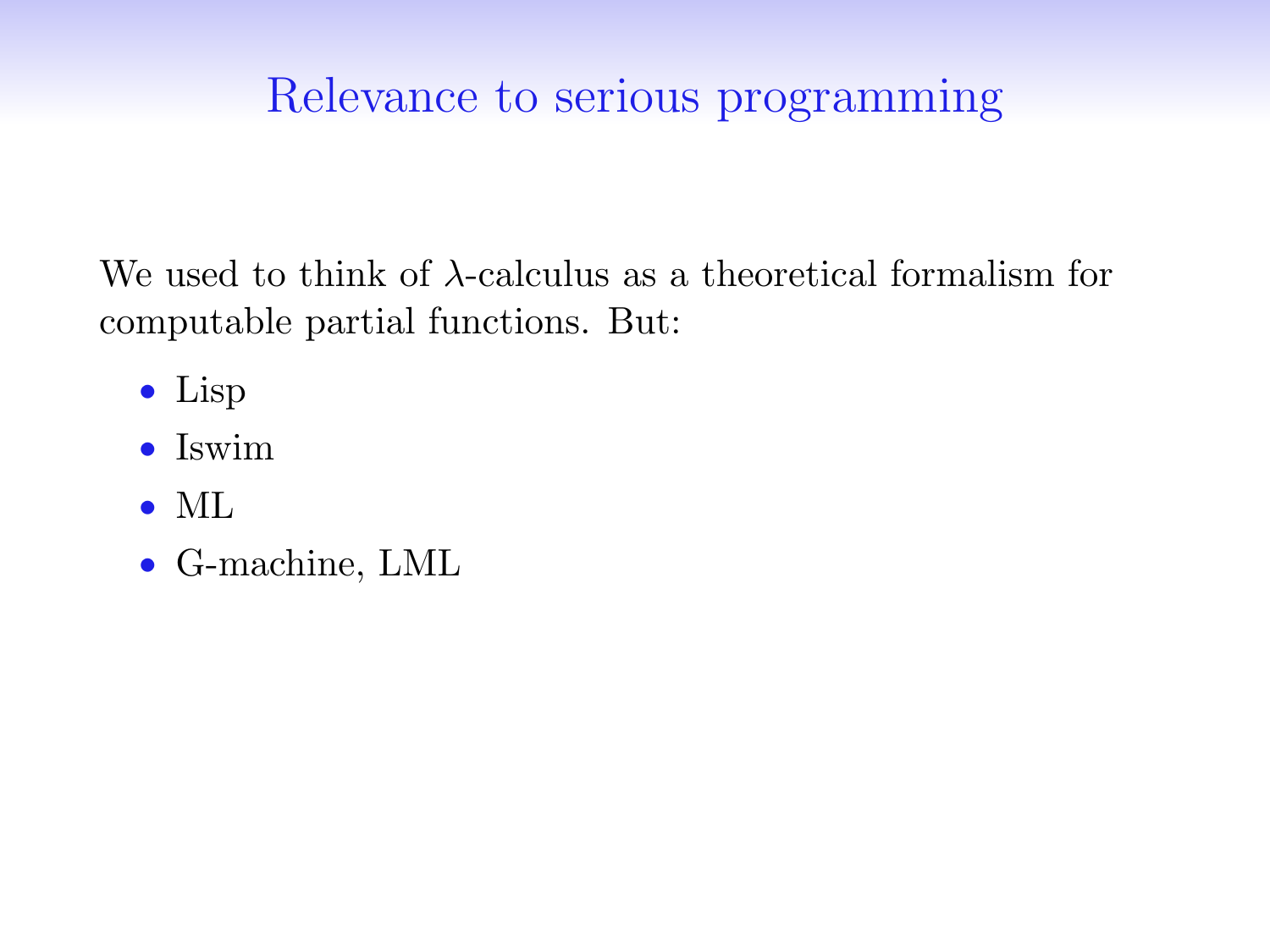- Lisp
- Iswim
- ML
- G-machine, LML
- Haskell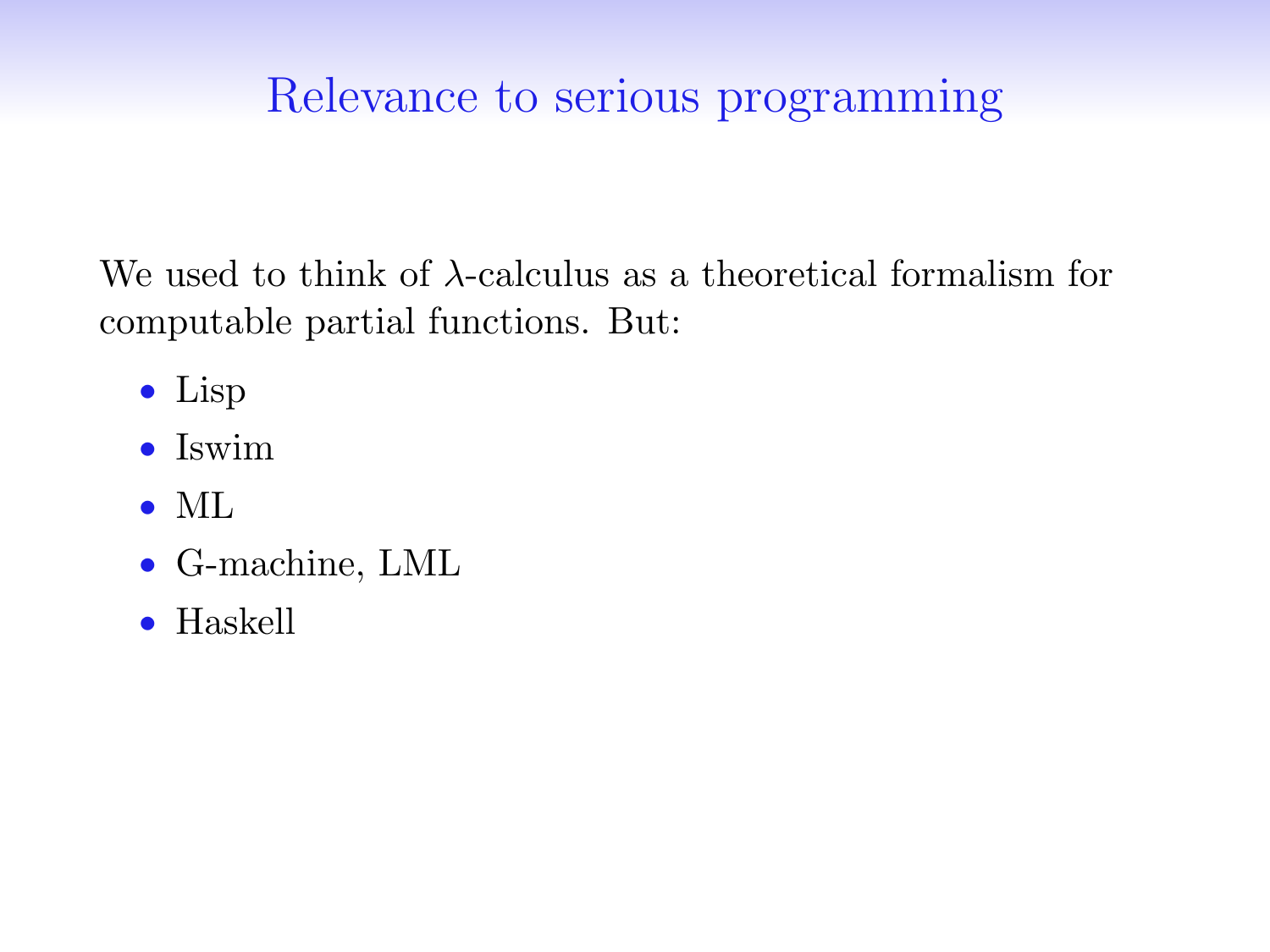We used to think of  $\lambda$ -calculus as a theoretical formalism for computable partial functions. But:

- Lisp
- Iswim
- ML
- G-machine, LML
- Haskell

Nowadays, the banking business is taking seriously functional programming.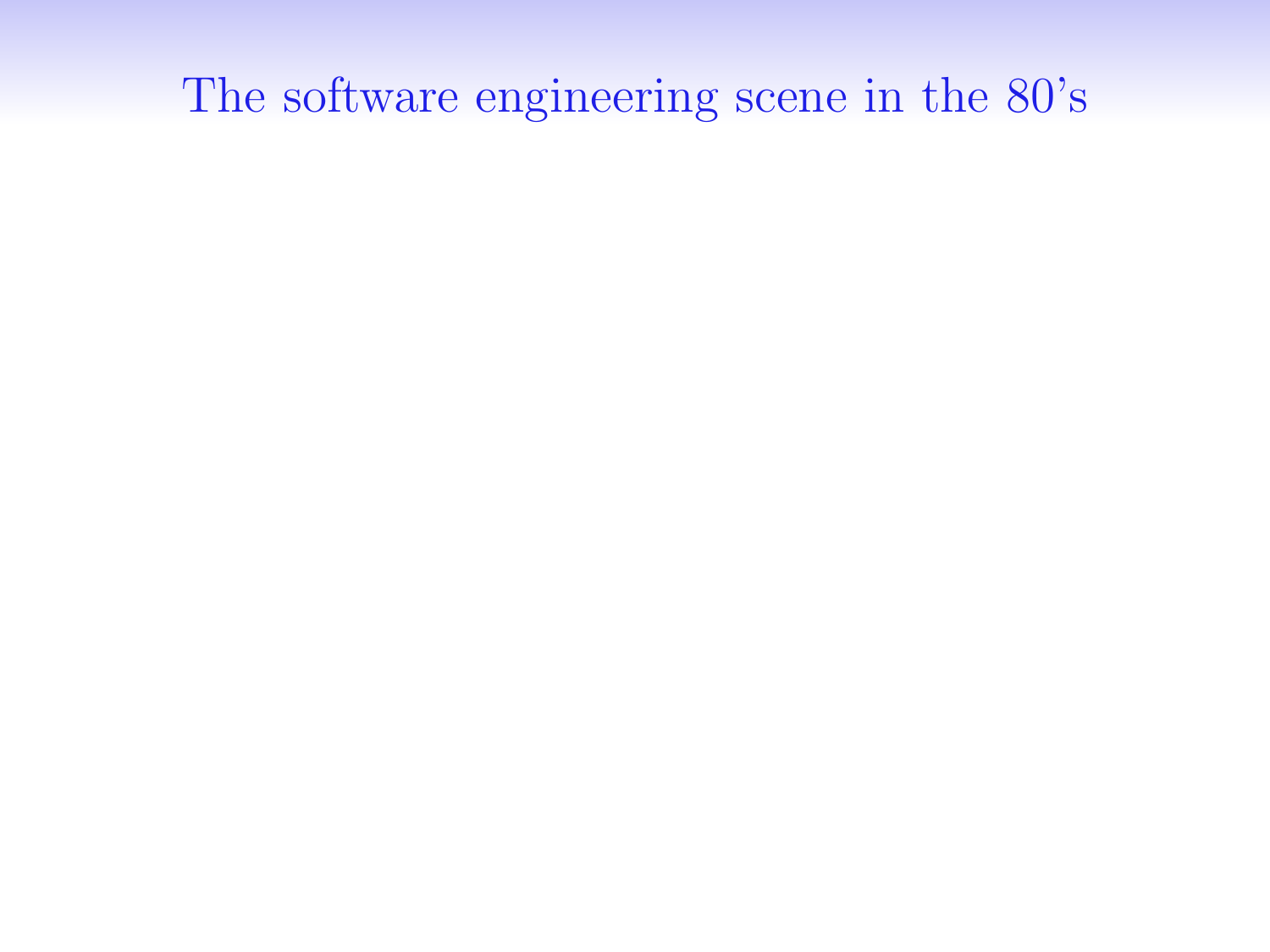• Programming methods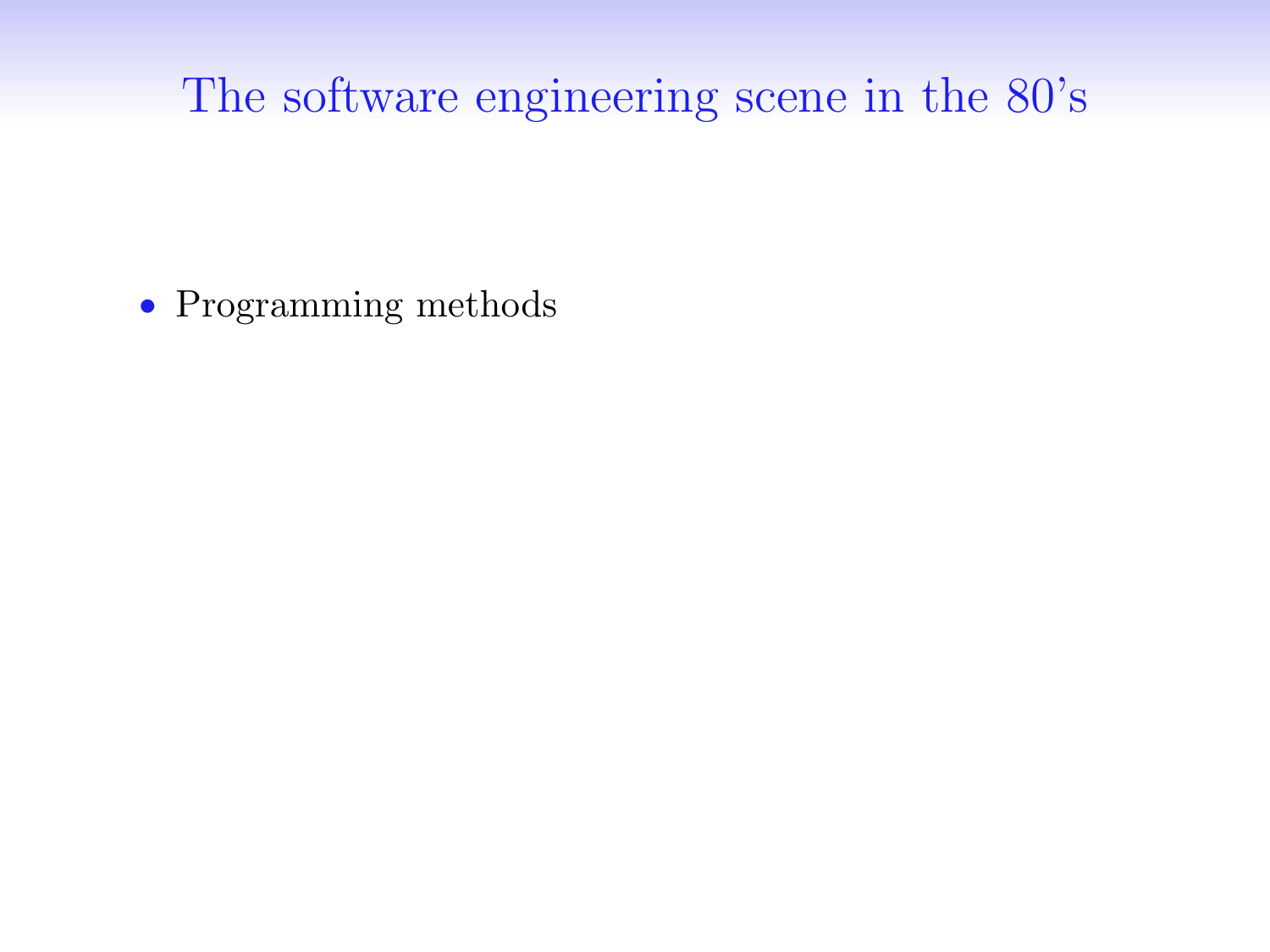- Programming methods
- Software Science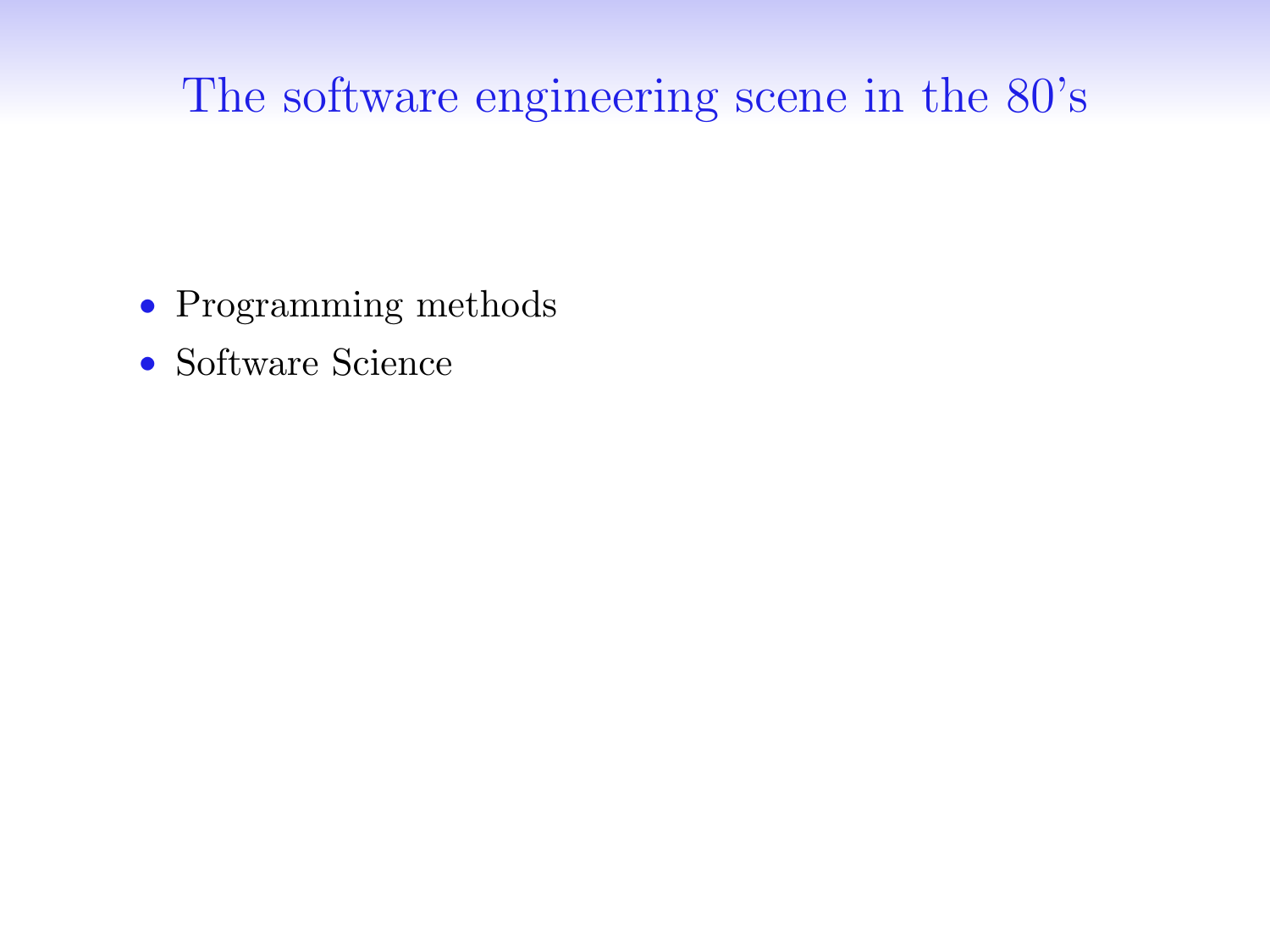- Programming methods
- Software Science
- Structured Programming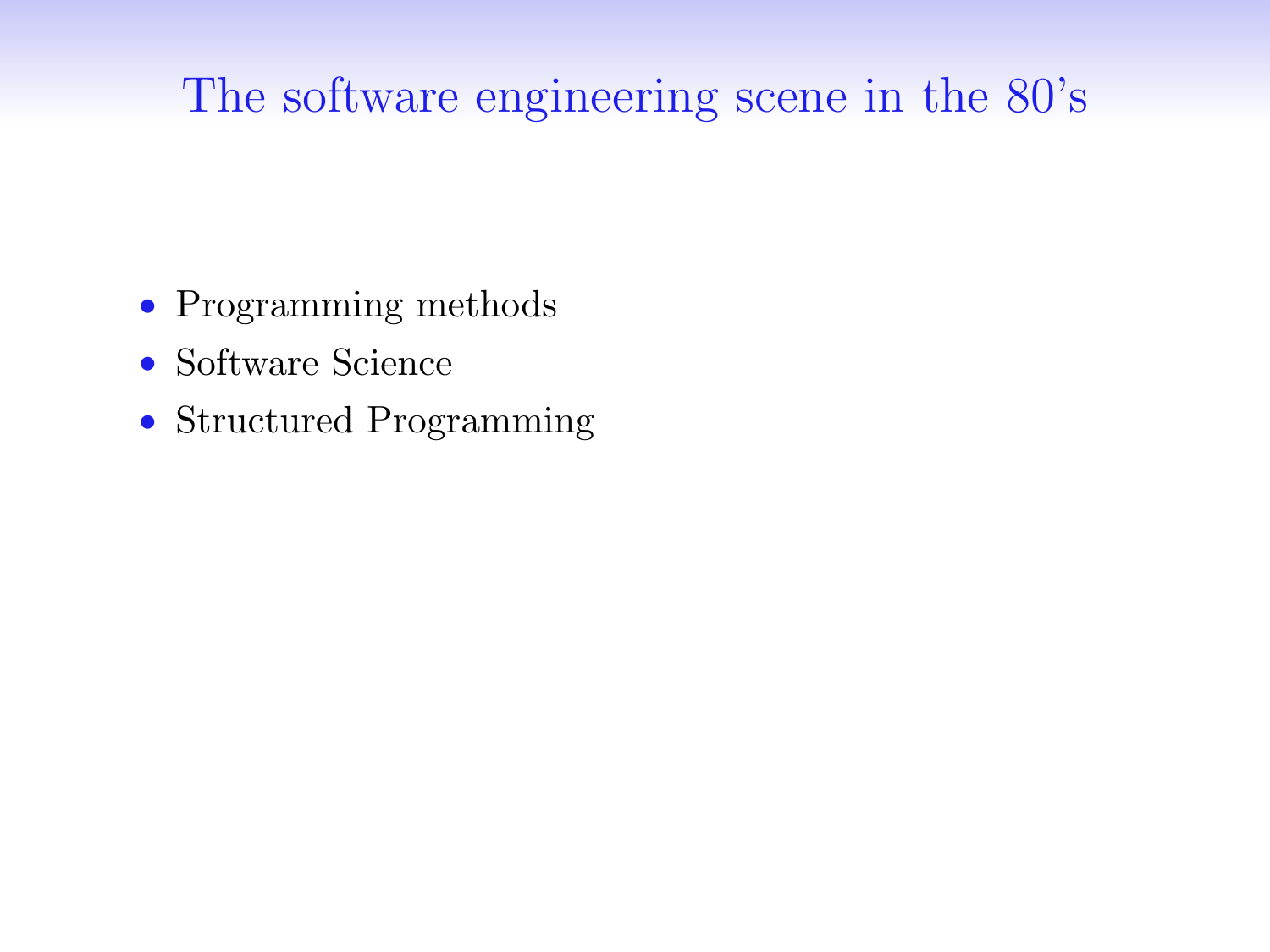- Programming methods
- Software Science
- Structured Programming
- Floyd, Hoare, Dijkstra, Abrial, etc.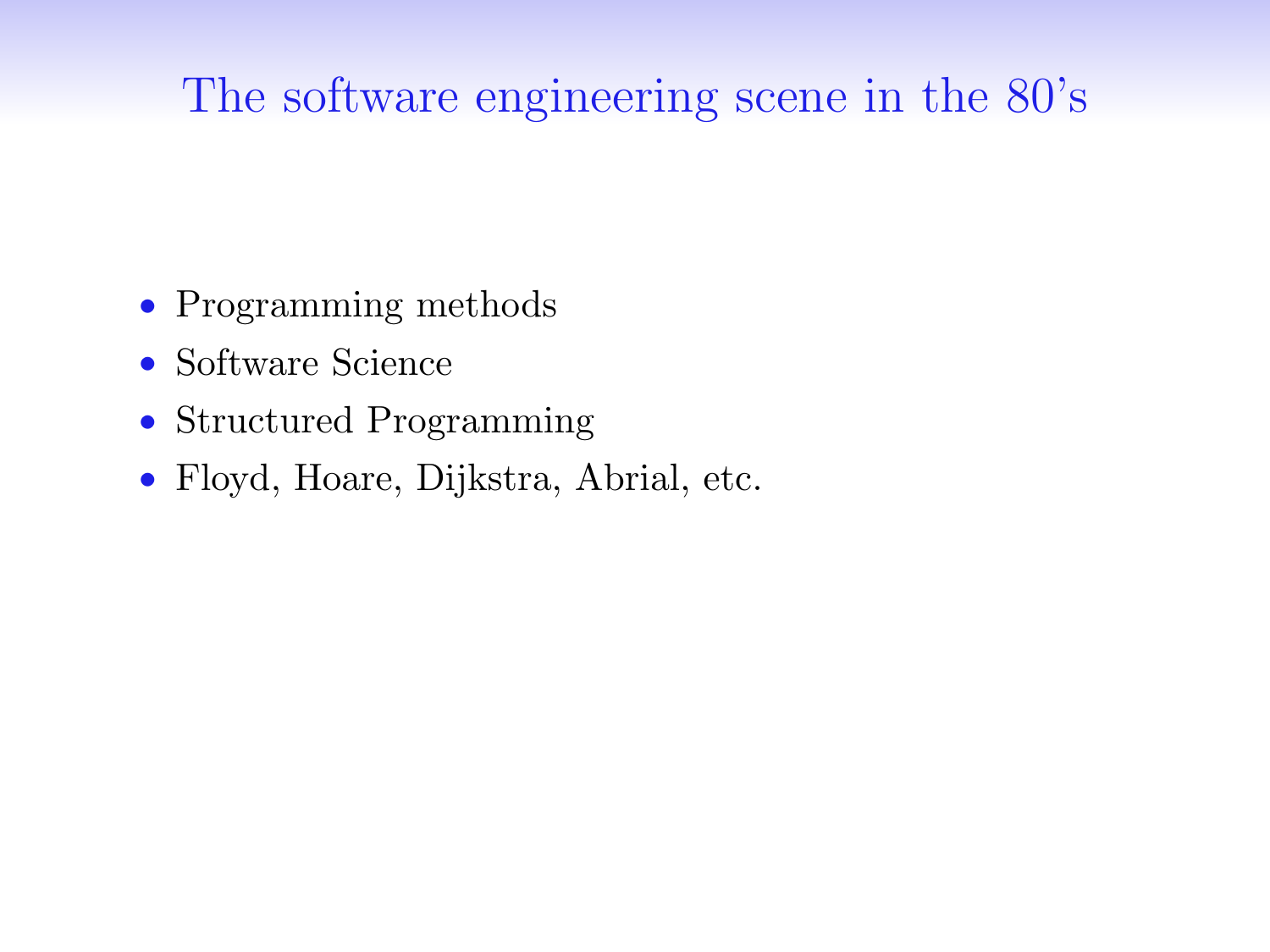- Programming methods
- Software Science
- Structured Programming
- Floyd, Hoare, Dijkstra, Abrial, etc.
- Artificial Intelligence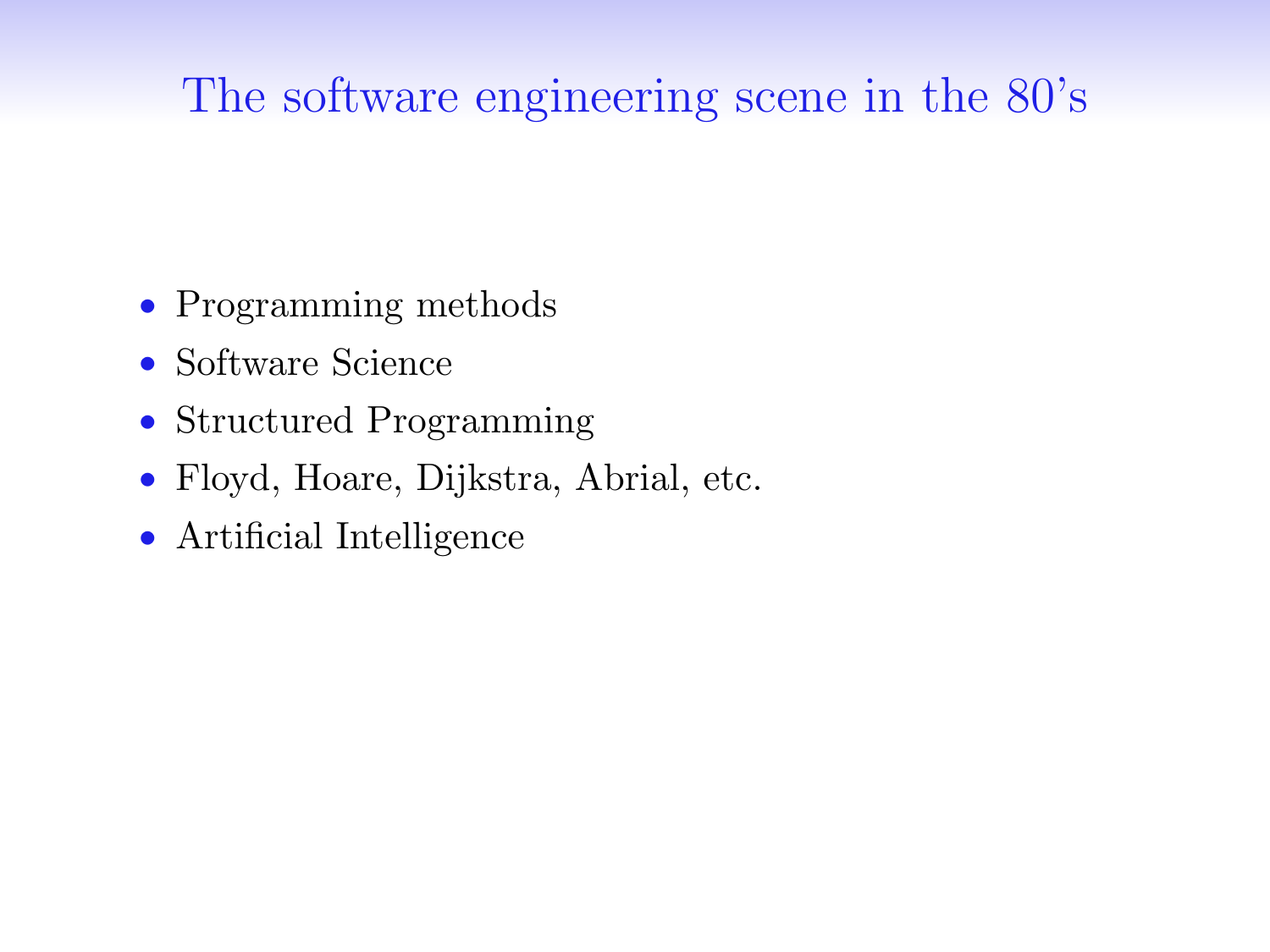- Programming methods
- Software Science
- Structured Programming
- Floyd, Hoare, Dijkstra, Abrial, etc.
- Artificial Intelligence
- Abstract Datatypes and Algebraic Specifications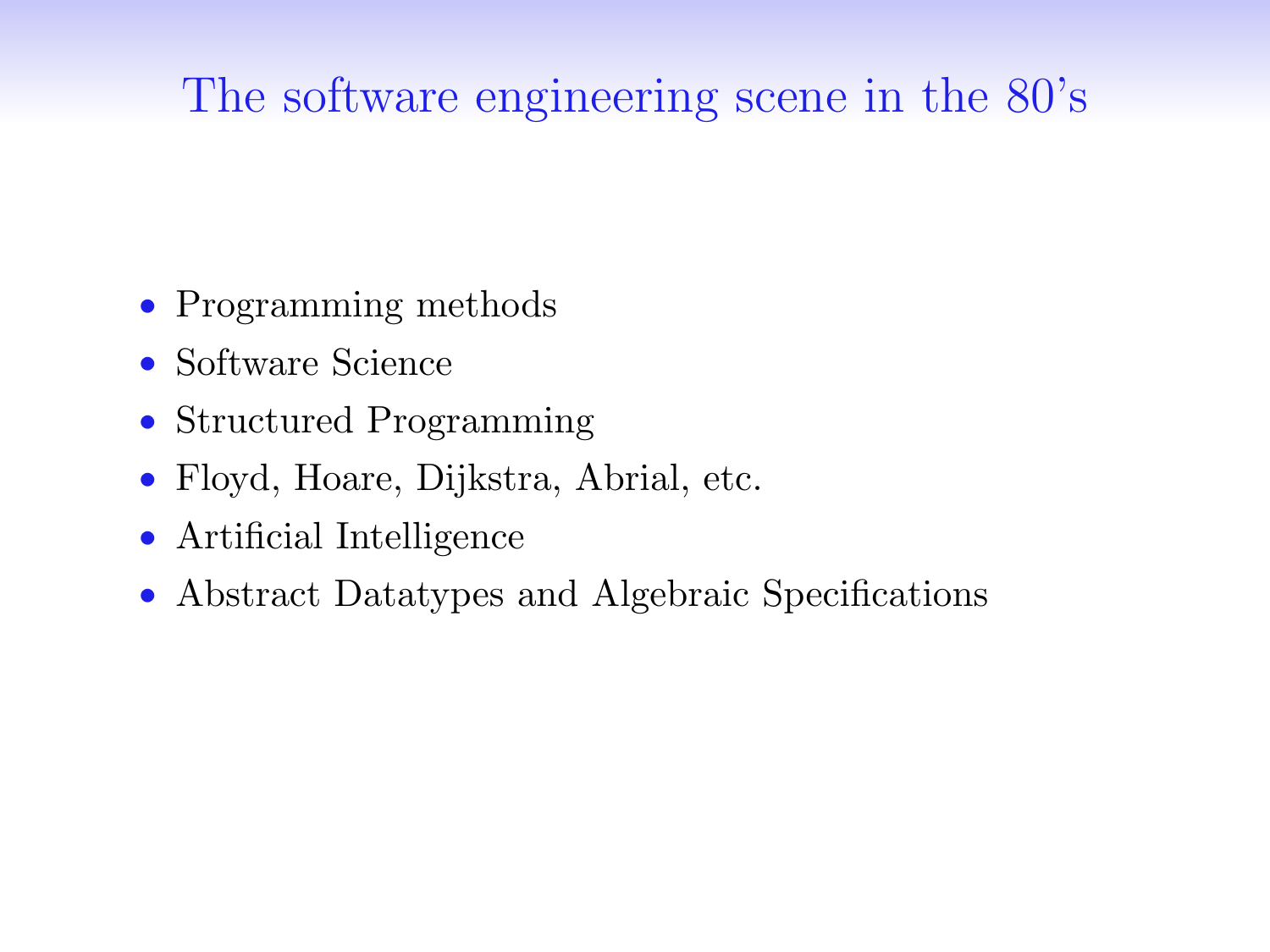- Programming methods
- Software Science
- Structured Programming
- Floyd, Hoare, Dijkstra, Abrial, etc.
- Artificial Intelligence
- Abstract Datatypes and Algebraic Specifications
- Object-oriented programming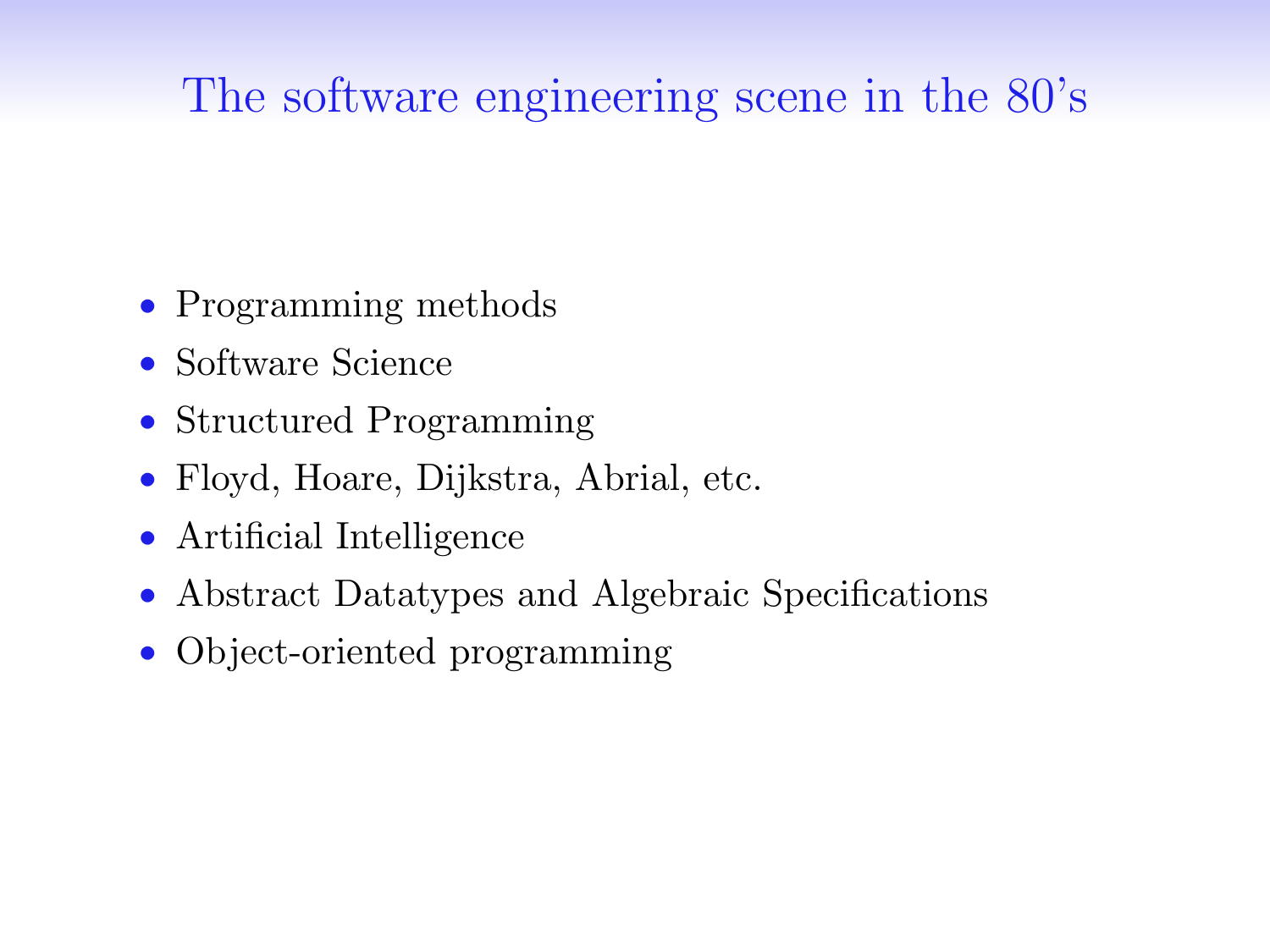- Programming methods
- Software Science
- Structured Programming
- Floyd, Hoare, Dijkstra, Abrial, etc.
- Artificial Intelligence
- Abstract Datatypes and Algebraic Specifications
- Object-oriented programming
- Denotational semantics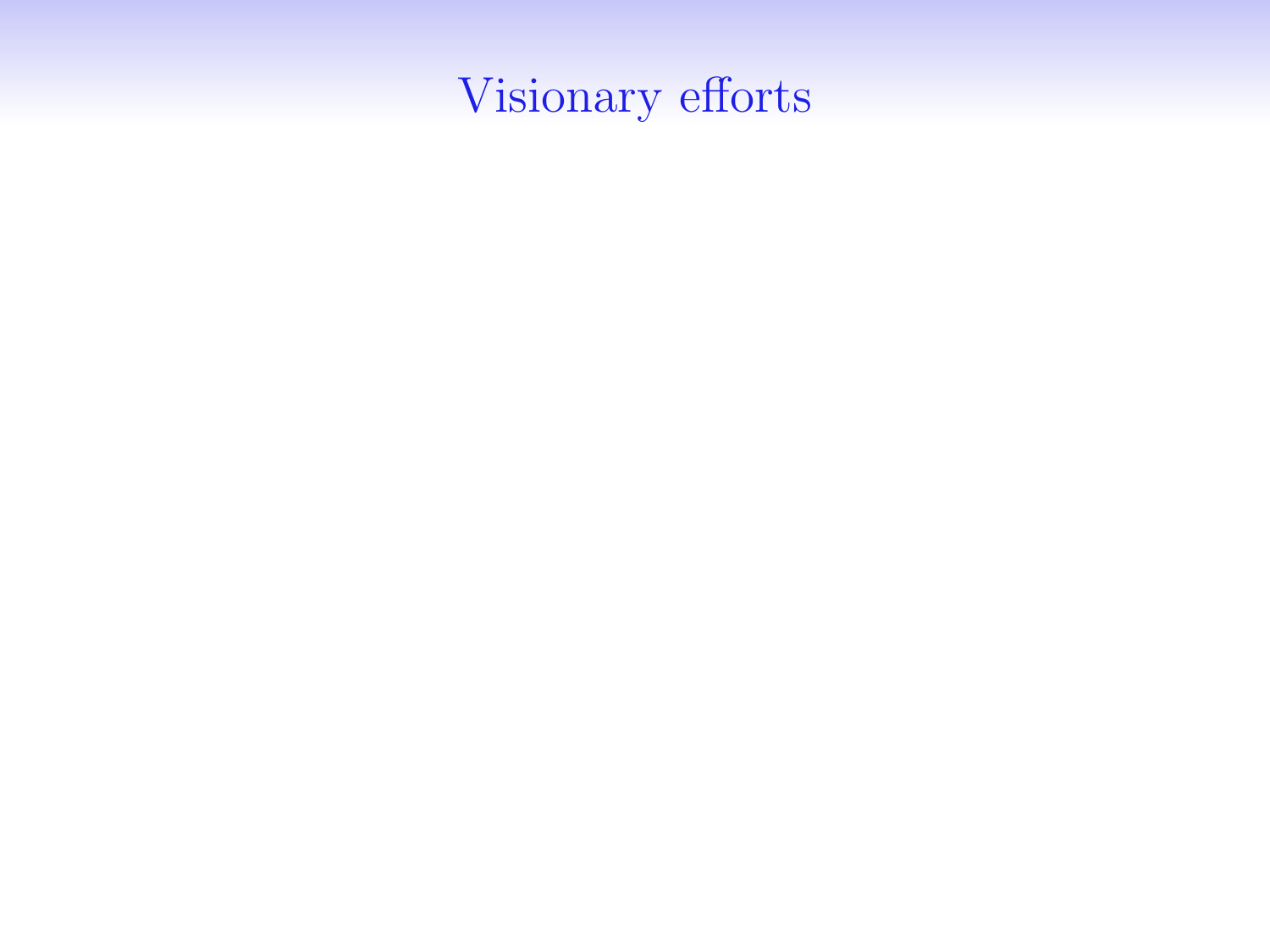• Automath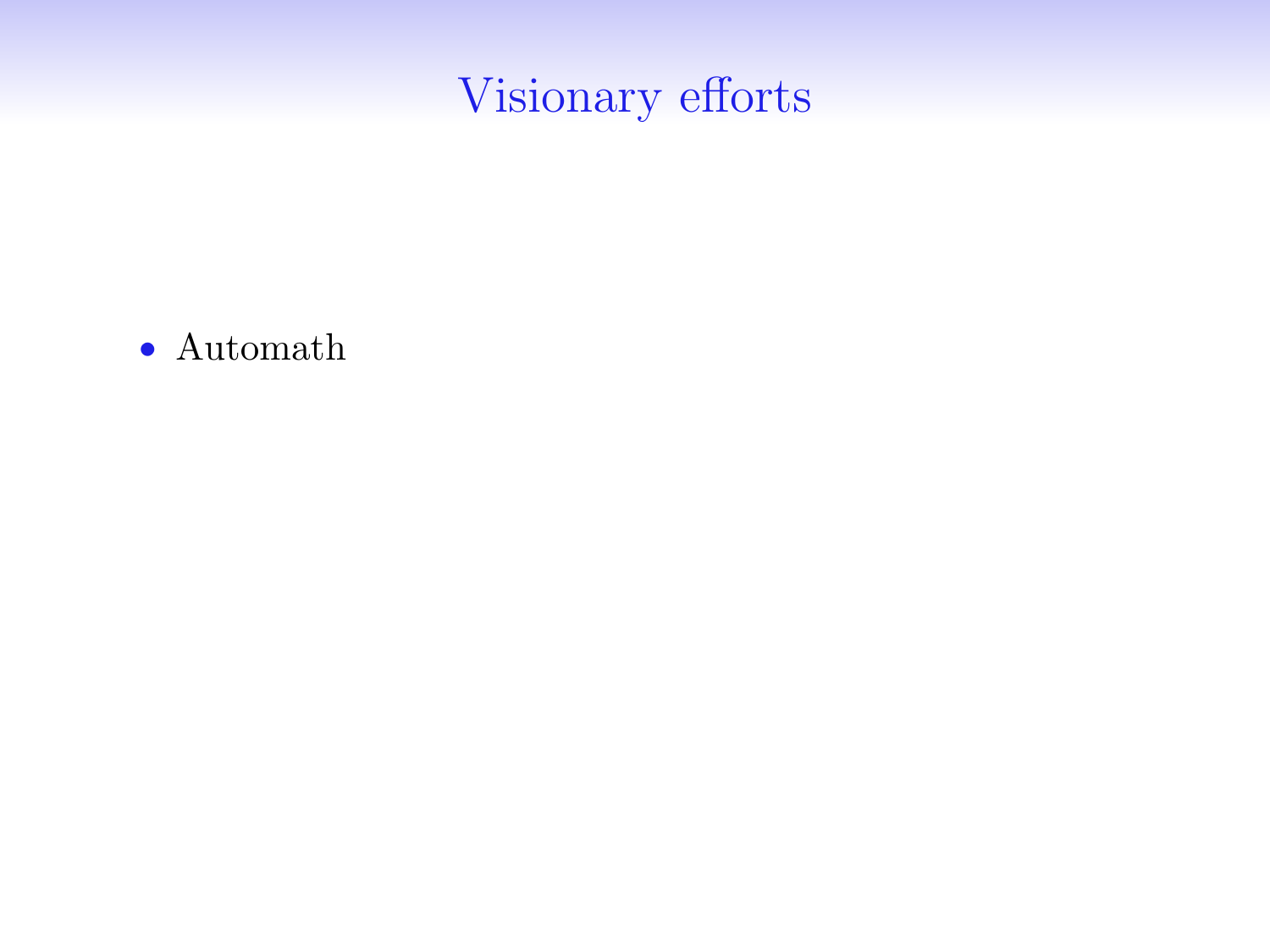- Automath
- LCF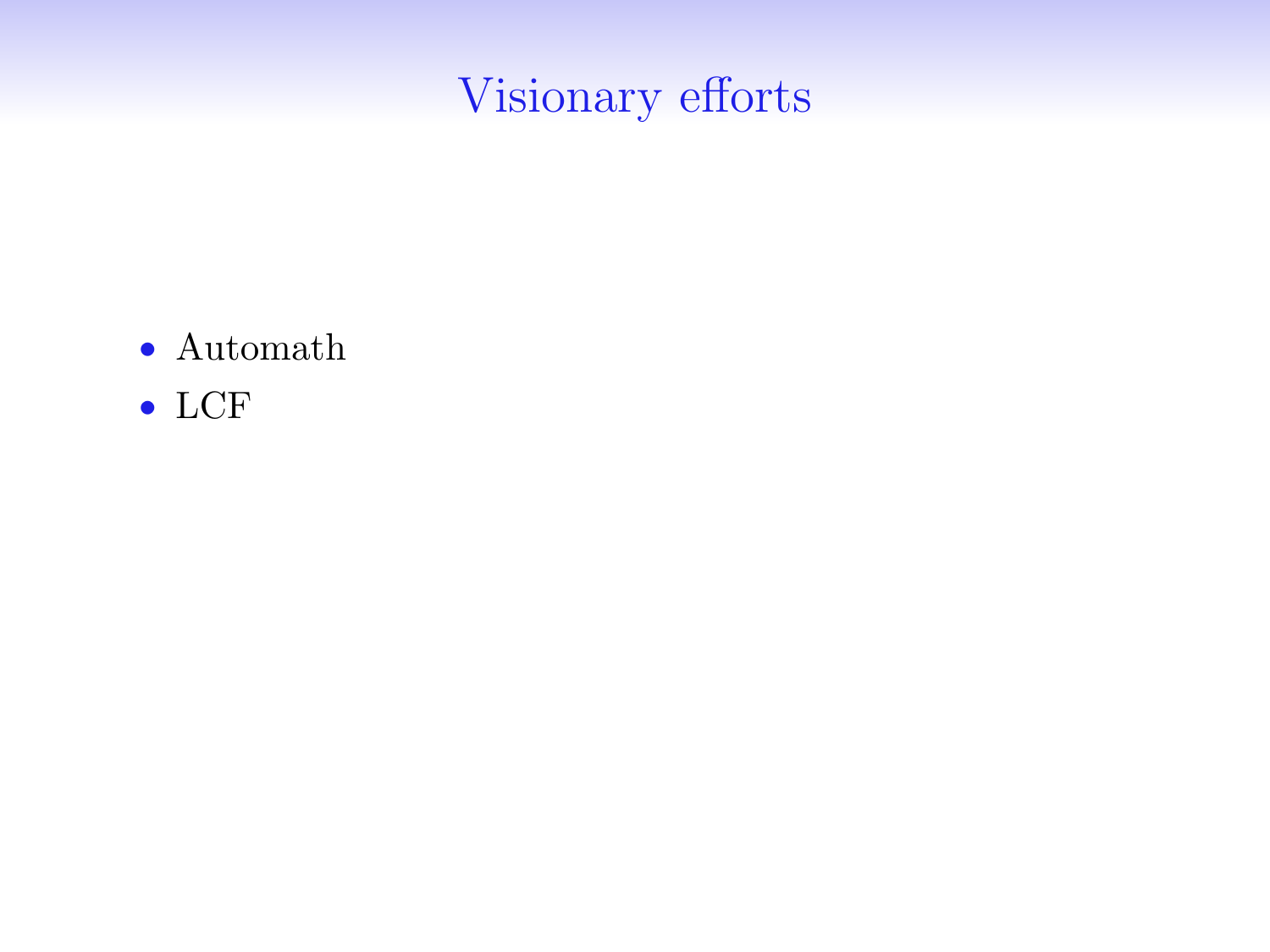- Automath
- LCF
- Nuprl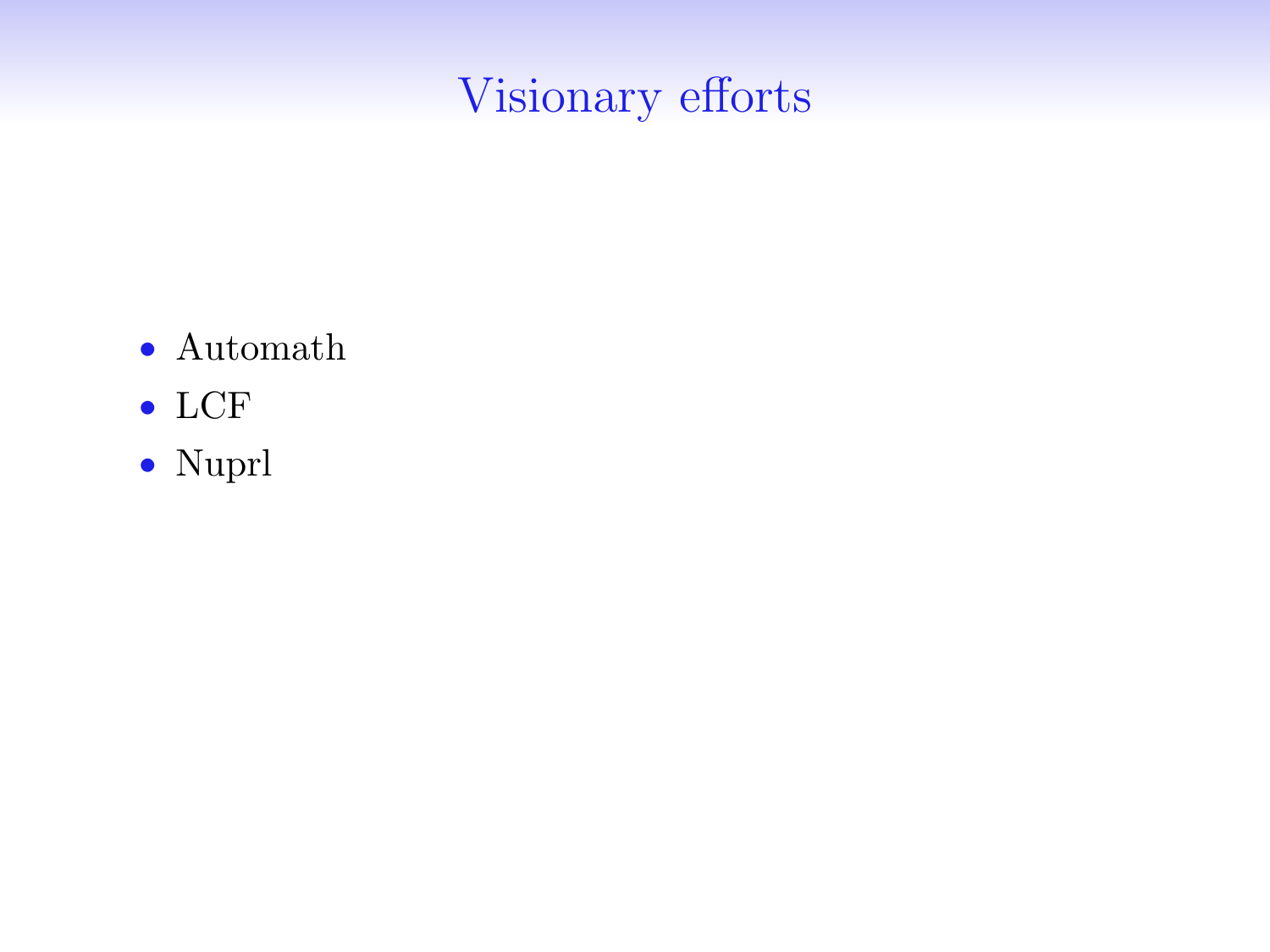- Automath
- LCF
- Nuprl
- Curry-Howard-de Bruijn isomorphism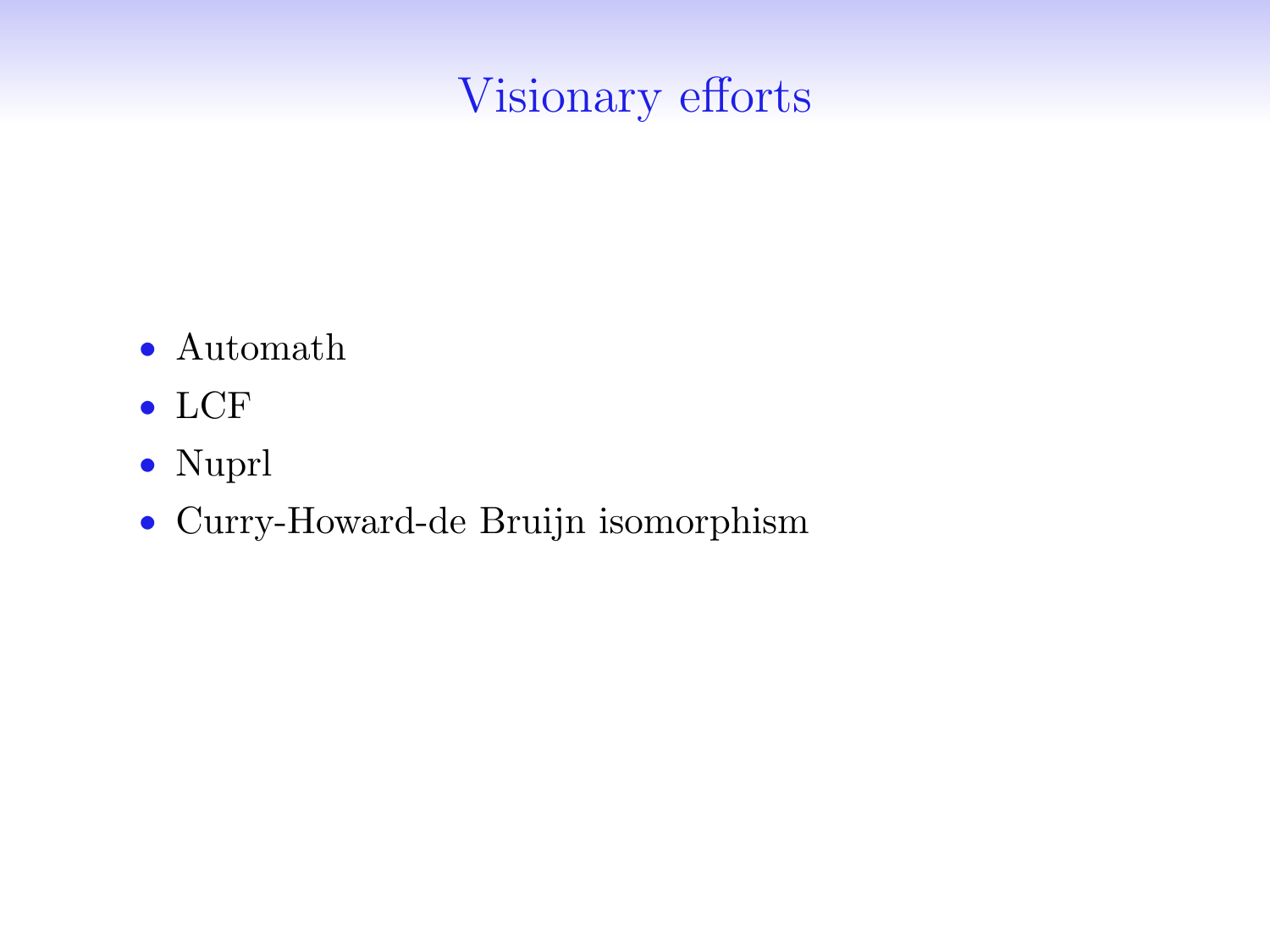- Automath
- LCF
- Nuprl
- Curry-Howard-de Bruijn isomorphism
- Type theory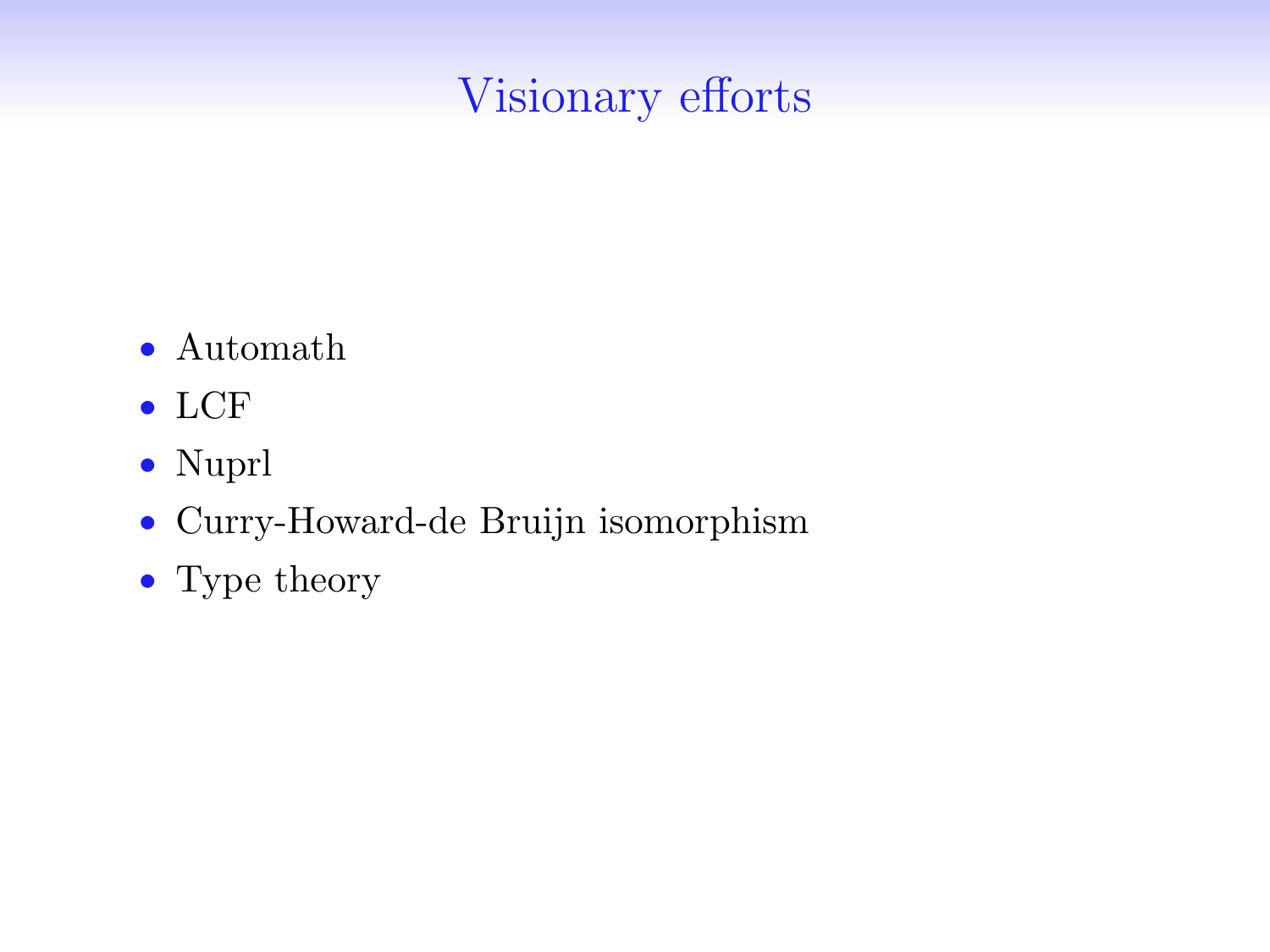- Automath
- LCF
- Nuprl
- Curry-Howard-de Bruijn isomorphism
- Type theory
- Correctness by construction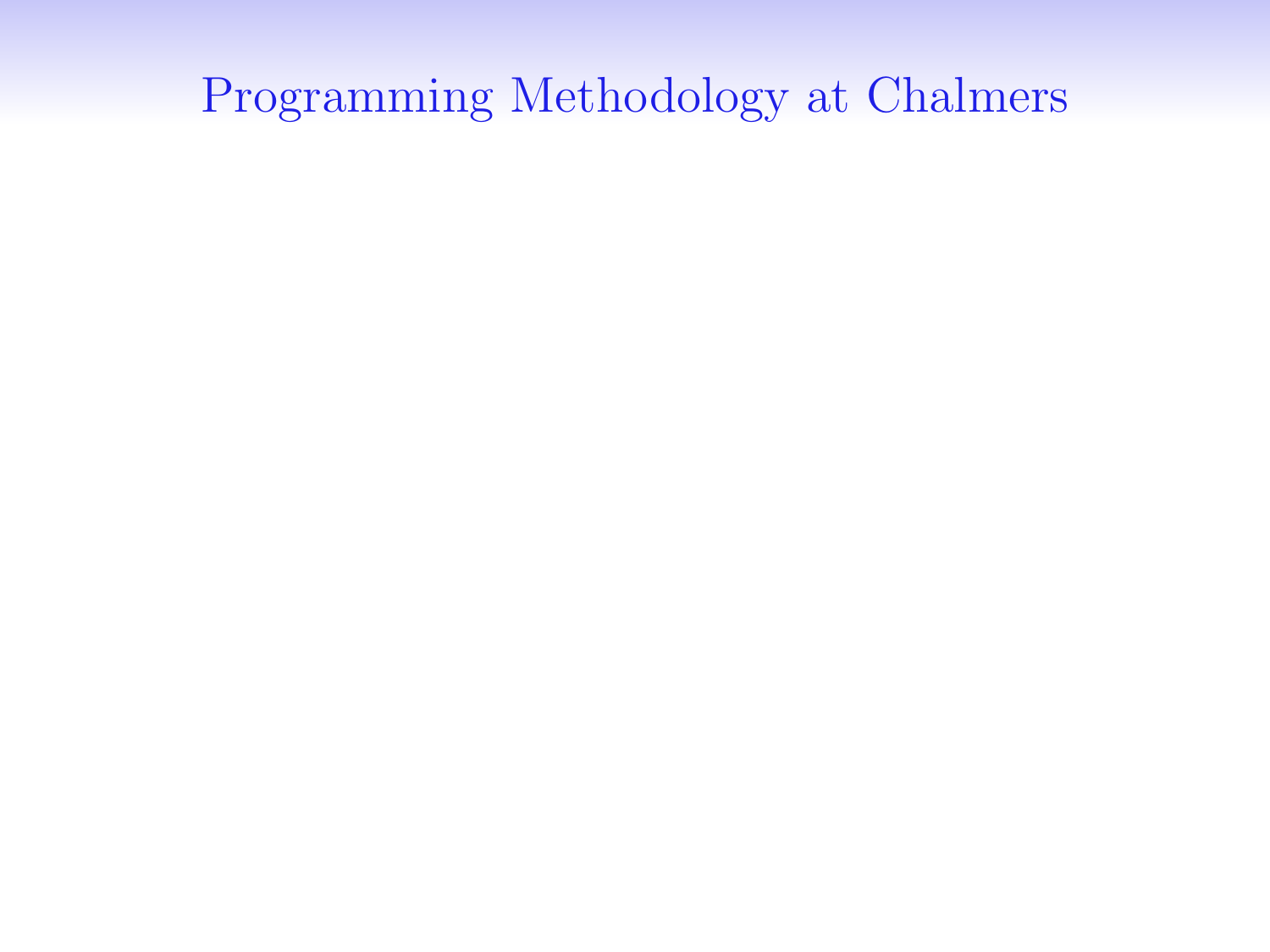• It started in Midsummer 1979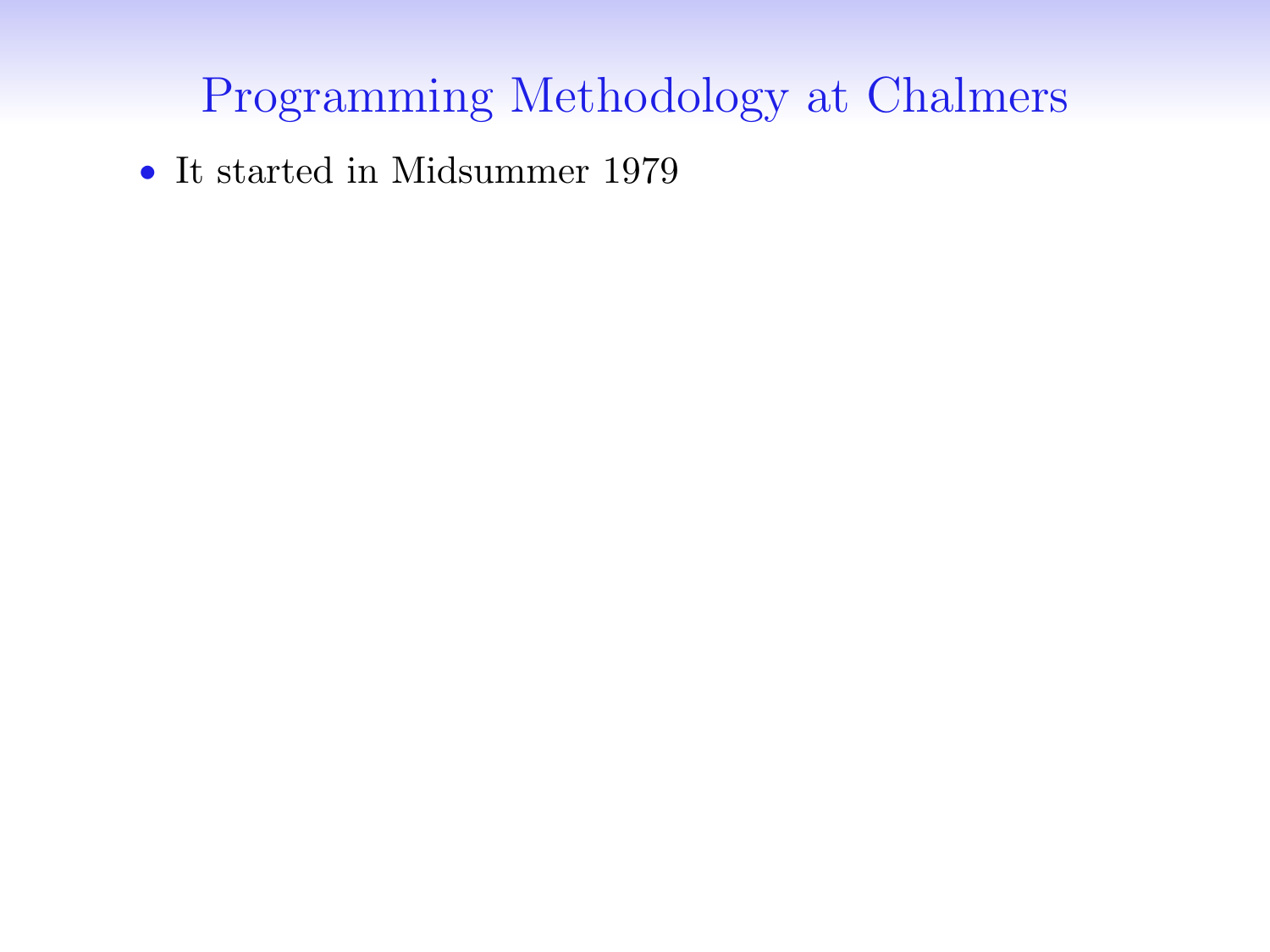- It started in Midsummer 1979
- Martin-Löf's lectures in Padua June 1980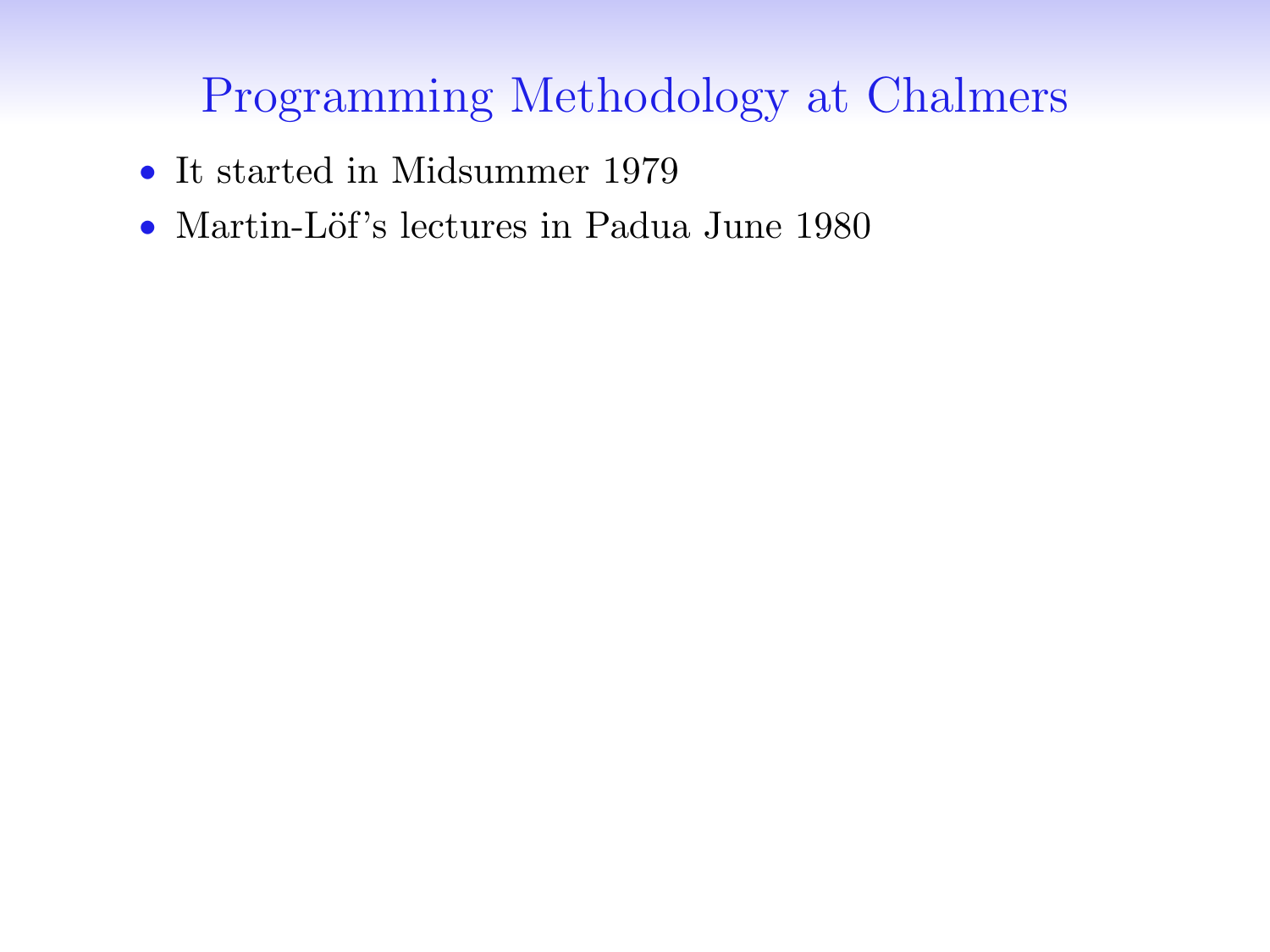- It started in Midsummer 1979
- Martin-Löf's lectures in Padua June 1980
- Edited as "Intuitionistic Type Theory" studies in Proof Theory 1984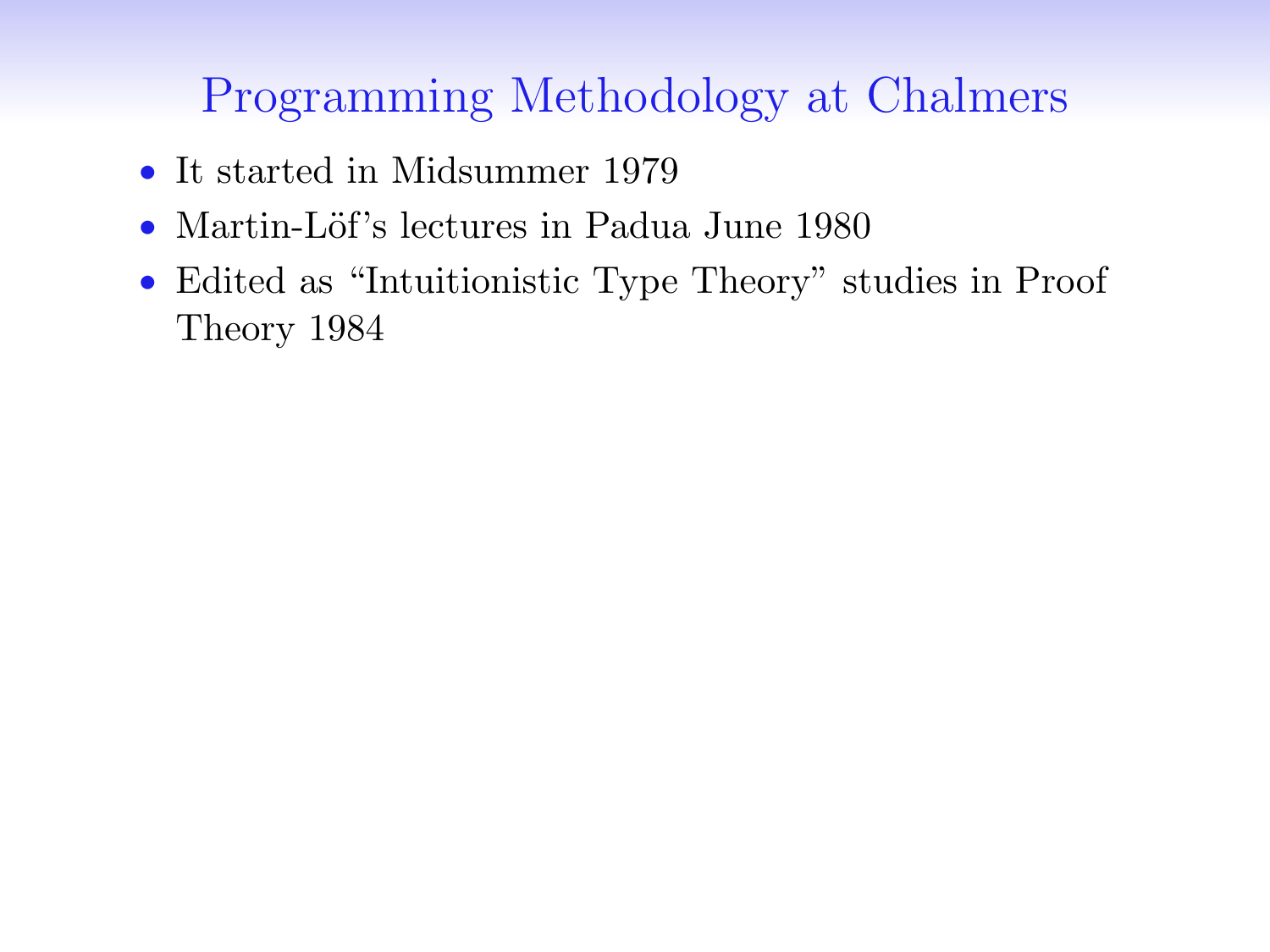- It started in Midsummer 1979
- Martin-Löf's lectures in Padua June 1980
- Edited as "Intuitionistic Type Theory" studies in Proof Theory 1984
- There was this intriguing series of summer workshops in wonderful places such as Marstrand and Båstad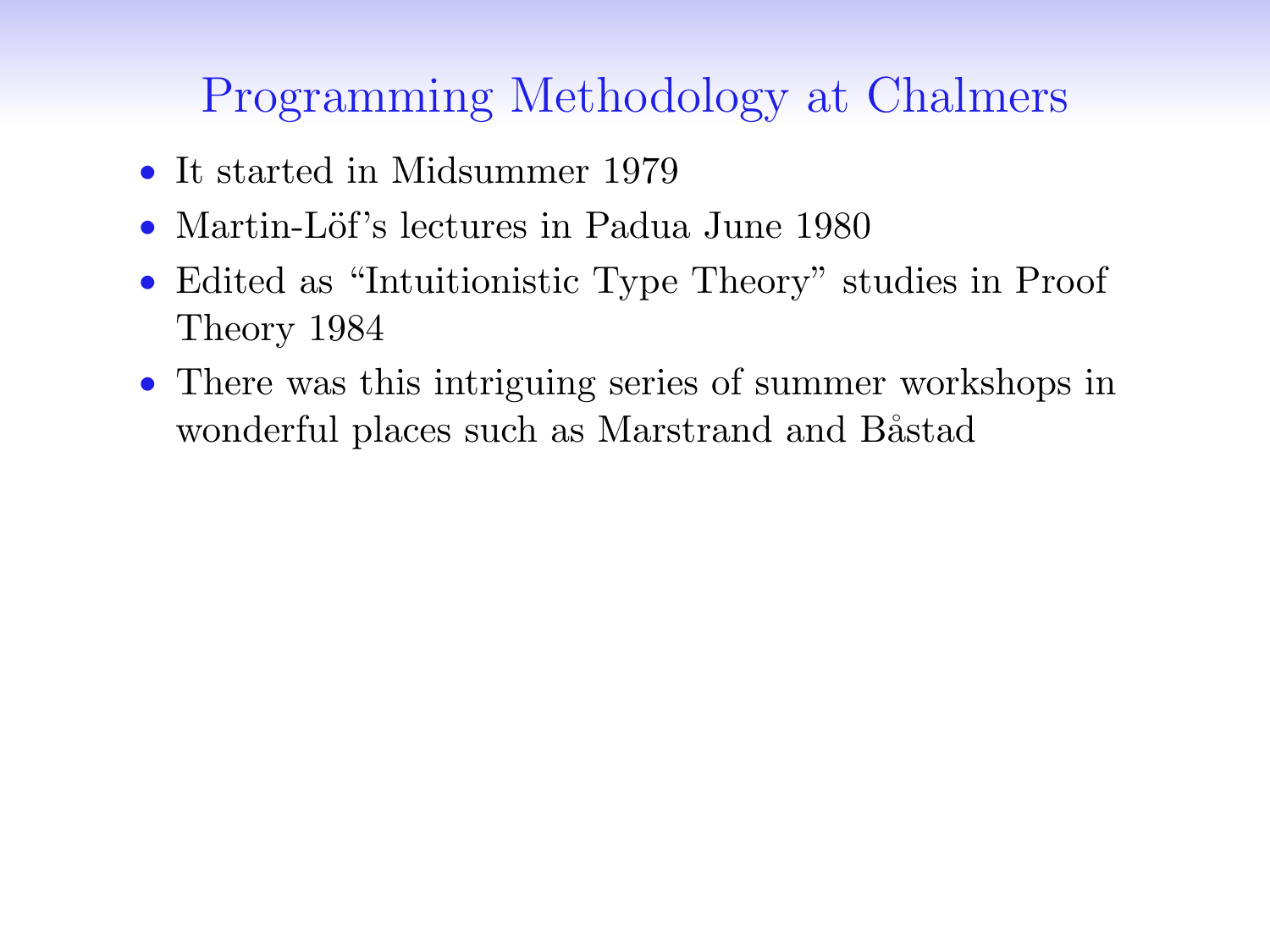- It started in Midsummer 1979
- Martin-Löf's lectures in Padua June 1980
- Edited as "Intuitionistic Type Theory" studies in Proof Theory 1984
- There was this intriguing series of summer workshops in wonderful places such as Marstrand and Båstad
- It attracted researchers curious about this new trend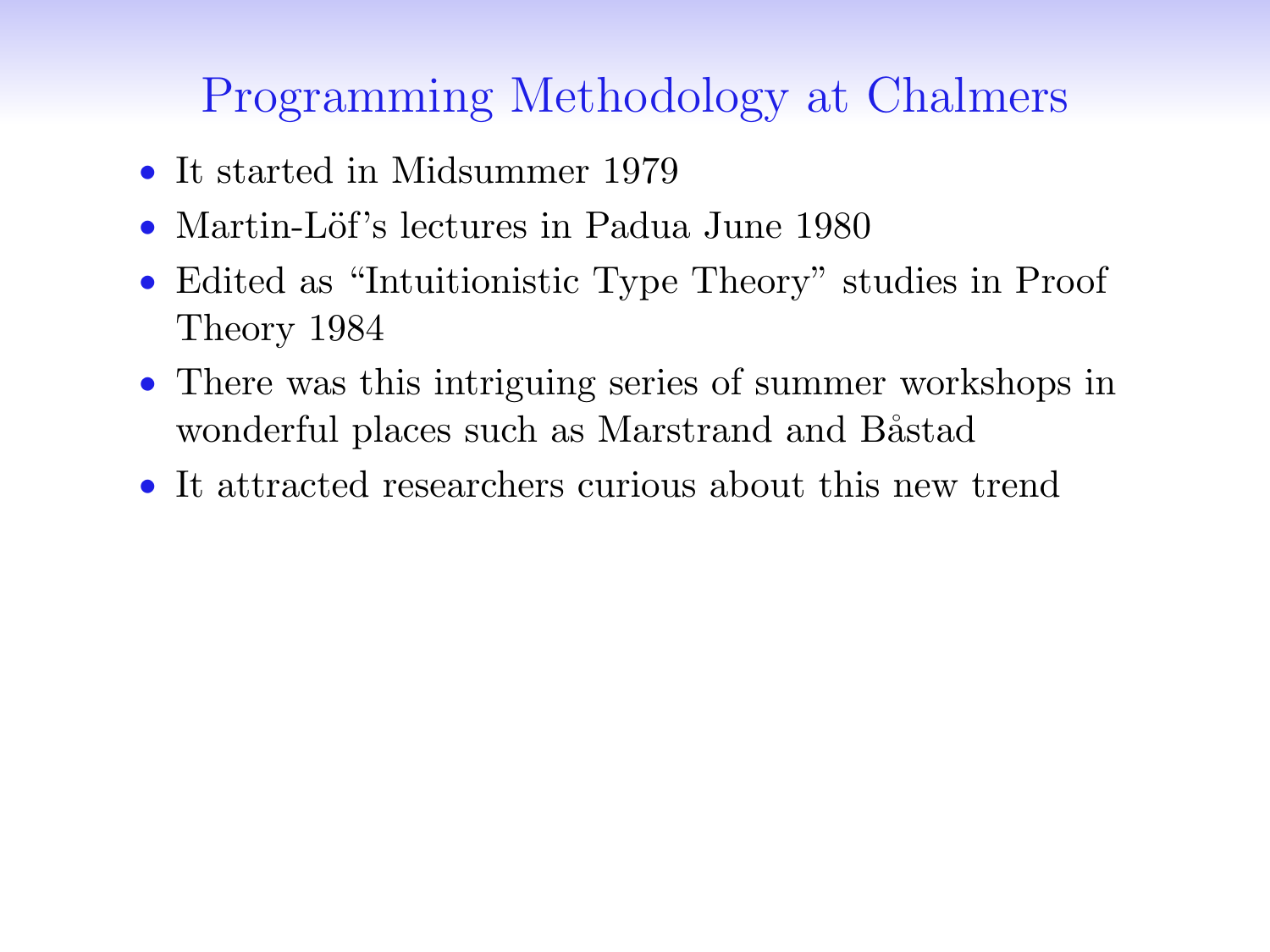- It started in Midsummer 1979
- Martin-Löf's lectures in Padua June 1980
- Edited as "Intuitionistic Type Theory" studies in Proof Theory 1984
- There was this intriguing series of summer workshops in wonderful places such as Marstrand and Båstad
- It attracted researchers curious about this new trend
- The types meeting organized by Gilles Kahn in 1984 in Sophia-Antipolis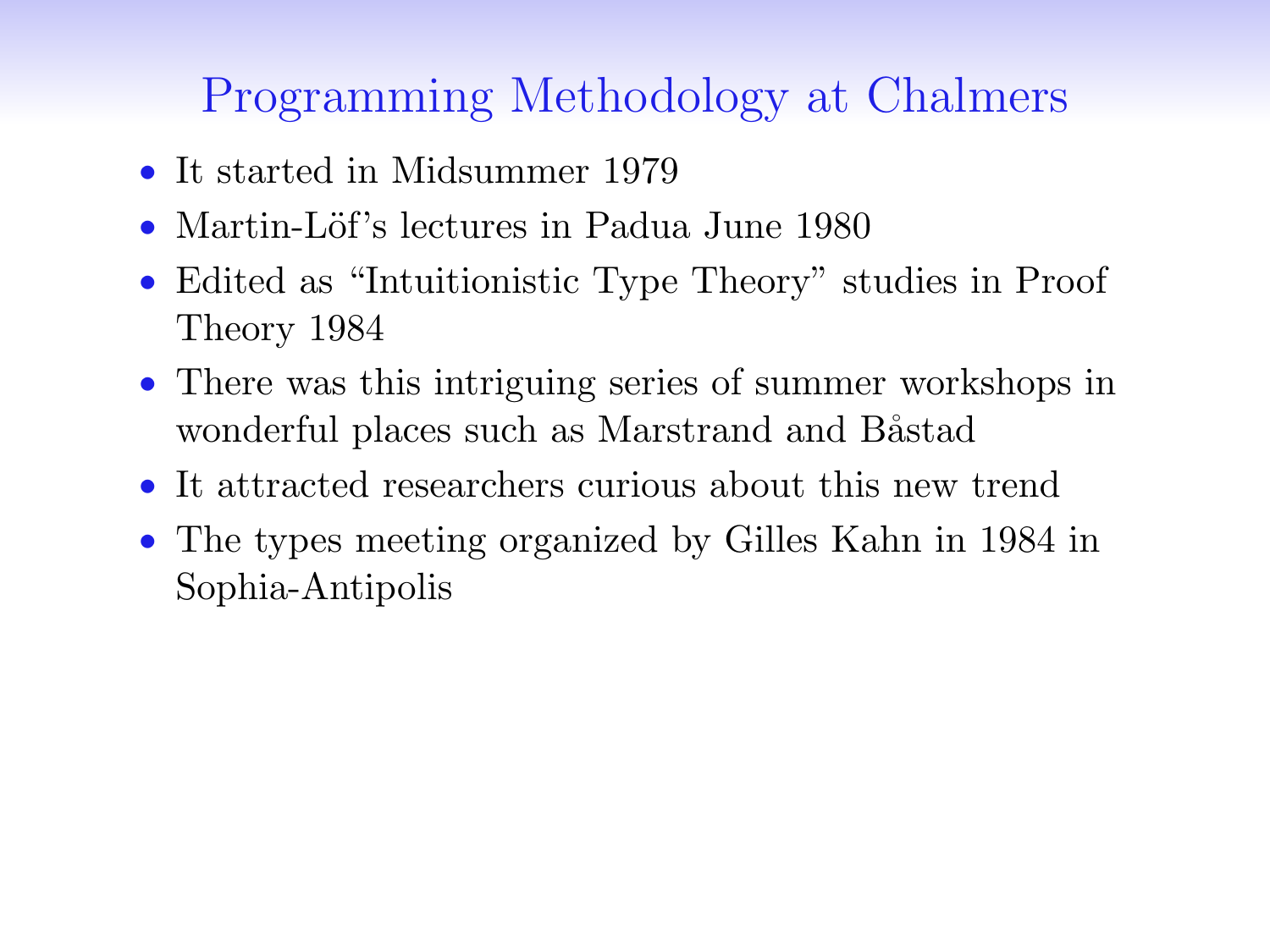- It started in Midsummer 1979
- Martin-Löf's lectures in Padua June 1980
- Edited as "Intuitionistic Type Theory" studies in Proof Theory 1984
- There was this intriguing series of summer workshops in wonderful places such as Marstrand and Båstad
- It attracted researchers curious about this new trend
- The types meeting organized by Gilles Kahn in 1984 in Sophia-Antipolis
- Programming in Martin-Löf's Type Theory 1990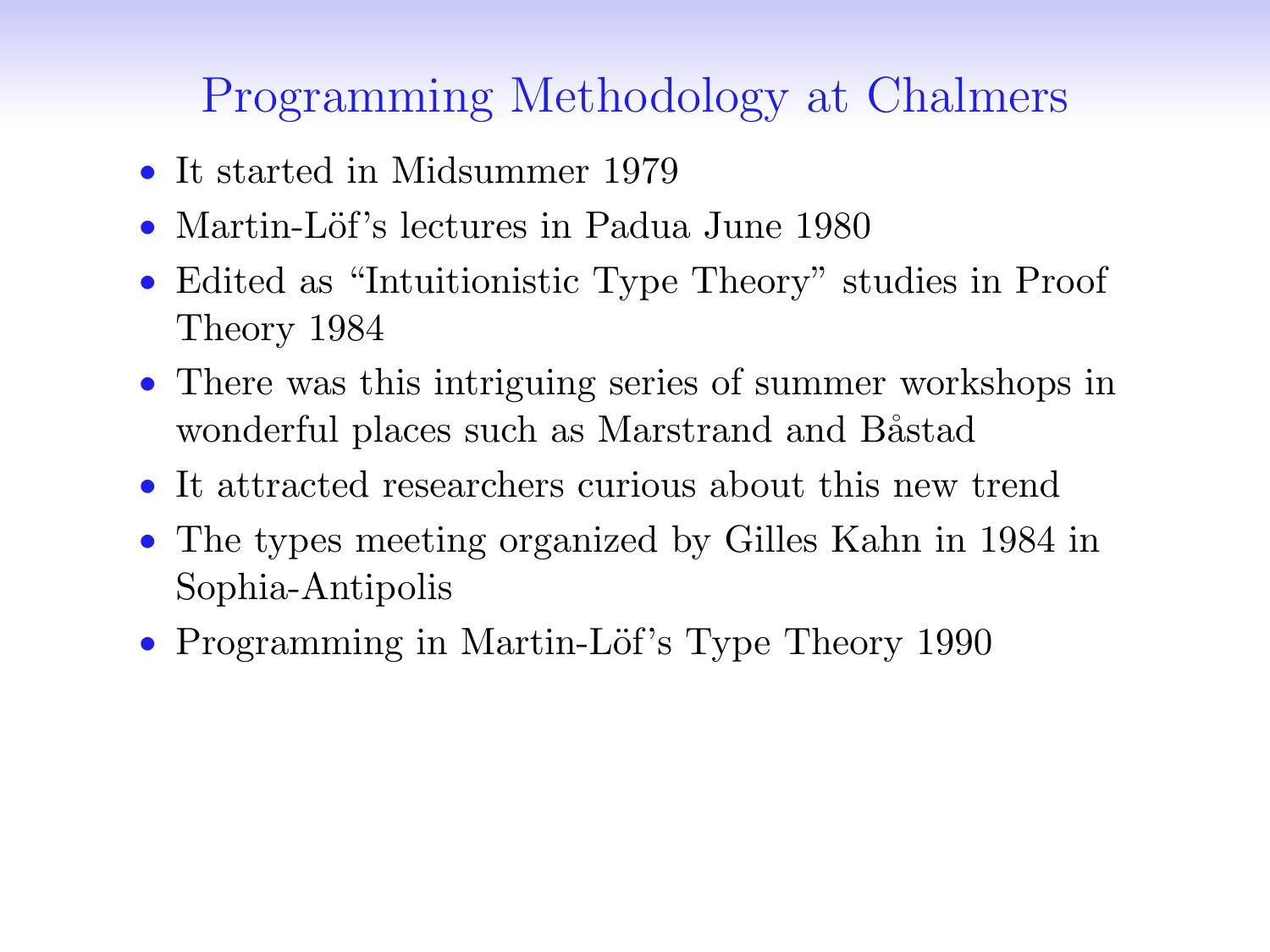- It started in Midsummer 1979
- Martin-Löf's lectures in Padua June 1980
- Edited as "Intuitionistic Type Theory" studies in Proof Theory 1984
- There was this intriguing series of summer workshops in wonderful places such as Marstrand and Båstad
- It attracted researchers curious about this new trend
- The types meeting organized by Gilles Kahn in 1984 in Sophia-Antipolis
- Programming in Martin-Löf's Type Theory 1990
- ESPRIT Basic Research Actions Logical Frameworks, then Types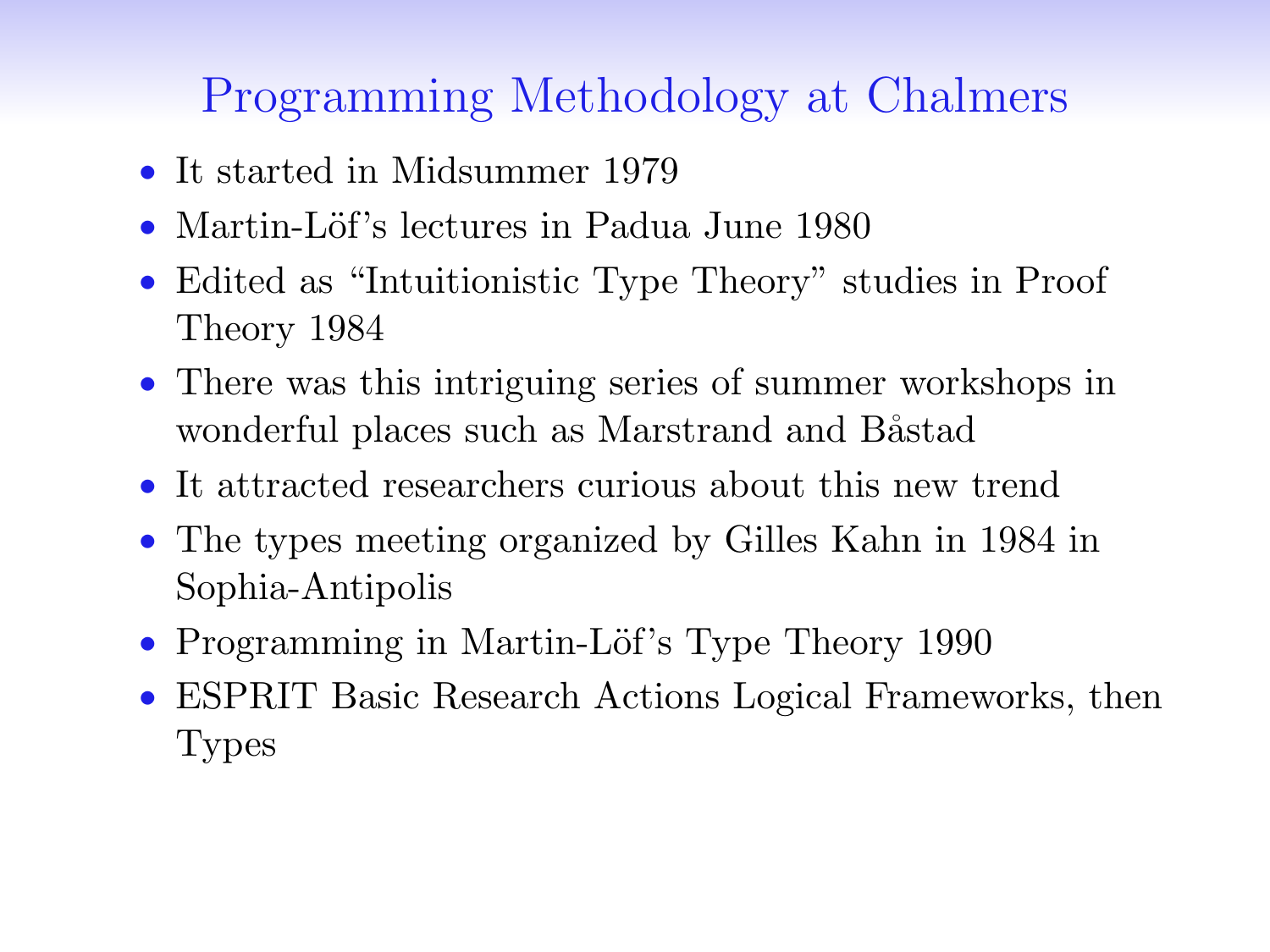- It started in Midsummer 1979
- Martin-Löf's lectures in Padua June 1980
- Edited as "Intuitionistic Type Theory" studies in Proof Theory 1984
- There was this intriguing series of summer workshops in wonderful places such as Marstrand and Båstad
- It attracted researchers curious about this new trend
- The types meeting organized by Gilles Kahn in 1984 in Sophia-Antipolis
- Programming in Martin-Löf's Type Theory 1990
- ESPRIT Basic Research Actions Logical Frameworks, then Types
- BRA consistency with the uncompromizing attitude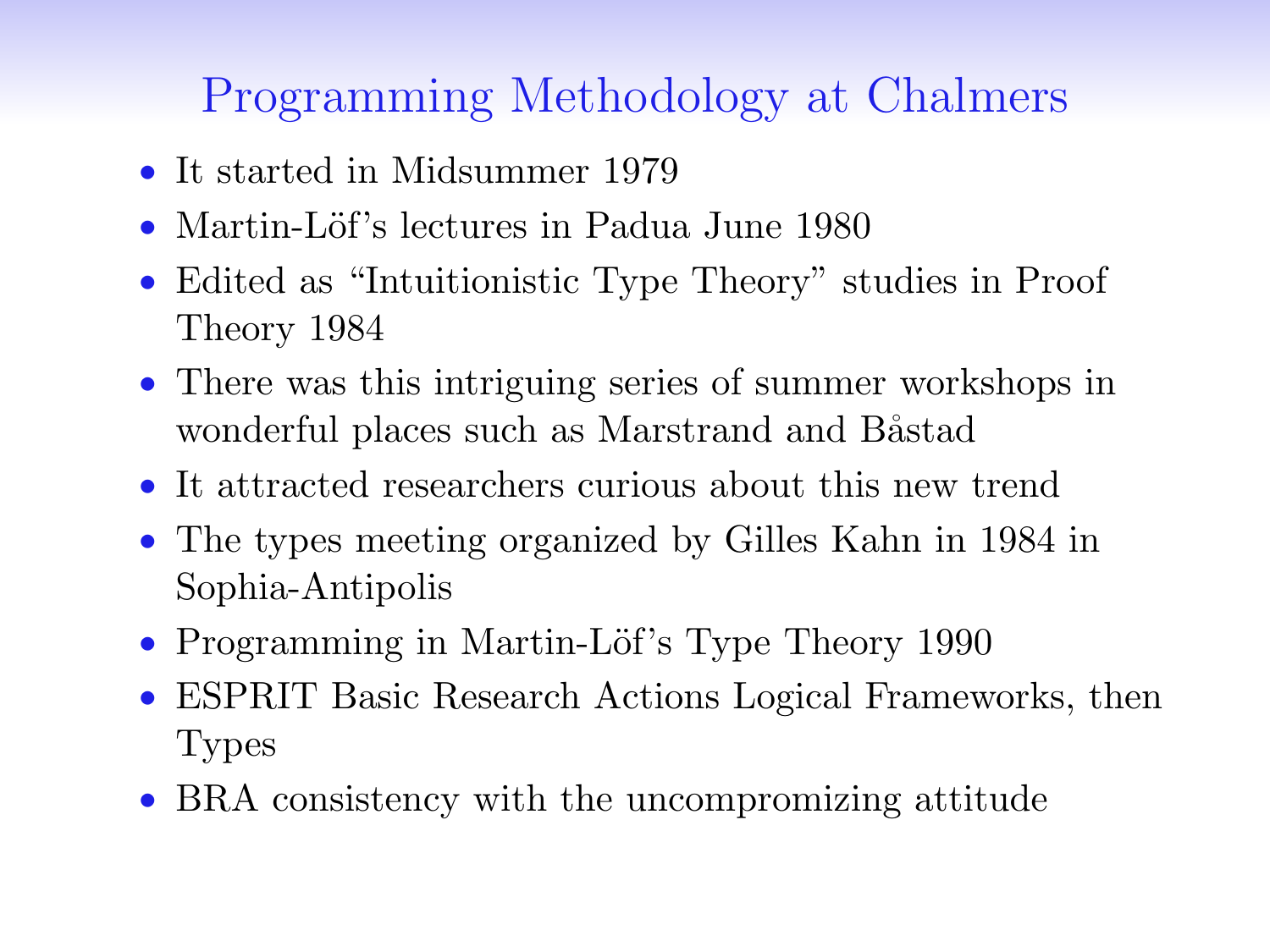- It started in Midsummer 1979
- Martin-Löf's lectures in Padua June 1980
- Edited as "Intuitionistic Type Theory" studies in Proof Theory 1984
- There was this intriguing series of summer workshops in wonderful places such as Marstrand and Båstad
- It attracted researchers curious about this new trend
- The types meeting organized by Gilles Kahn in 1984 in Sophia-Antipolis
- Programming in Martin-Löf's Type Theory 1990
- ESPRIT Basic Research Actions Logical Frameworks, then Types
- BRA consistency with the uncompromizing attitude
- Long term goals are solved by "doing things right", a commitment to quality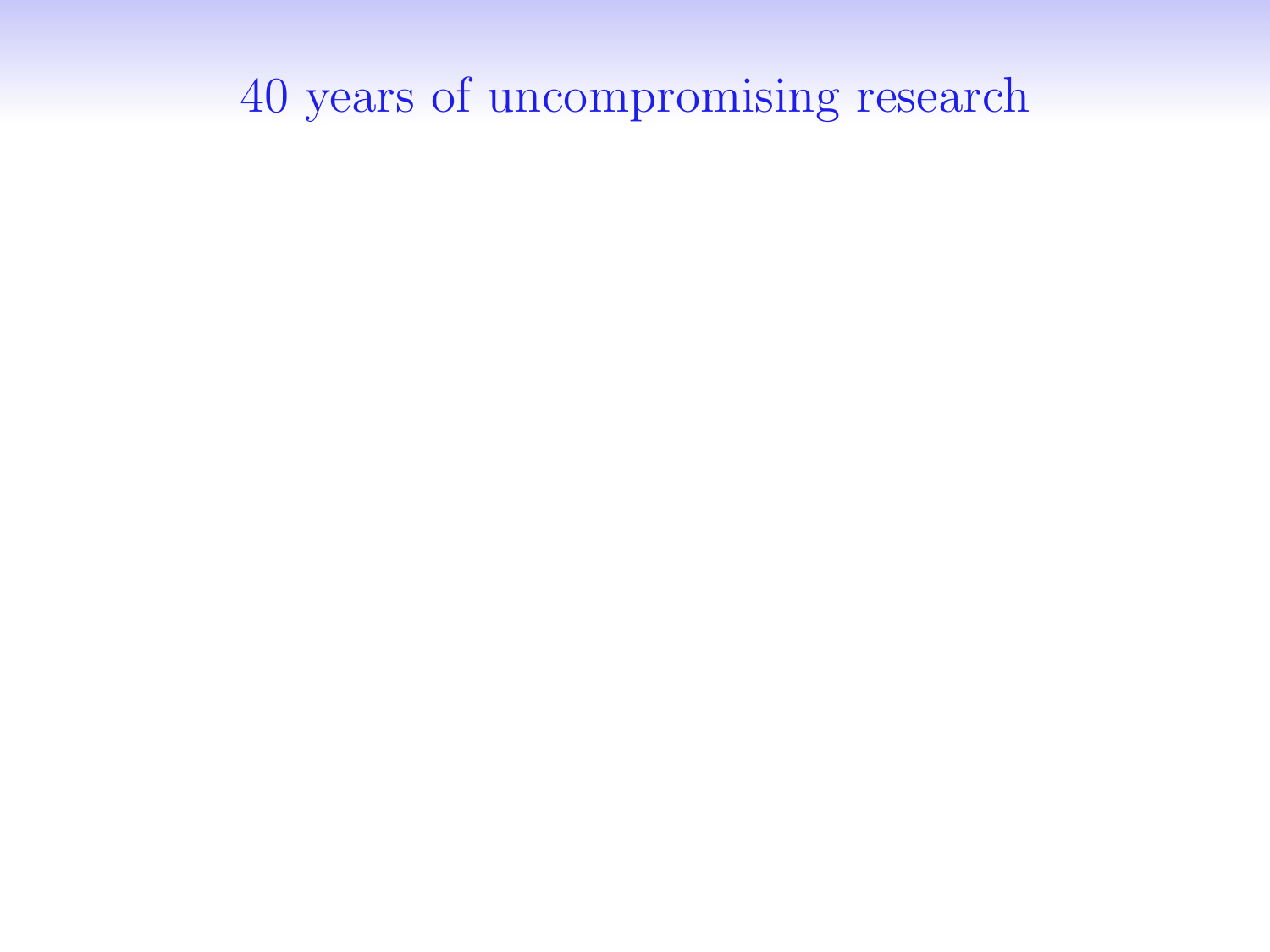Persistency vs obstinacy vs stubbornness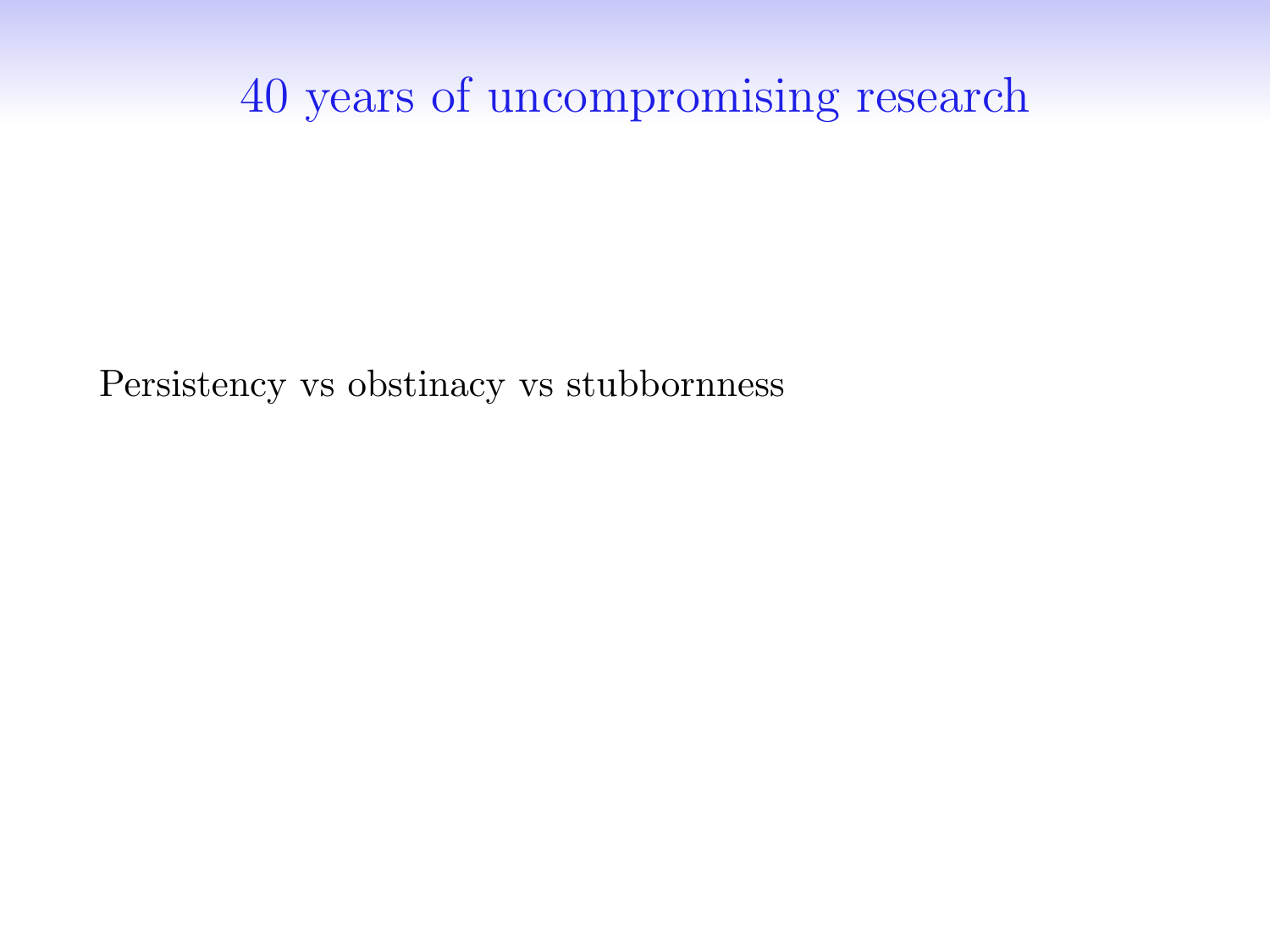Persistency vs obstinacy vs stubbornness Swedish qualities ?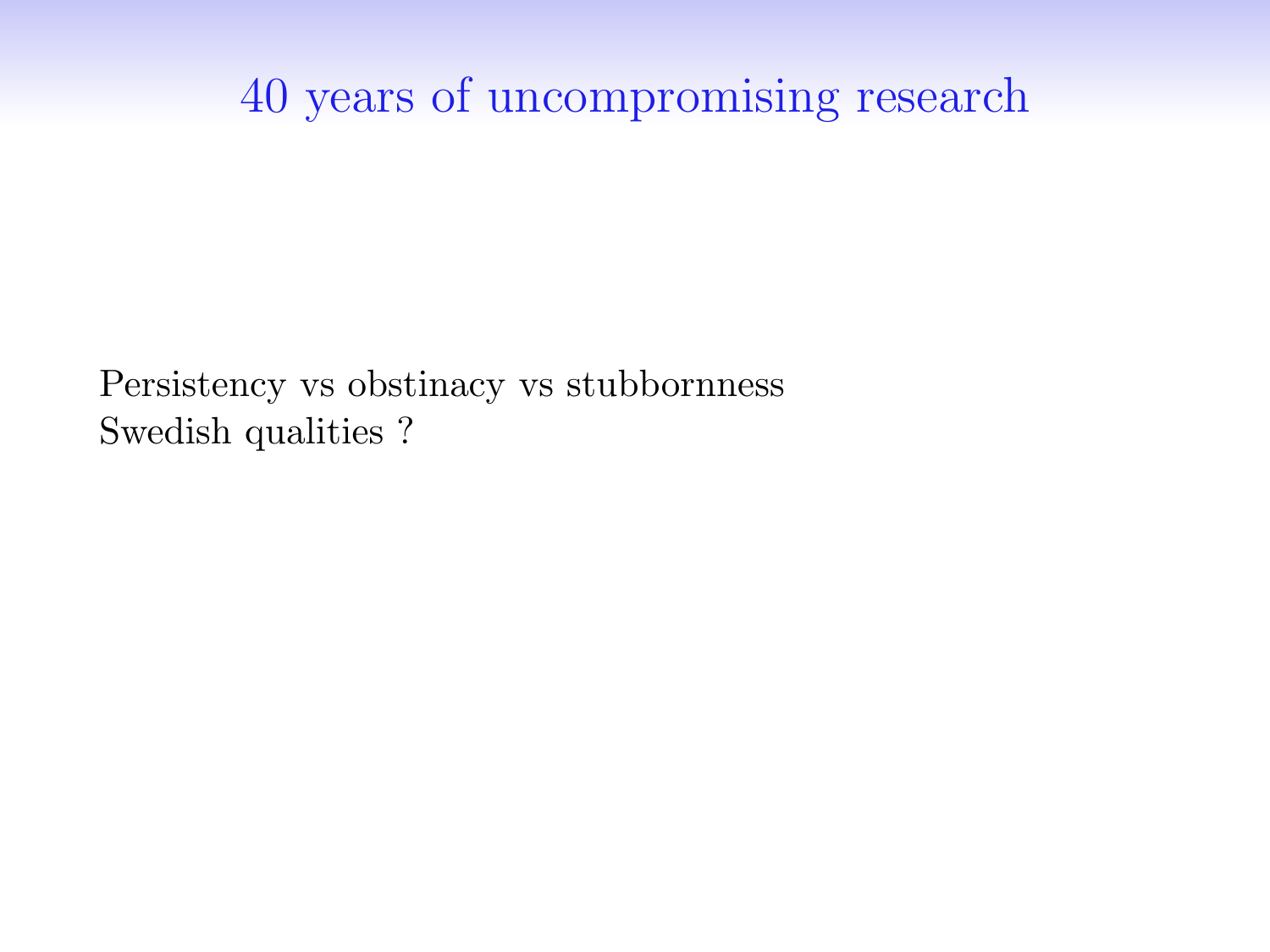Persistency vs obstinacy vs stubbornness Swedish qualities ? Indulging in stereotypes and flirting with political incorrectness, again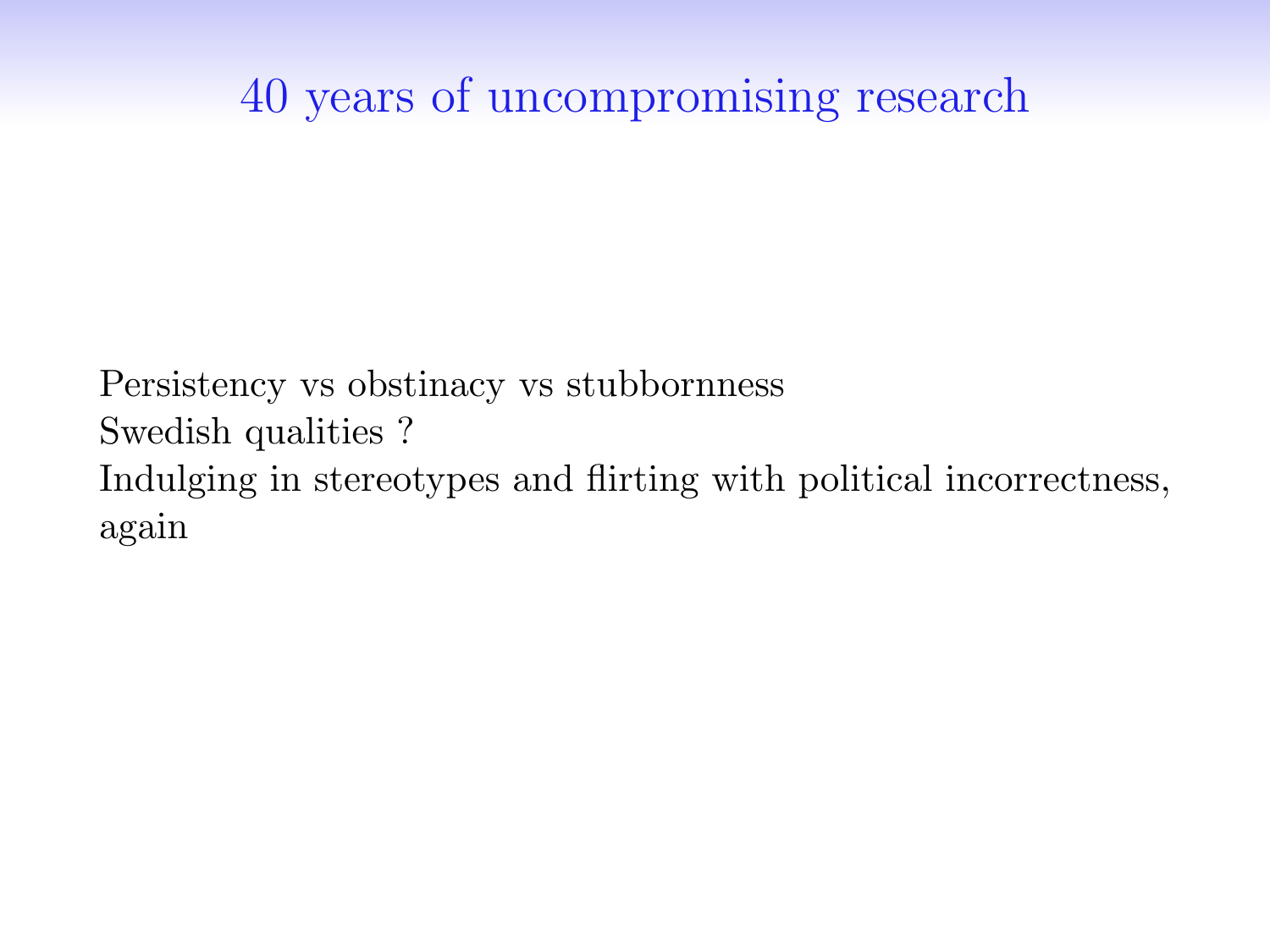Persistency vs obstinacy vs stubbornness

Swedish qualities ?

Indulging in stereotypes and flirting with political incorrectness, again

Blacklisted for 20 years, and still number one on the hit list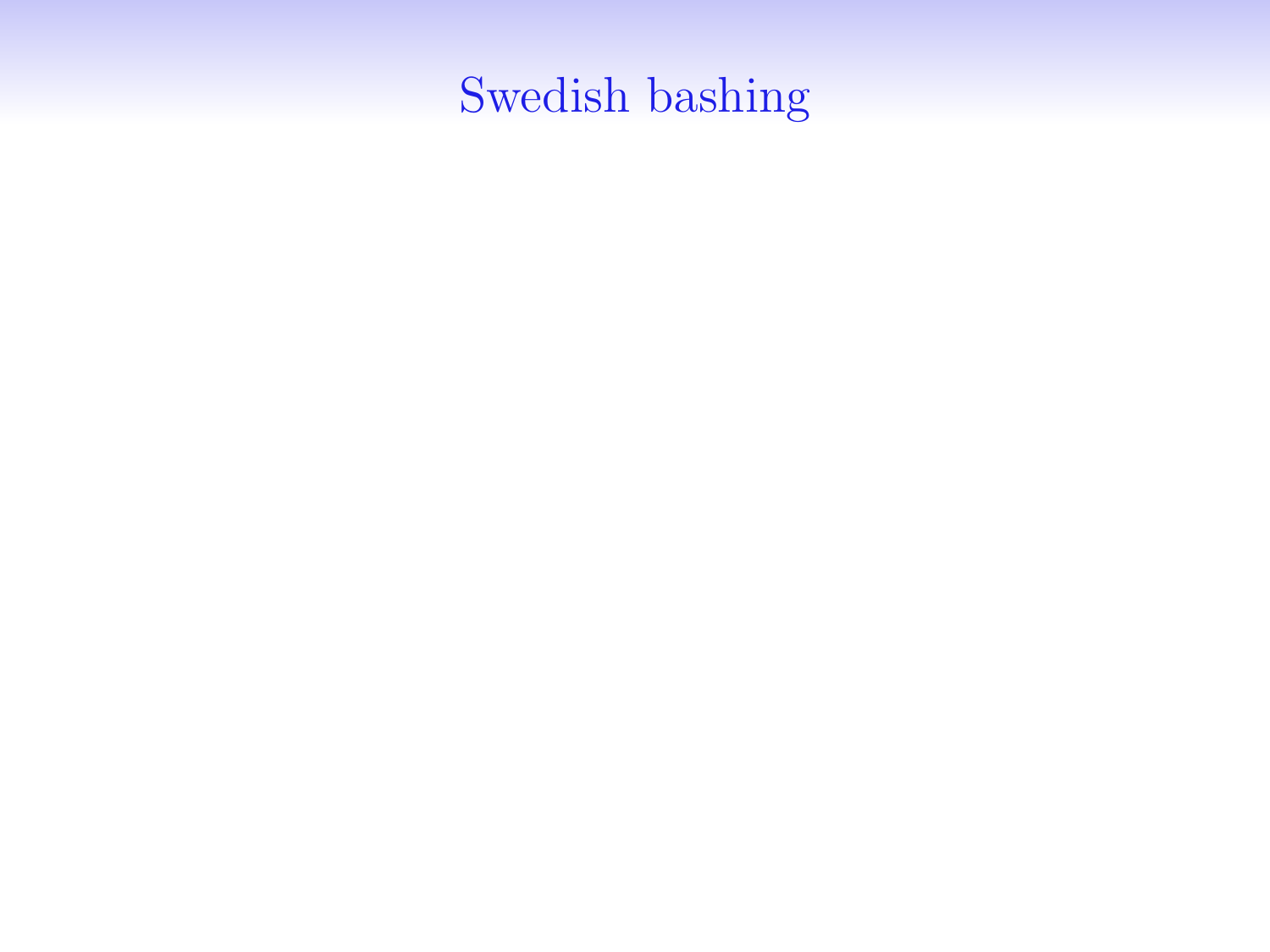hard-working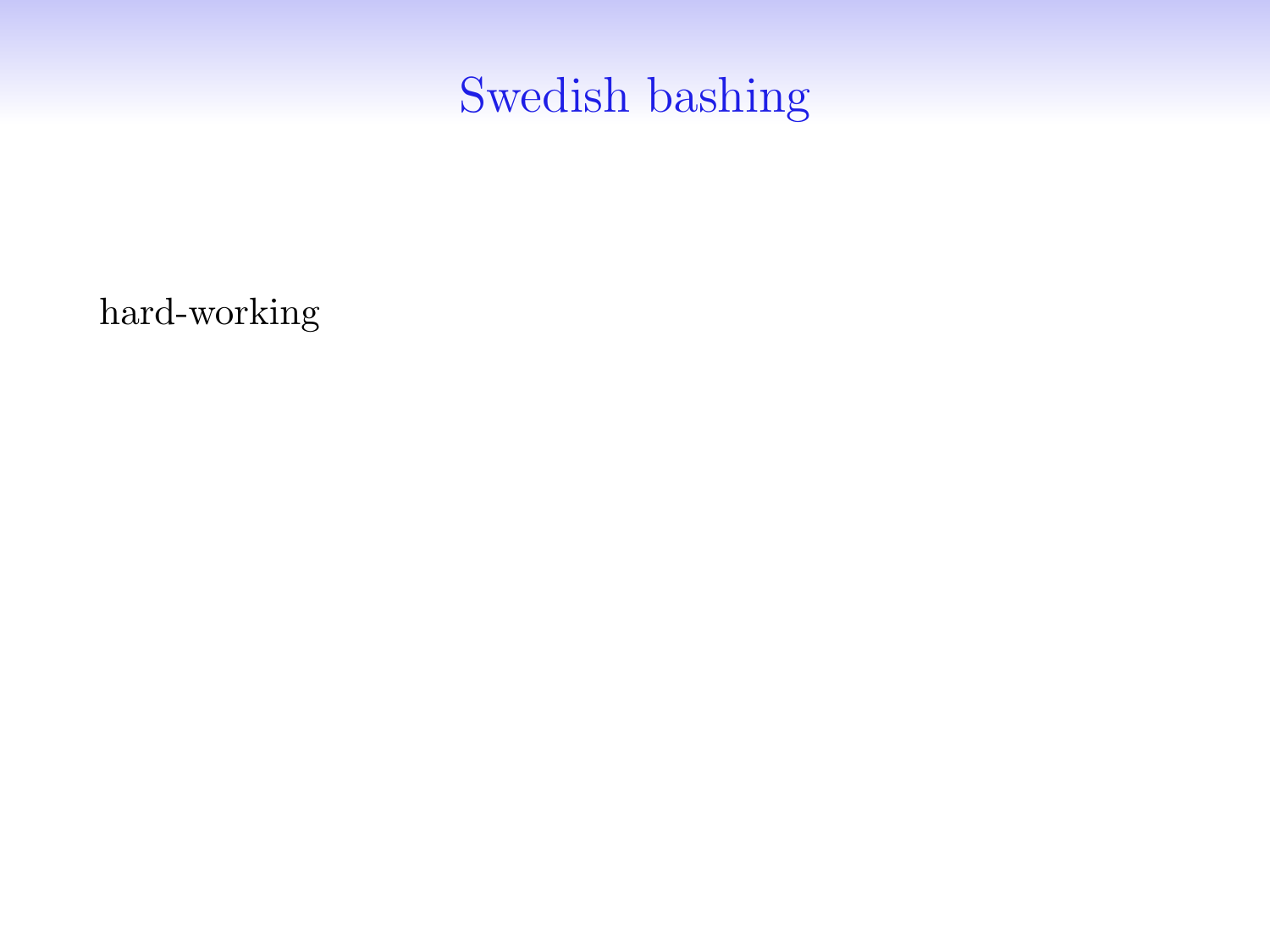hard-working methodic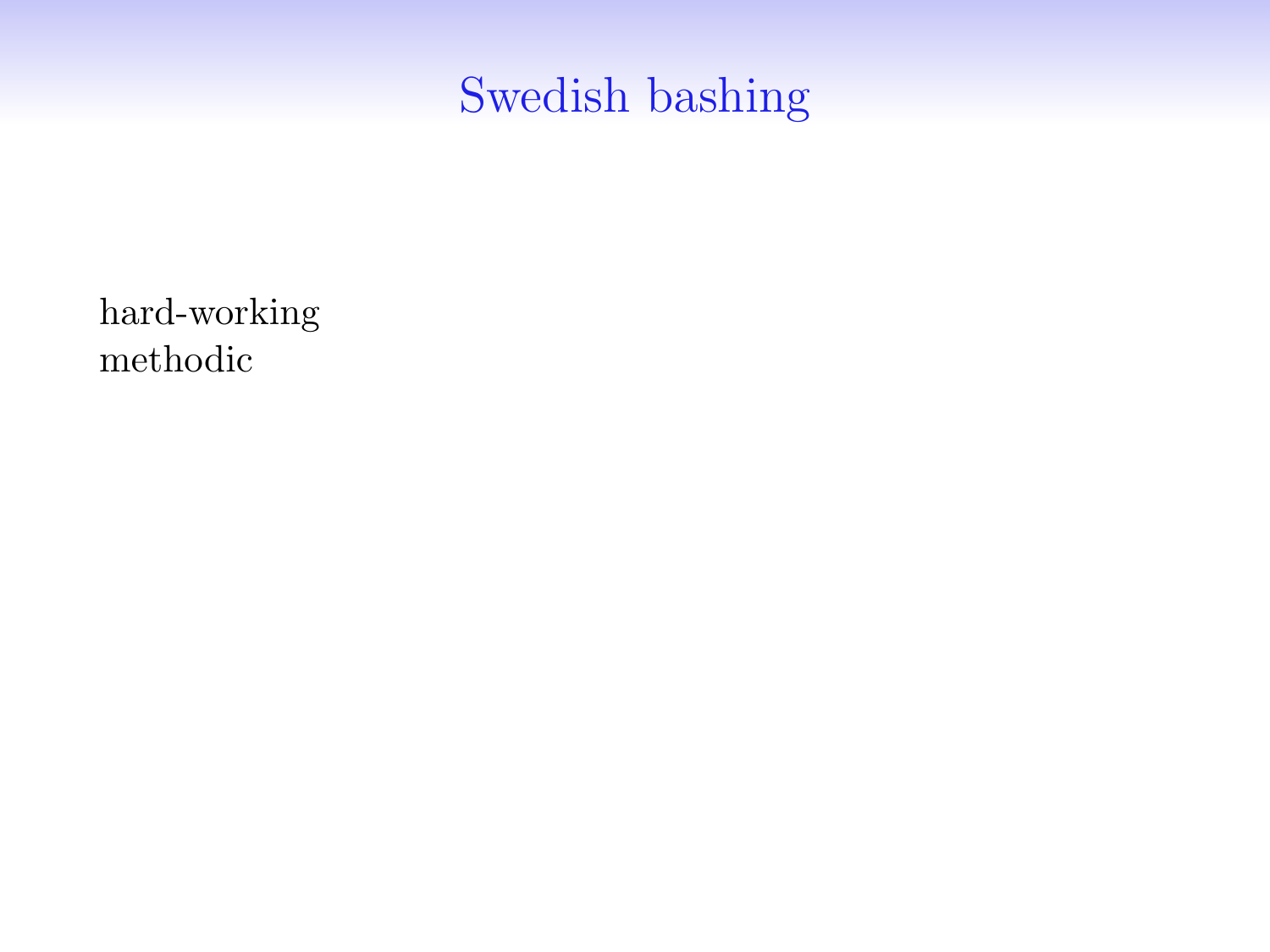hard-working methodic honest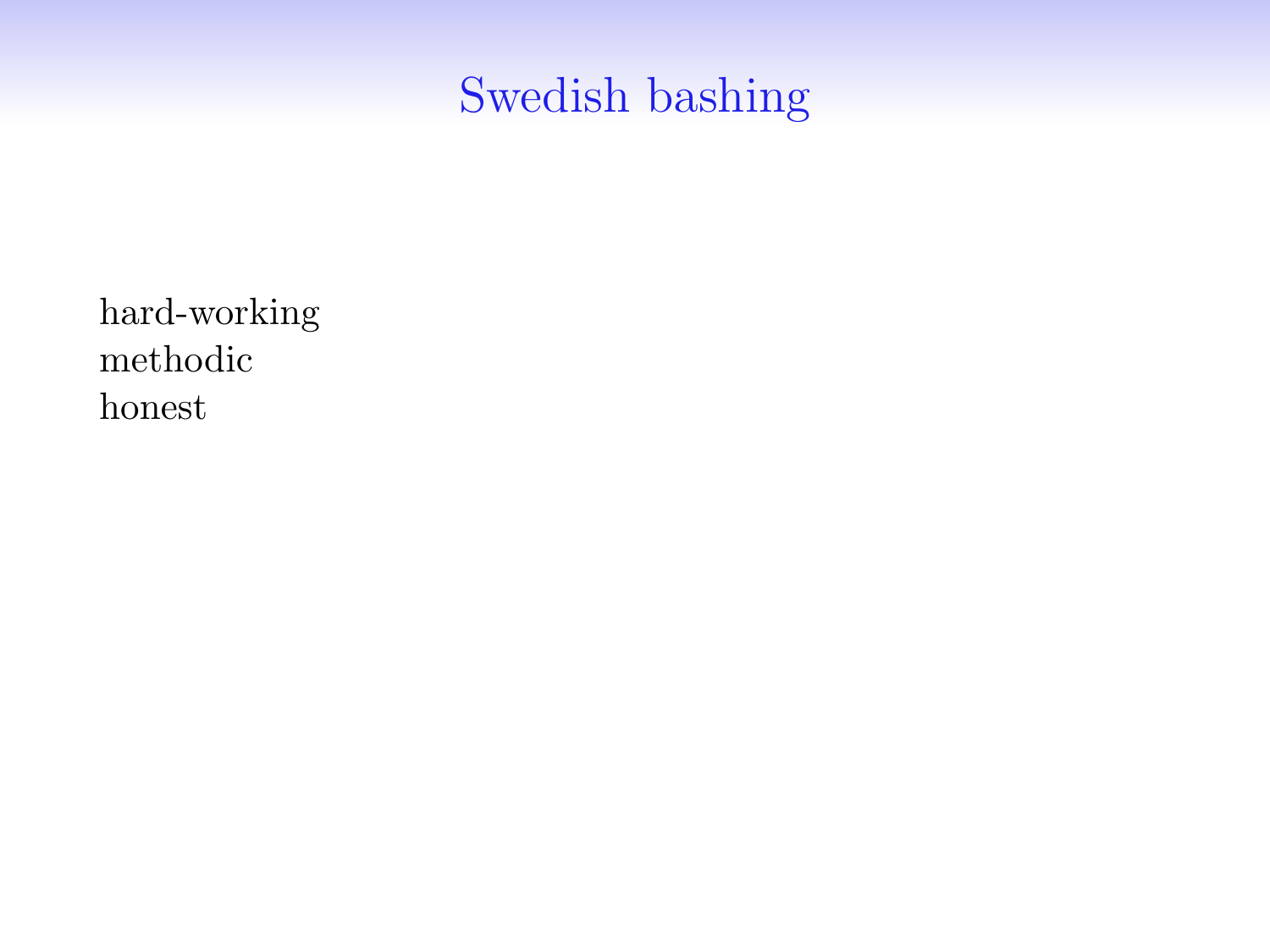hard-working methodic honest

> Where once the Indian to the death Chased pioneer and scout, The Swede, with alcoholic breath, Sets rows of cabbage out.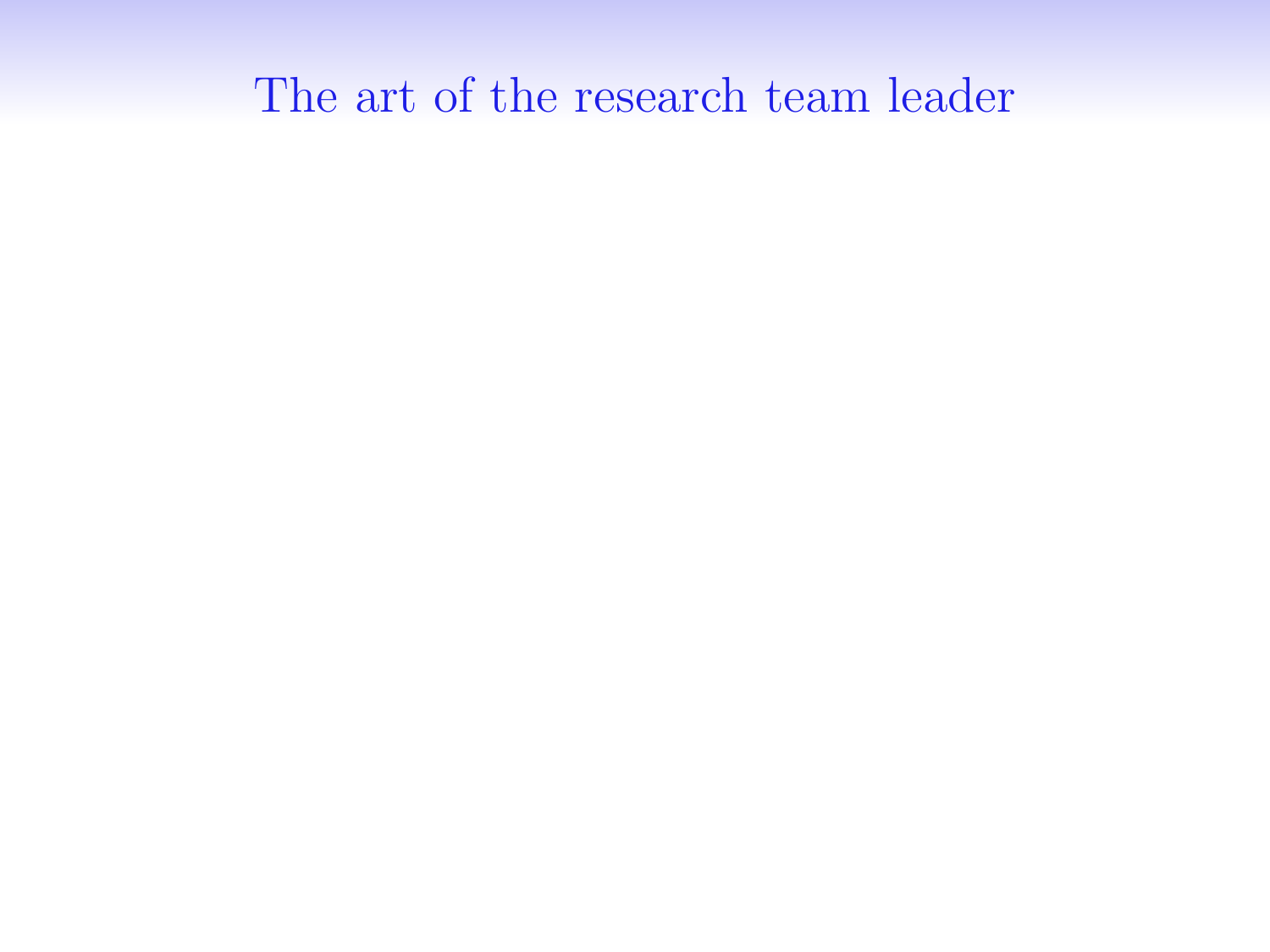Administration is not Science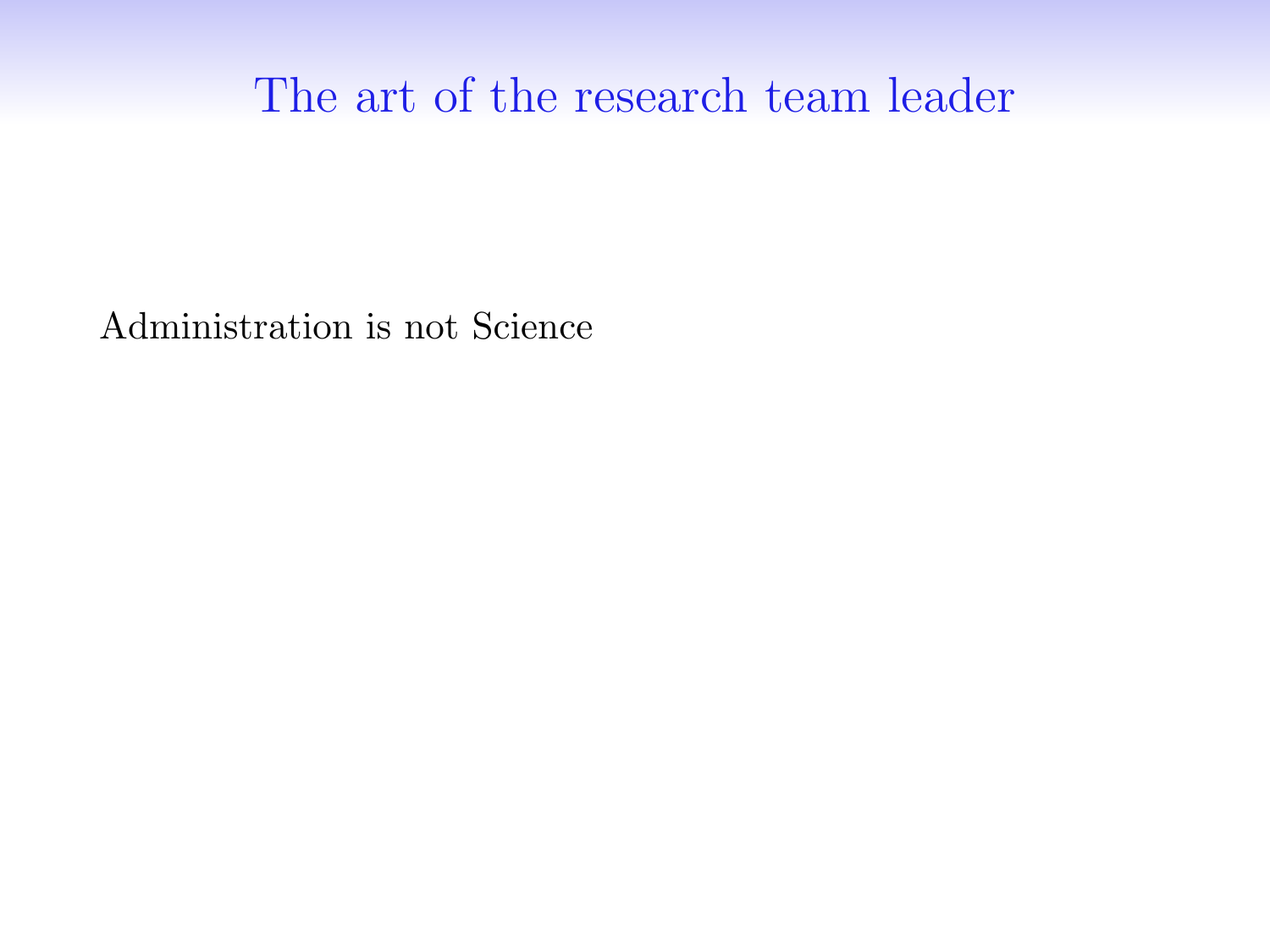Administration is not Science Thus sane researchers avoid administration duties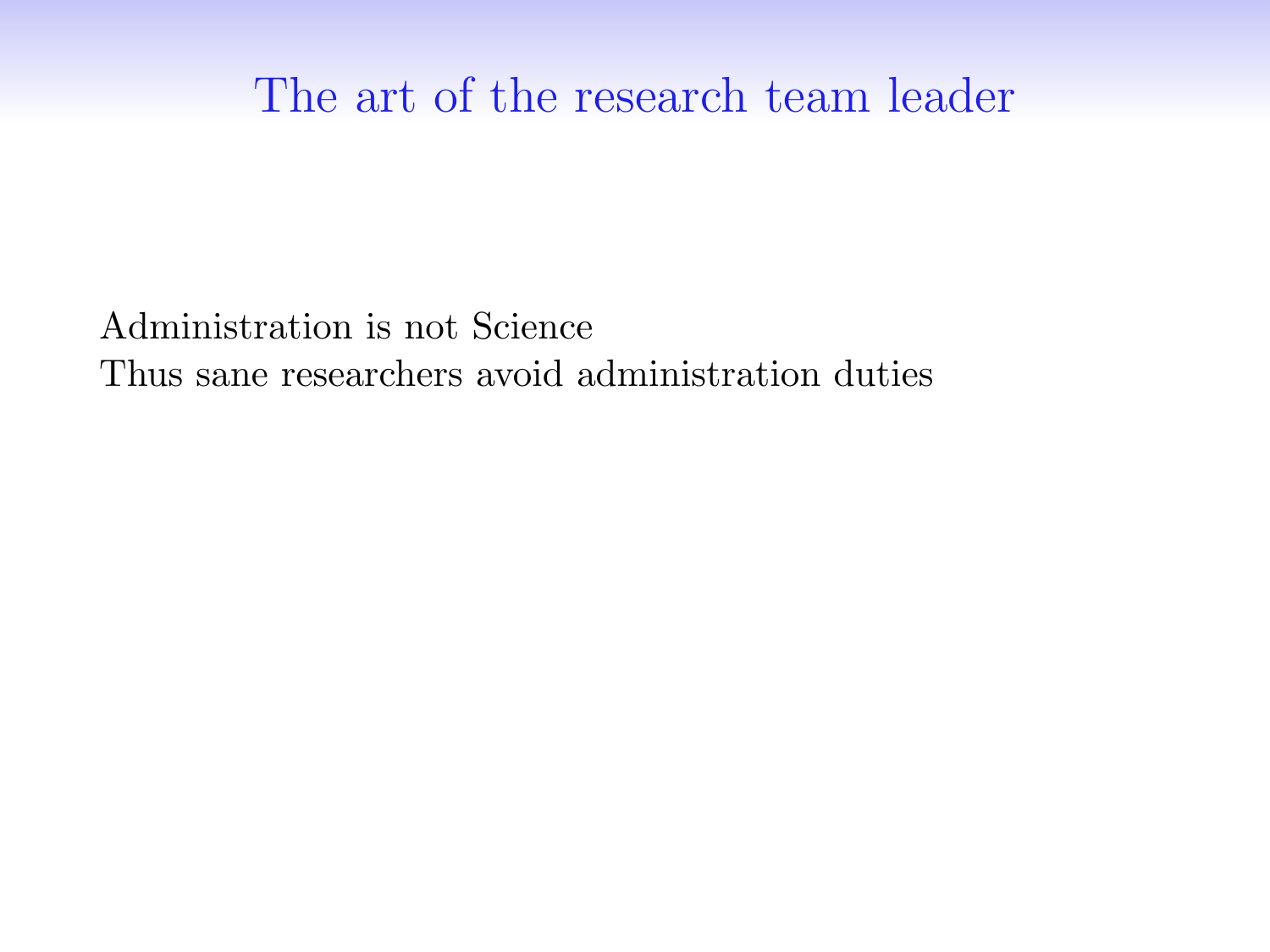Administration is not Science Thus sane researchers avoid administration duties But research needs resources, and money is controled by Law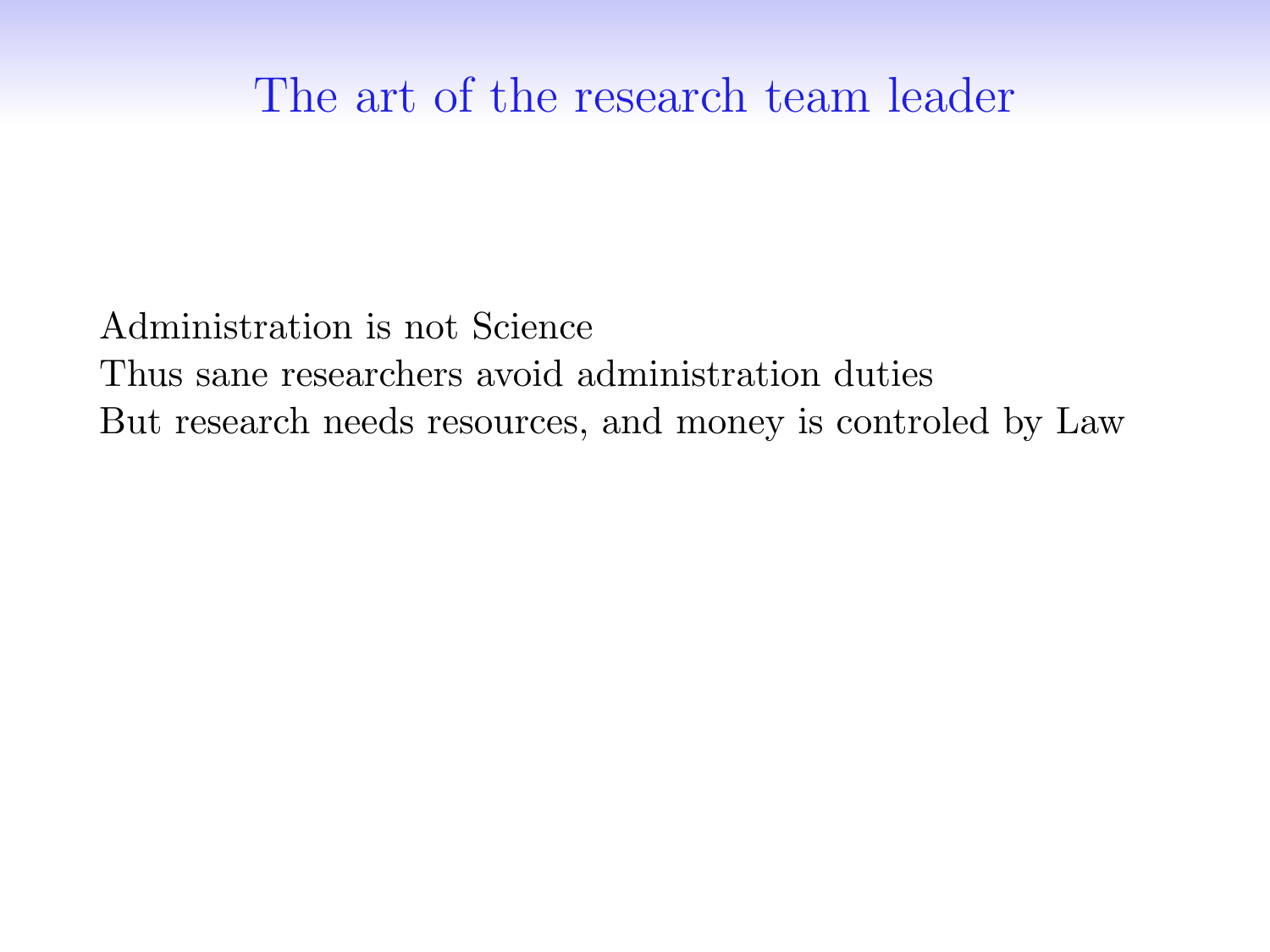Administration is not Science Thus sane researchers avoid administration duties But research needs resources, and money is controled by Law Thus the research team leader must deal with legalities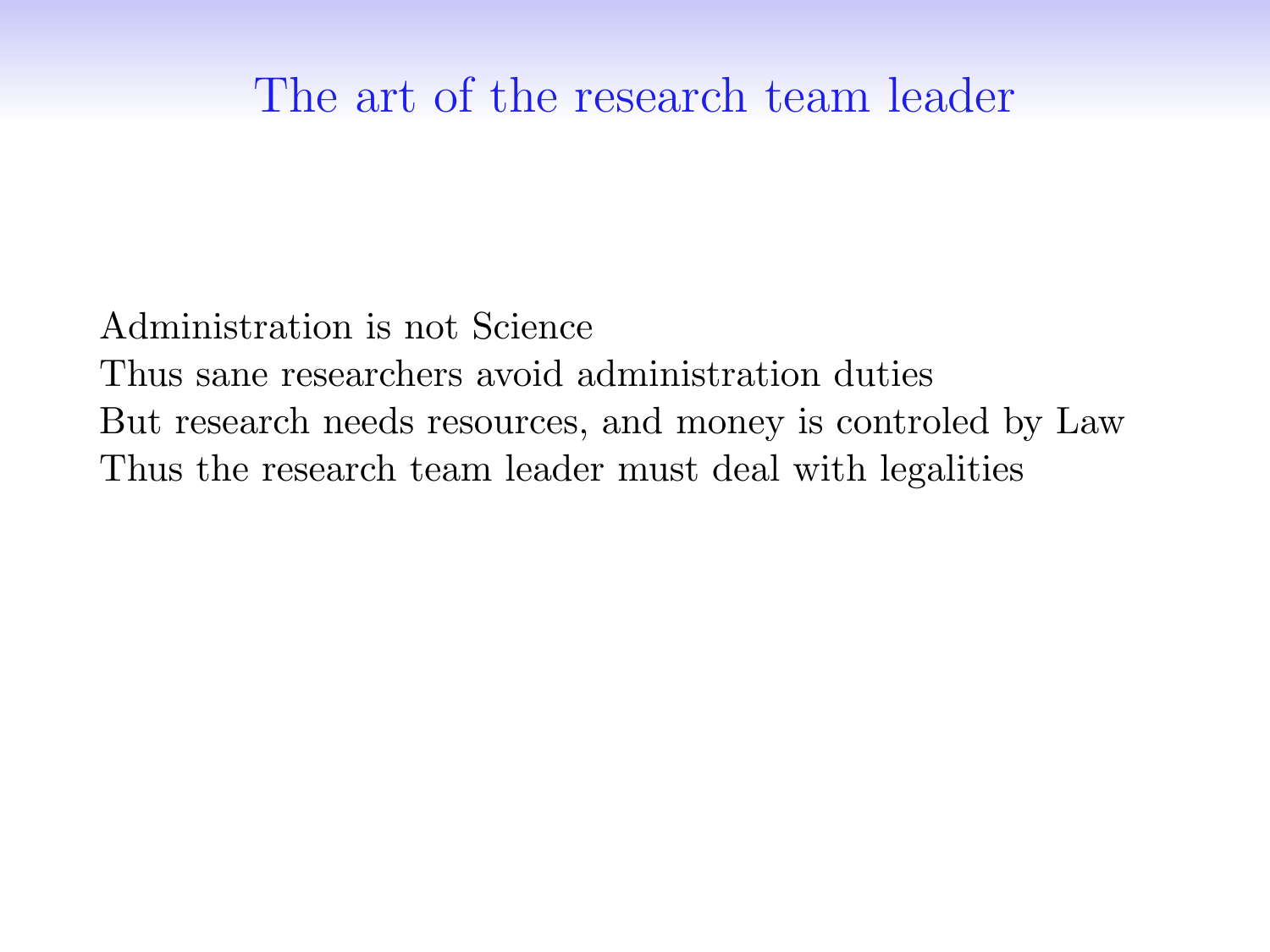Administration is not Science Thus sane researchers avoid administration duties But research needs resources, and money is controled by Law Thus the research team leader must deal with legalities The research team leader is a facilitator and he makes administration transparent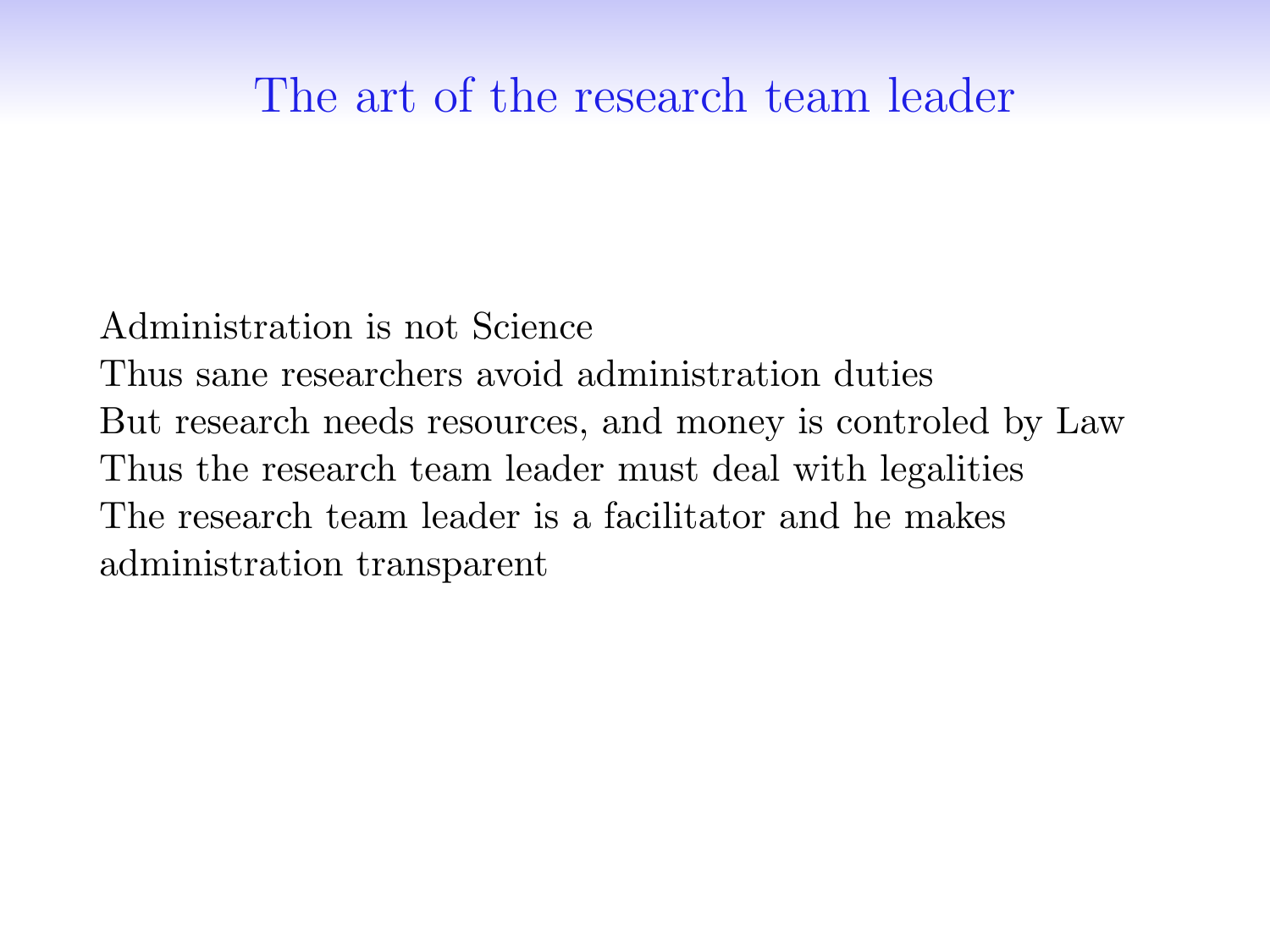Administration is not Science

Thus sane researchers avoid administration duties

But research needs resources, and money is controled by Law

Thus the research team leader must deal with legalities

The research team leader is a facilitator and he makes administration transparent

For efficiency, he must learn the rules, and apply his scientific skills to remove obstacles in a legal way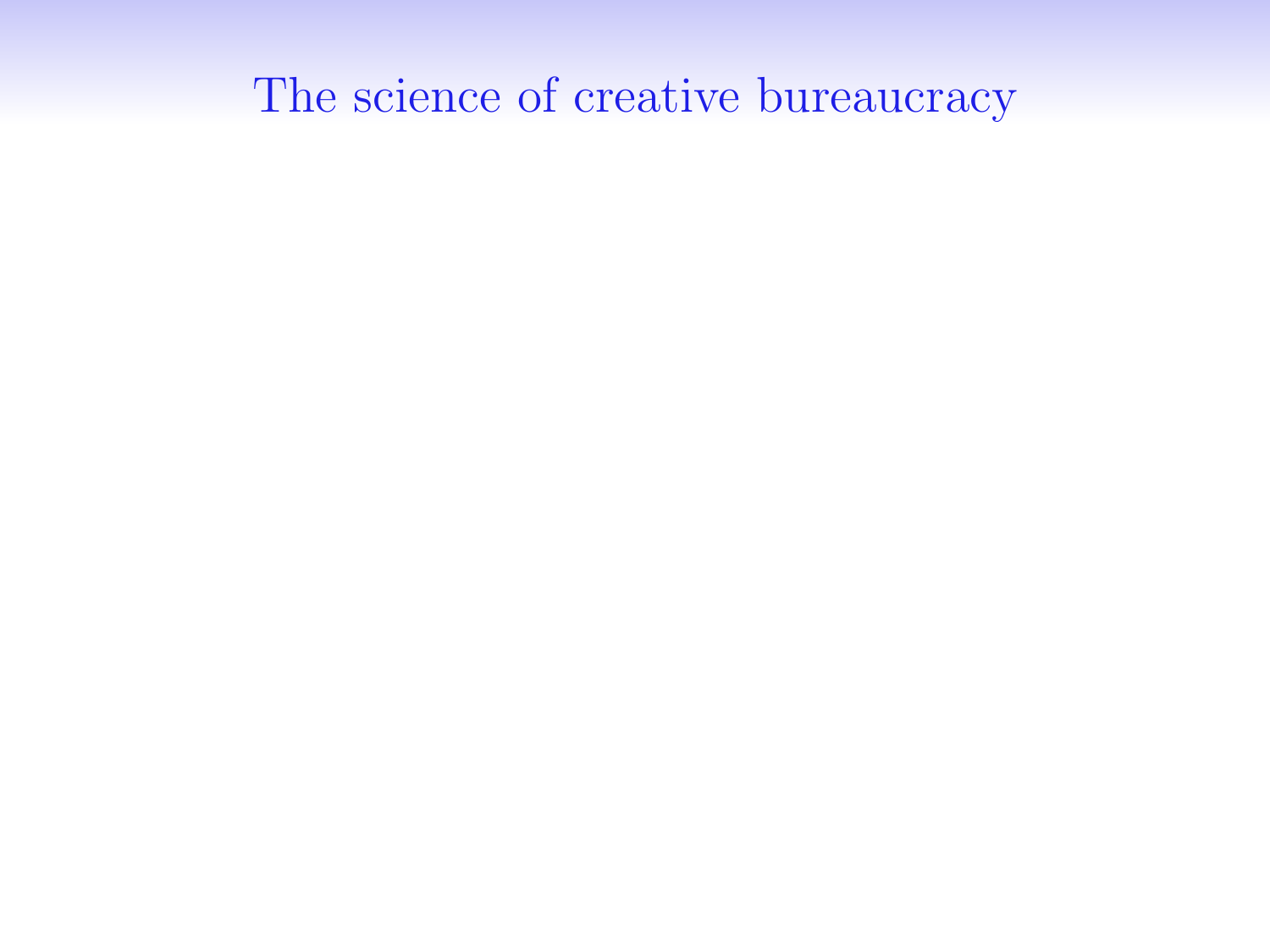Learn the rules, and remove the opaque veil that the bureaucrats carefully maintain between you and them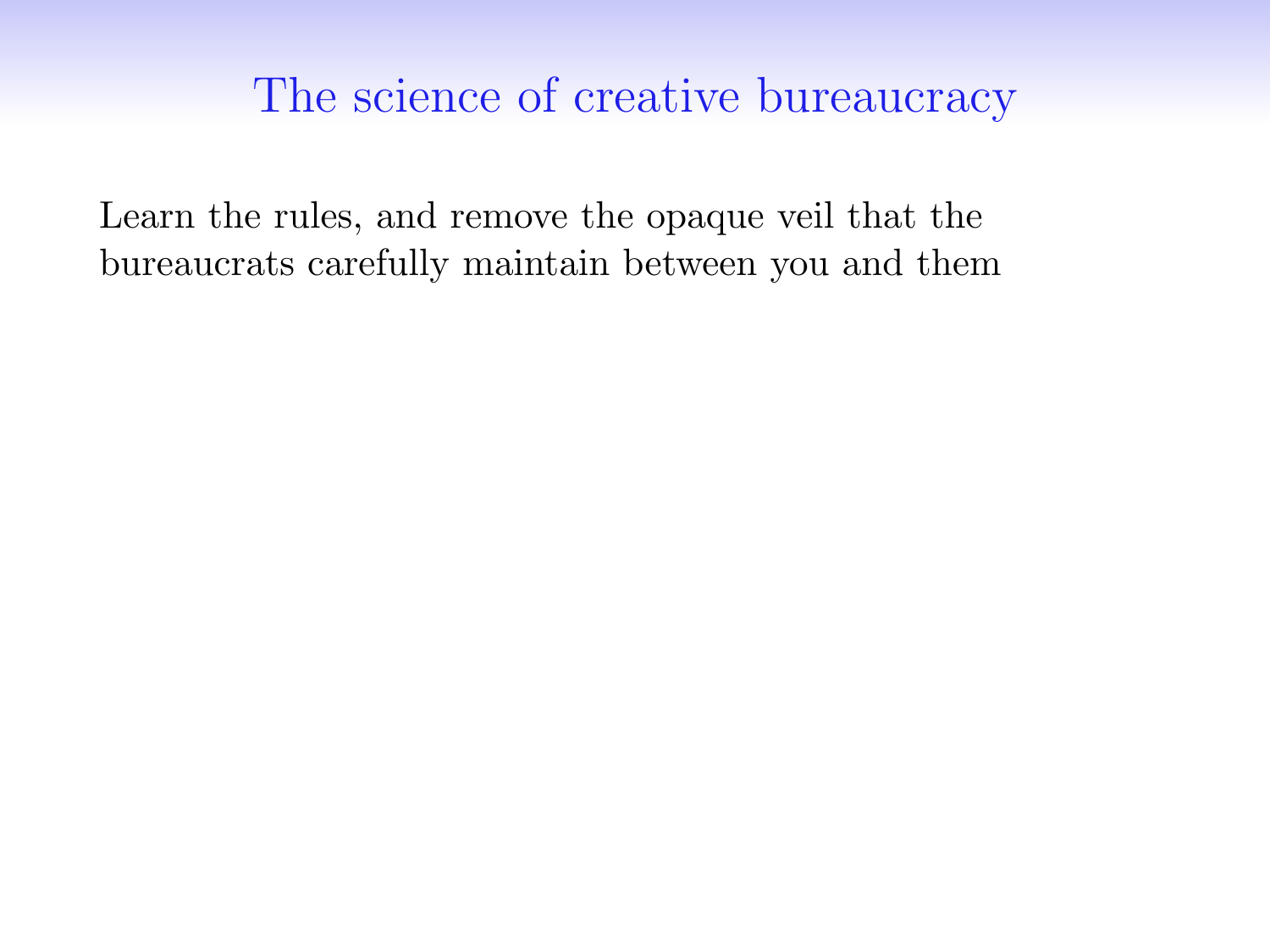Learn the rules, and remove the opaque veil that the bureaucrats carefully maintain between you and them Know the rules better than the bureaucrat in charge of regulating your requests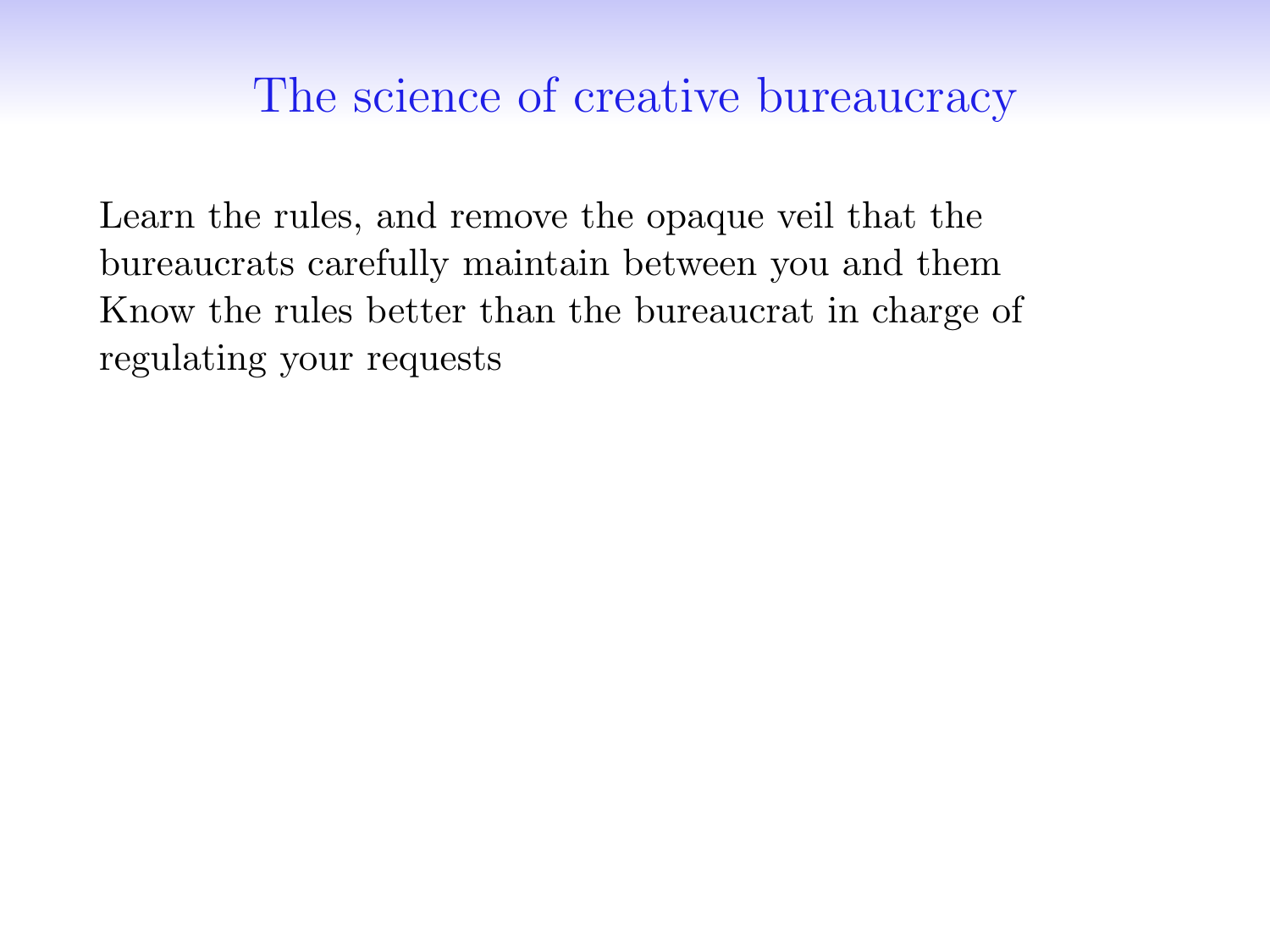Learn the rules, and remove the opaque veil that the bureaucrats carefully maintain between you and them Know the rules better than the bureaucrat in charge of regulating your requests Defeat the opponent using game theory, logic, and psychology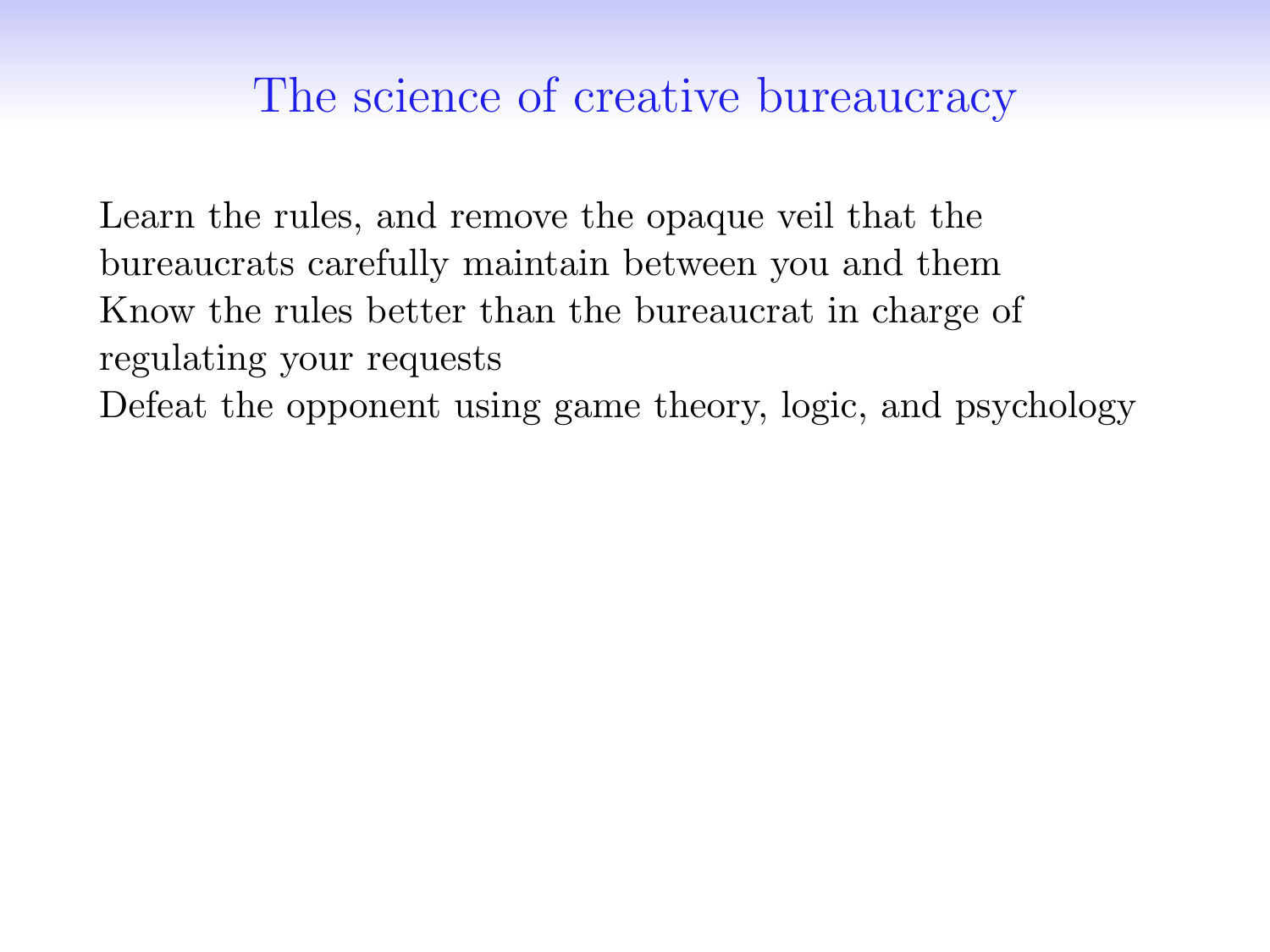Learn the rules, and remove the opaque veil that the bureaucrats carefully maintain between you and them Know the rules better than the bureaucrat in charge of regulating your requests Defeat the opponent using game theory, logic, and psychology Winning by putting the opponent on your side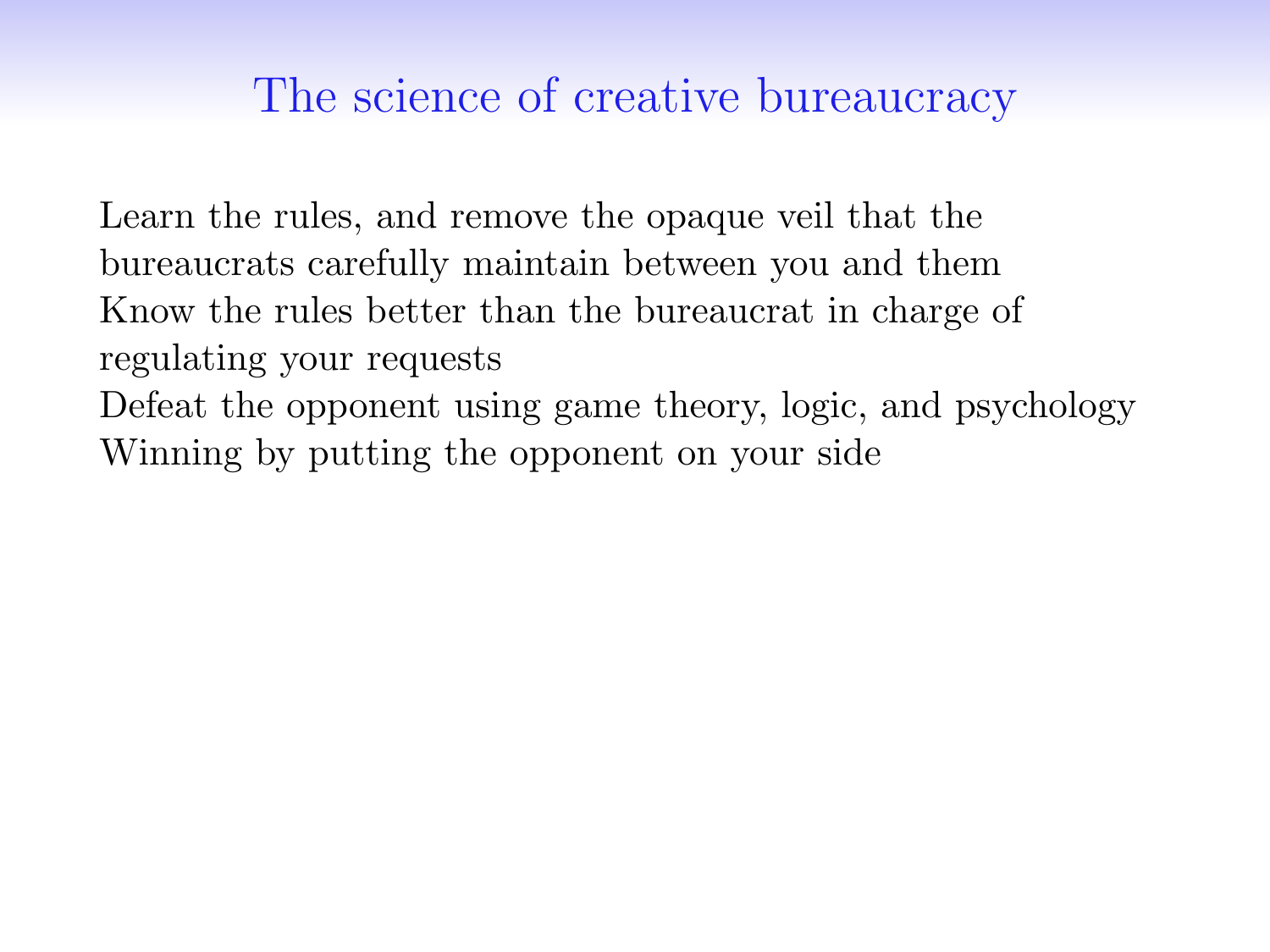Learn the rules, and remove the opaque veil that the bureaucrats carefully maintain between you and them Know the rules better than the bureaucrat in charge of regulating your requests Defeat the opponent using game theory, logic, and psychology Winning by putting the opponent on your side Frighten the bureaucrat using your natural endowments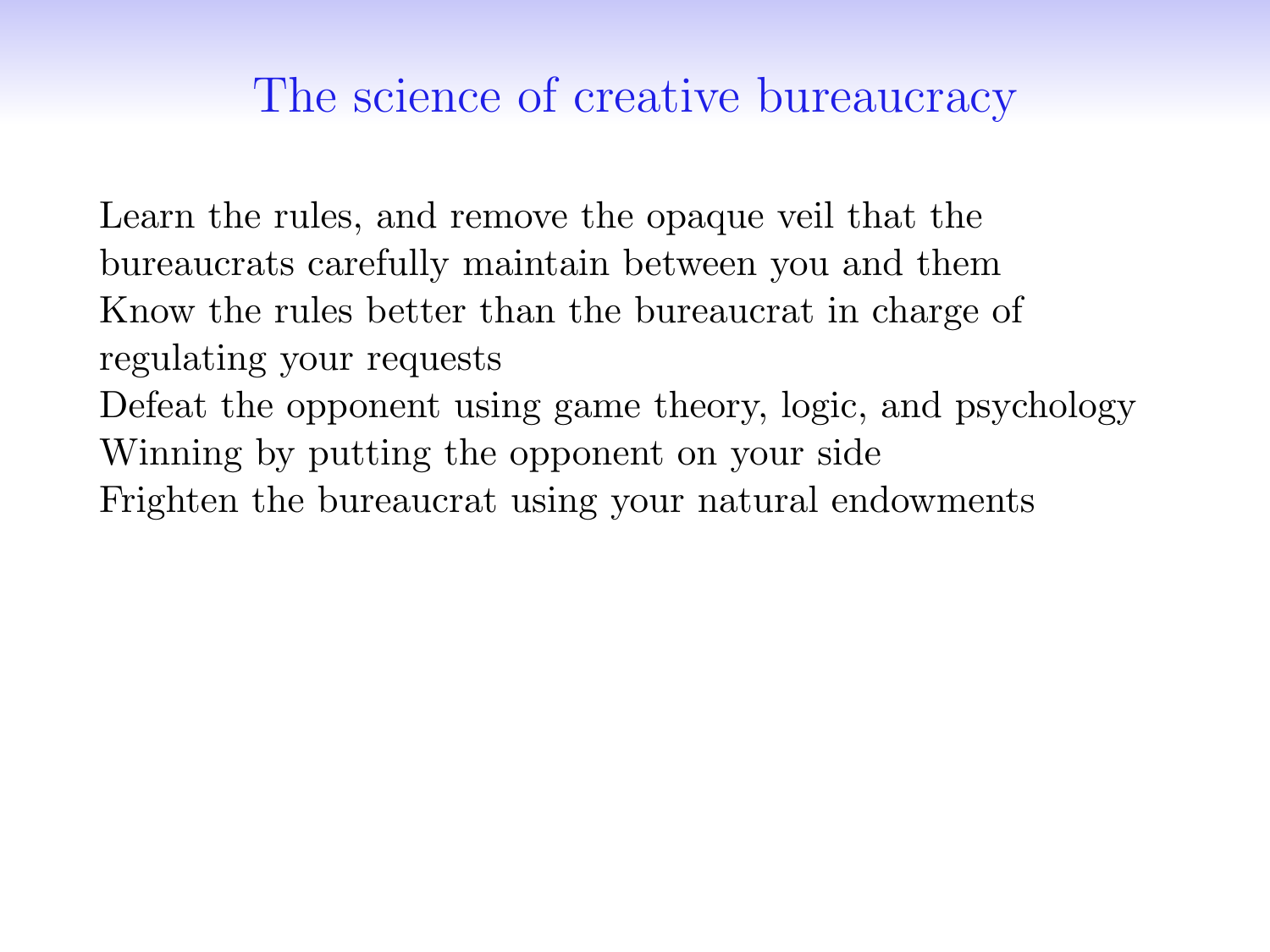Learn the rules, and remove the opaque veil that the bureaucrats carefully maintain between you and them Know the rules better than the bureaucrat in charge of regulating your requests Defeat the opponent using game theory, logic, and psychology Winning by putting the opponent on your side Frighten the bureaucrat using your natural endowments Use logic to prove that obstacles may be bypassed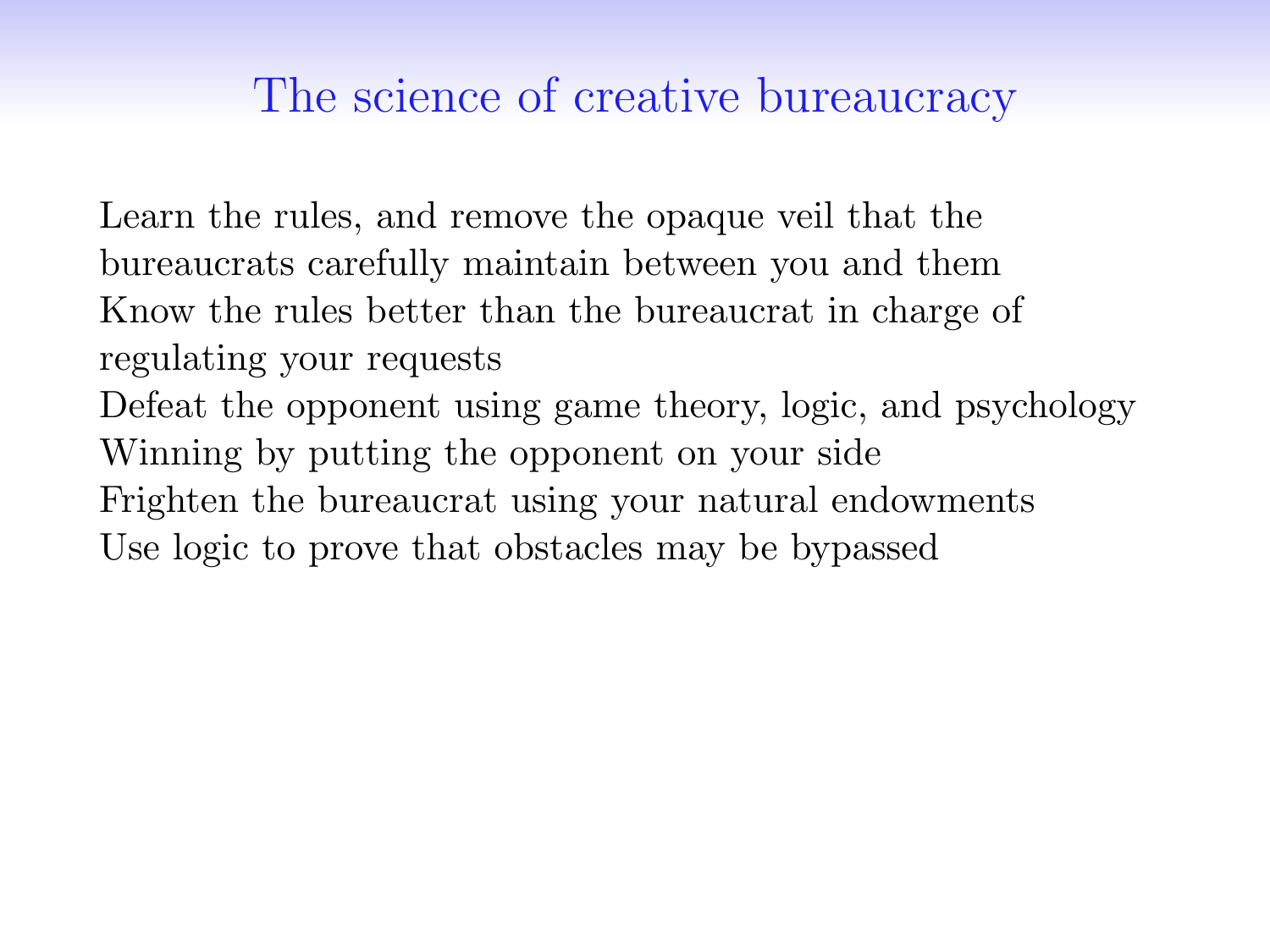Learn the rules, and remove the opaque veil that the bureaucrats carefully maintain between you and them Know the rules better than the bureaucrat in charge of regulating your requests Defeat the opponent using game theory, logic, and psychology Winning by putting the opponent on your side Frighten the bureaucrat using your natural endowments Use logic to prove that obstacles may be bypassed Law is to forbid illegal acts, and anything not forbidden is legal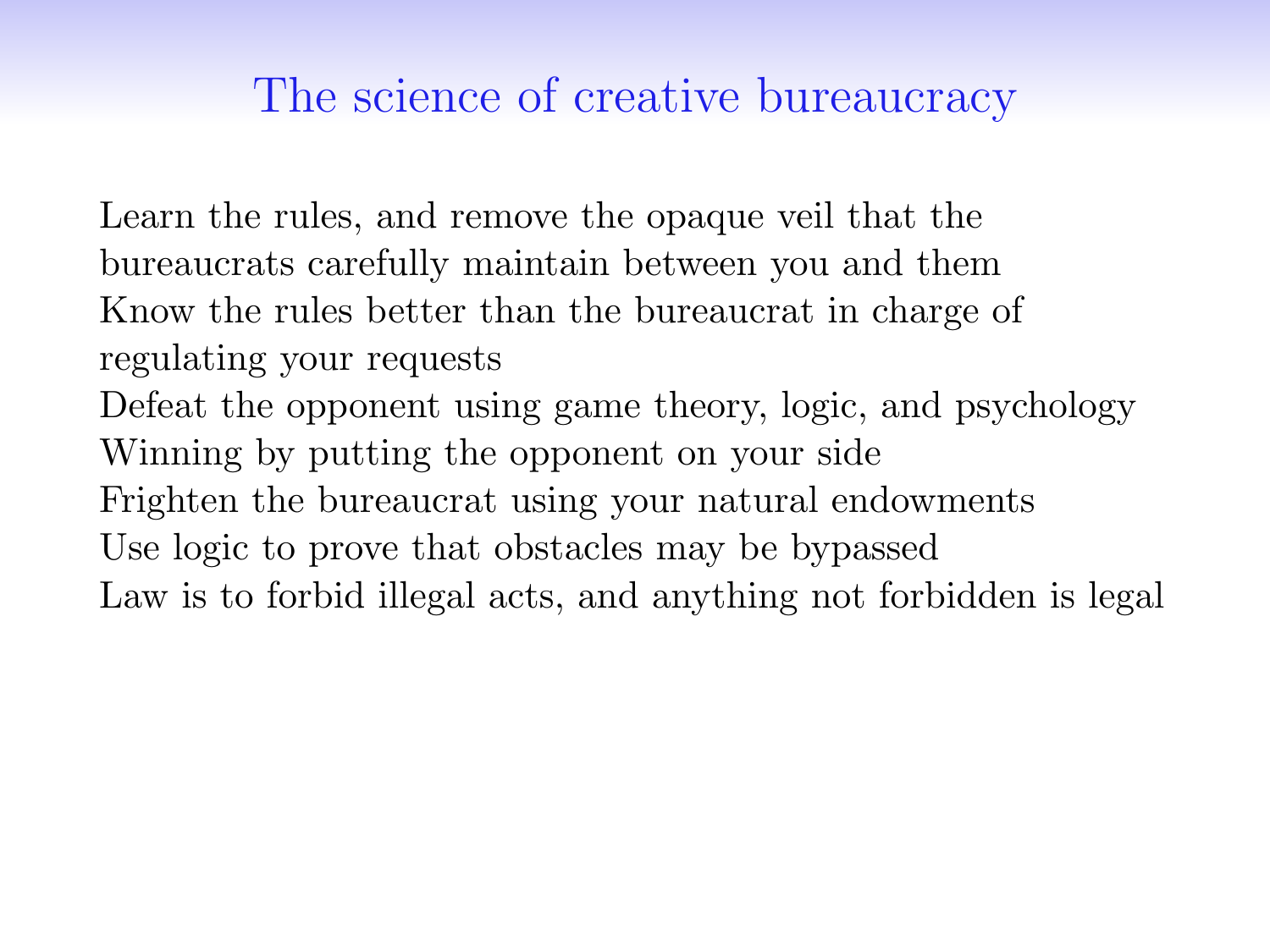Learn the rules, and remove the opaque veil that the bureaucrats carefully maintain between you and them Know the rules better than the bureaucrat in charge of regulating your requests Defeat the opponent using game theory, logic, and psychology Winning by putting the opponent on your side Frighten the bureaucrat using your natural endowments Use logic to prove that obstacles may be bypassed Law is to forbid illegal acts, and anything not forbidden is legal The problem with Catch 22: inconsistent laws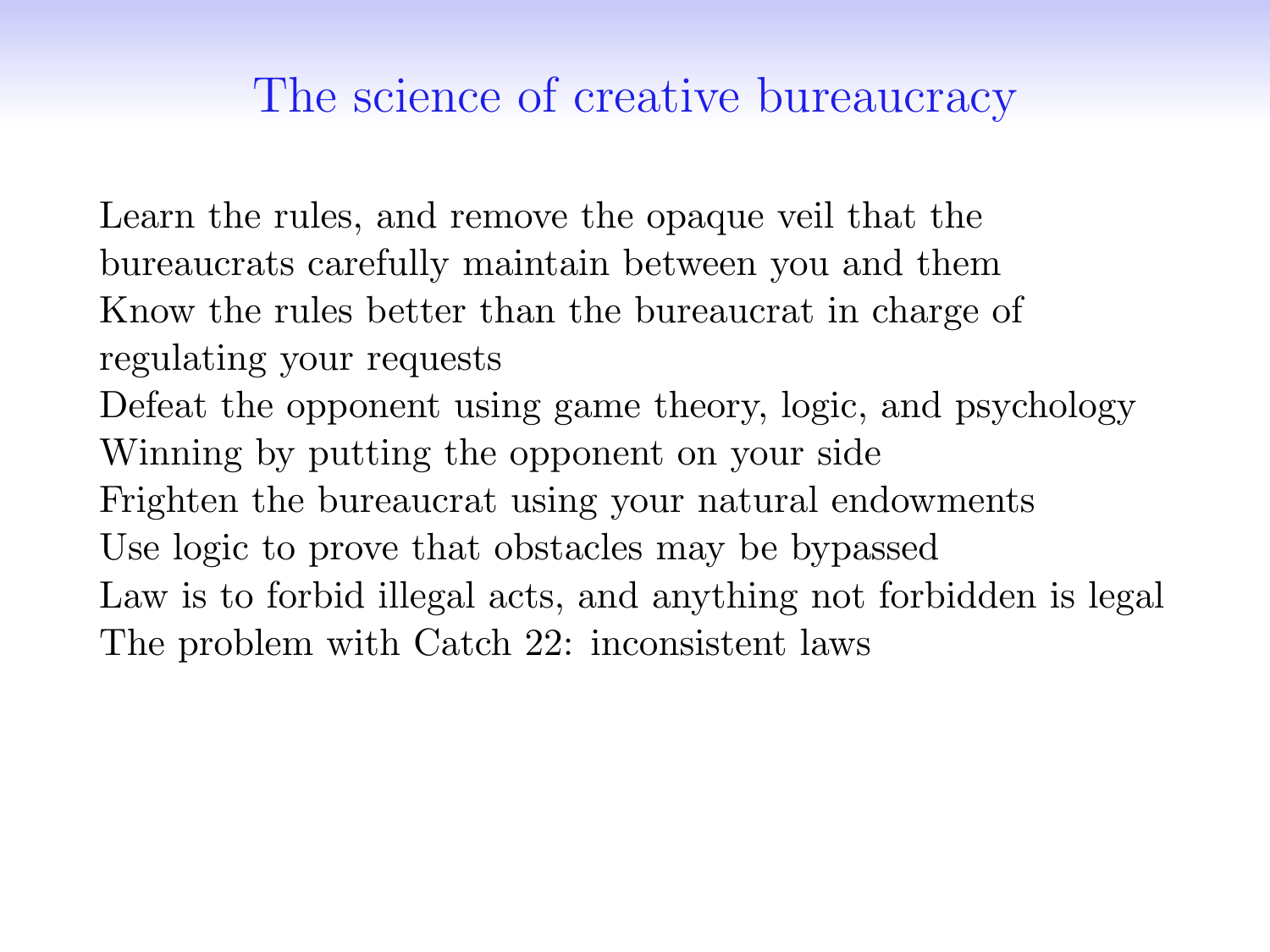Learn the rules, and remove the opaque veil that the bureaucrats carefully maintain between you and them Know the rules better than the bureaucrat in charge of regulating your requests Defeat the opponent using game theory, logic, and psychology Winning by putting the opponent on your side Frighten the bureaucrat using your natural endowments Use logic to prove that obstacles may be bypassed Law is to forbid illegal acts, and anything not forbidden is legal The problem with Catch 22: inconsistent laws Instill a feeling of guilt into bureaucrats by pointing out the inconsistency of rules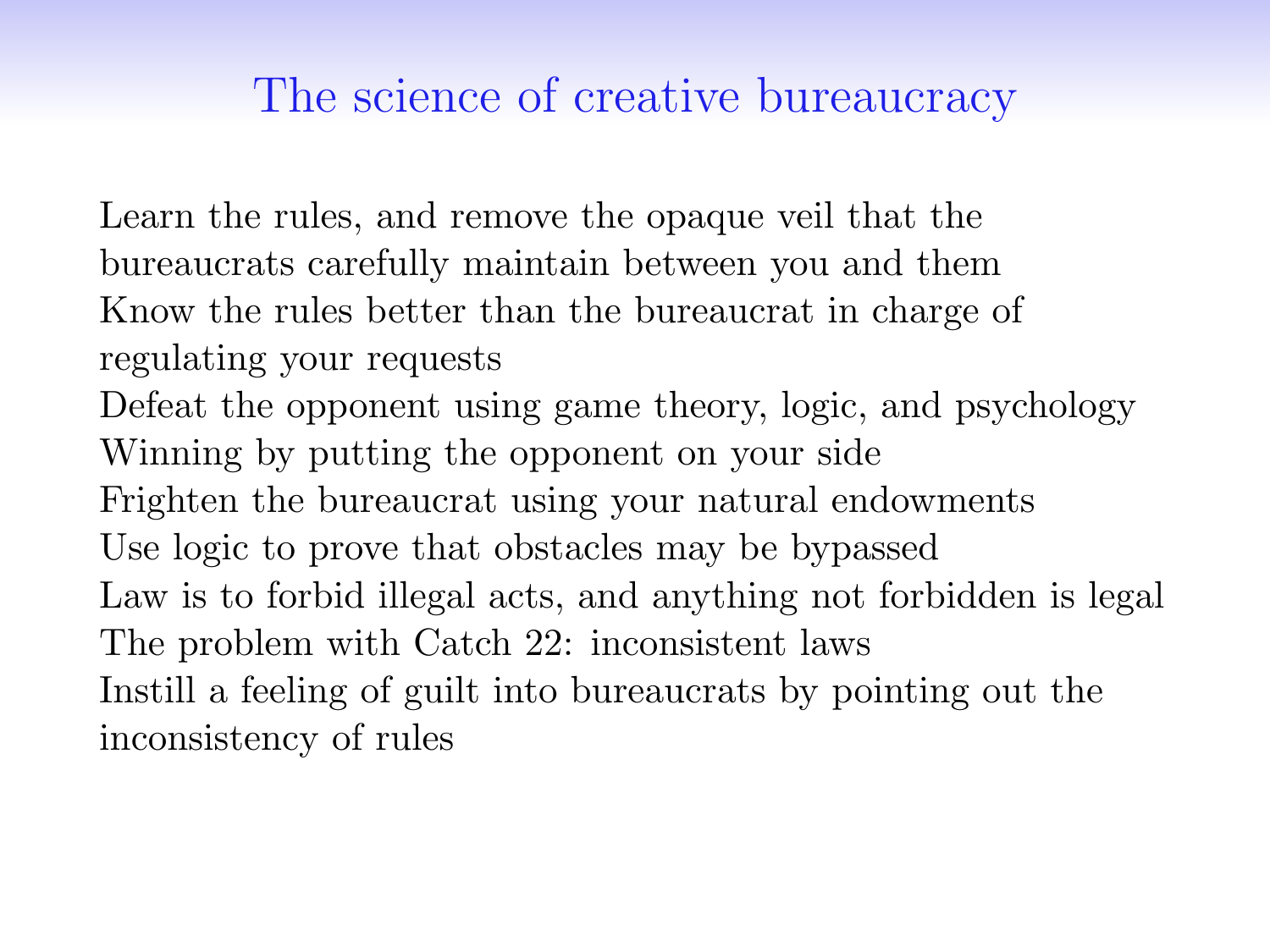Learn the rules, and remove the opaque veil that the bureaucrats carefully maintain between you and them Know the rules better than the bureaucrat in charge of regulating your requests Defeat the opponent using game theory, logic, and psychology Winning by putting the opponent on your side Frighten the bureaucrat using your natural endowments Use logic to prove that obstacles may be bypassed Law is to forbid illegal acts, and anything not forbidden is legal The problem with Catch 22: inconsistent laws Instill a feeling of guilt into bureaucrats by pointing out the inconsistency of rules This is a dangerous path, sometimes it is better to keep your

mouth shut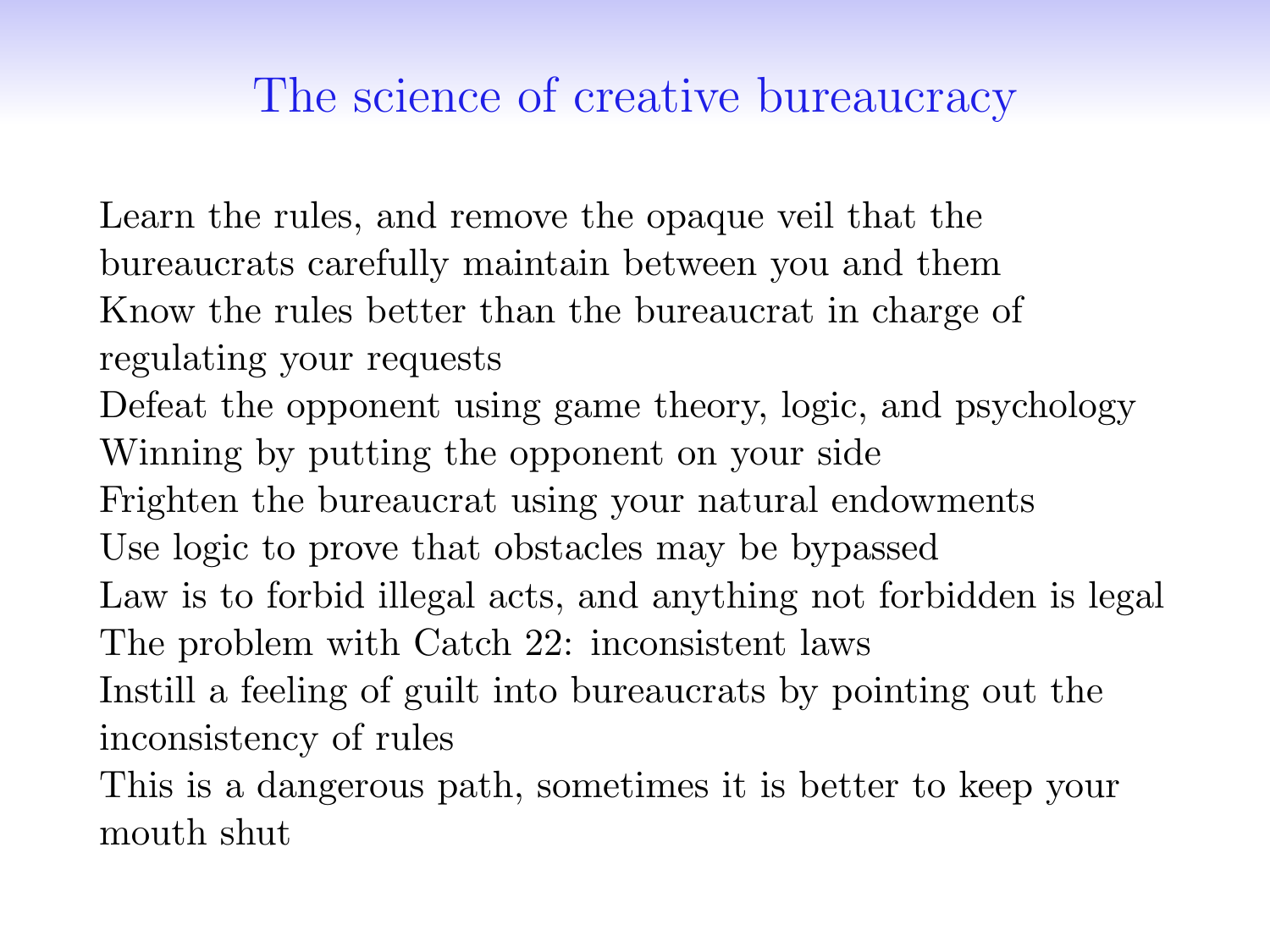# The craft of creative bureaucracy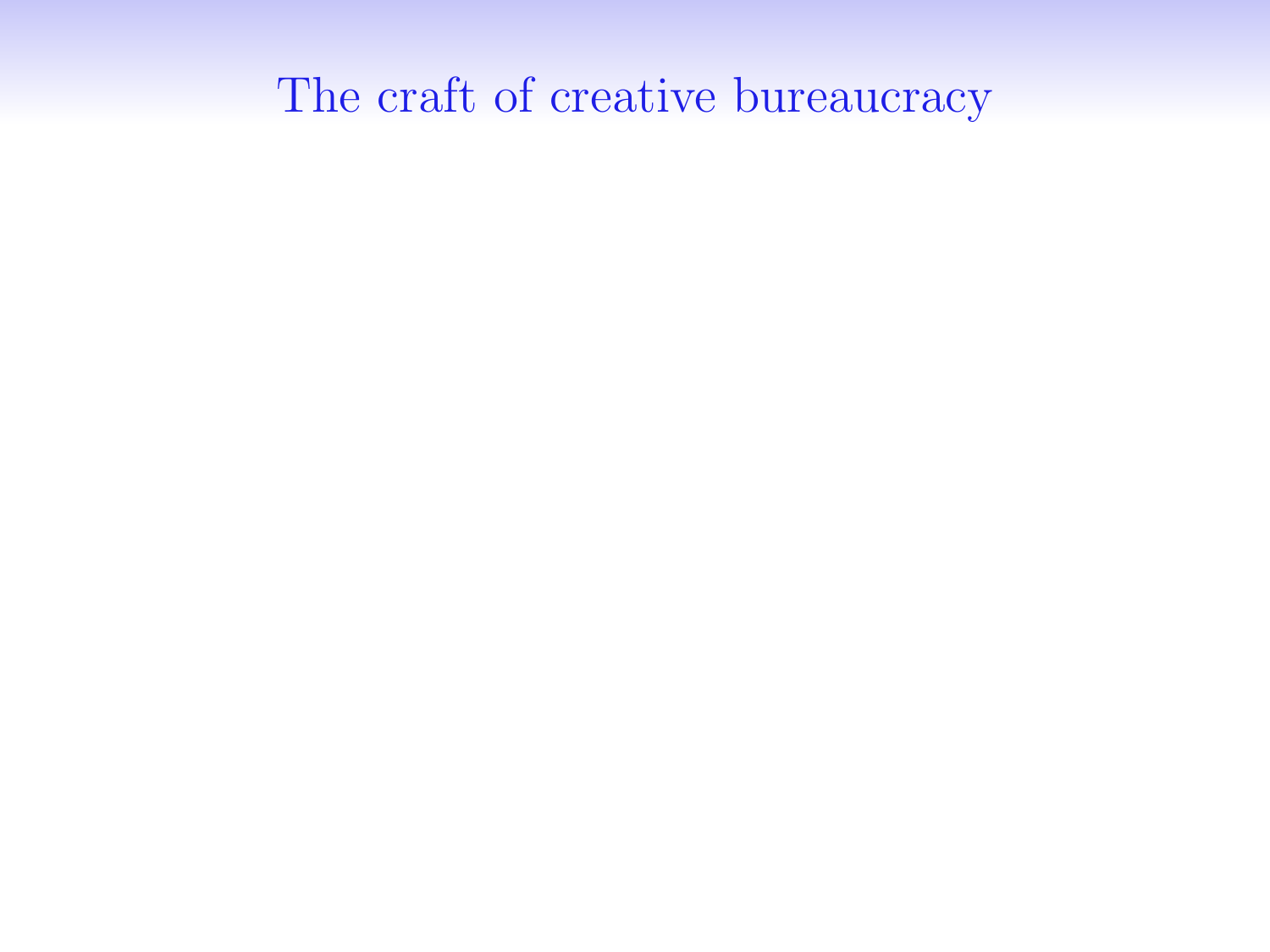## The craft of creative bureaucracy

Do not fill non-mandatory fields in questionnaires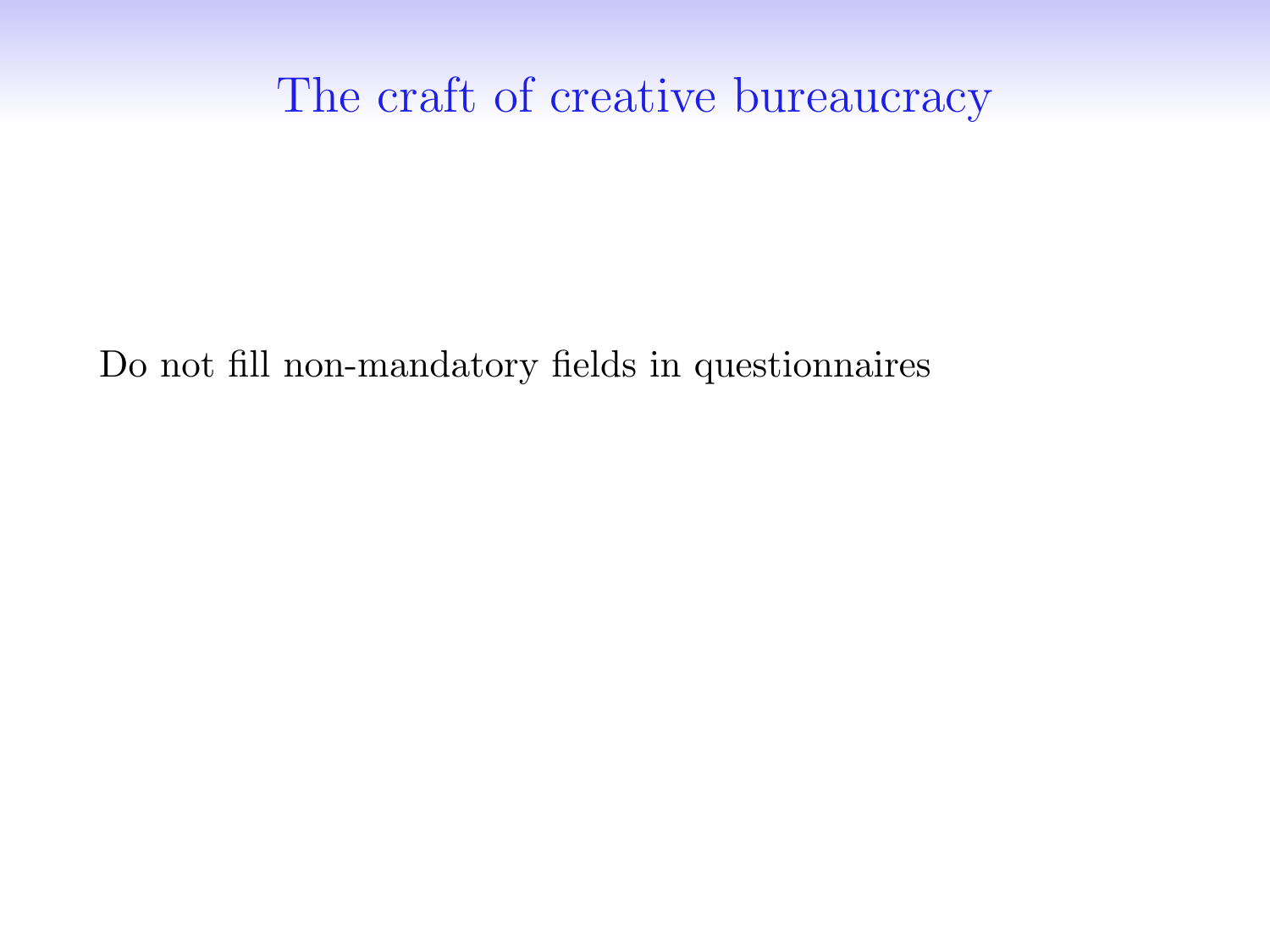Do not fill non-mandatory fields in questionnaires How Turing won the game of firearm training without enlistment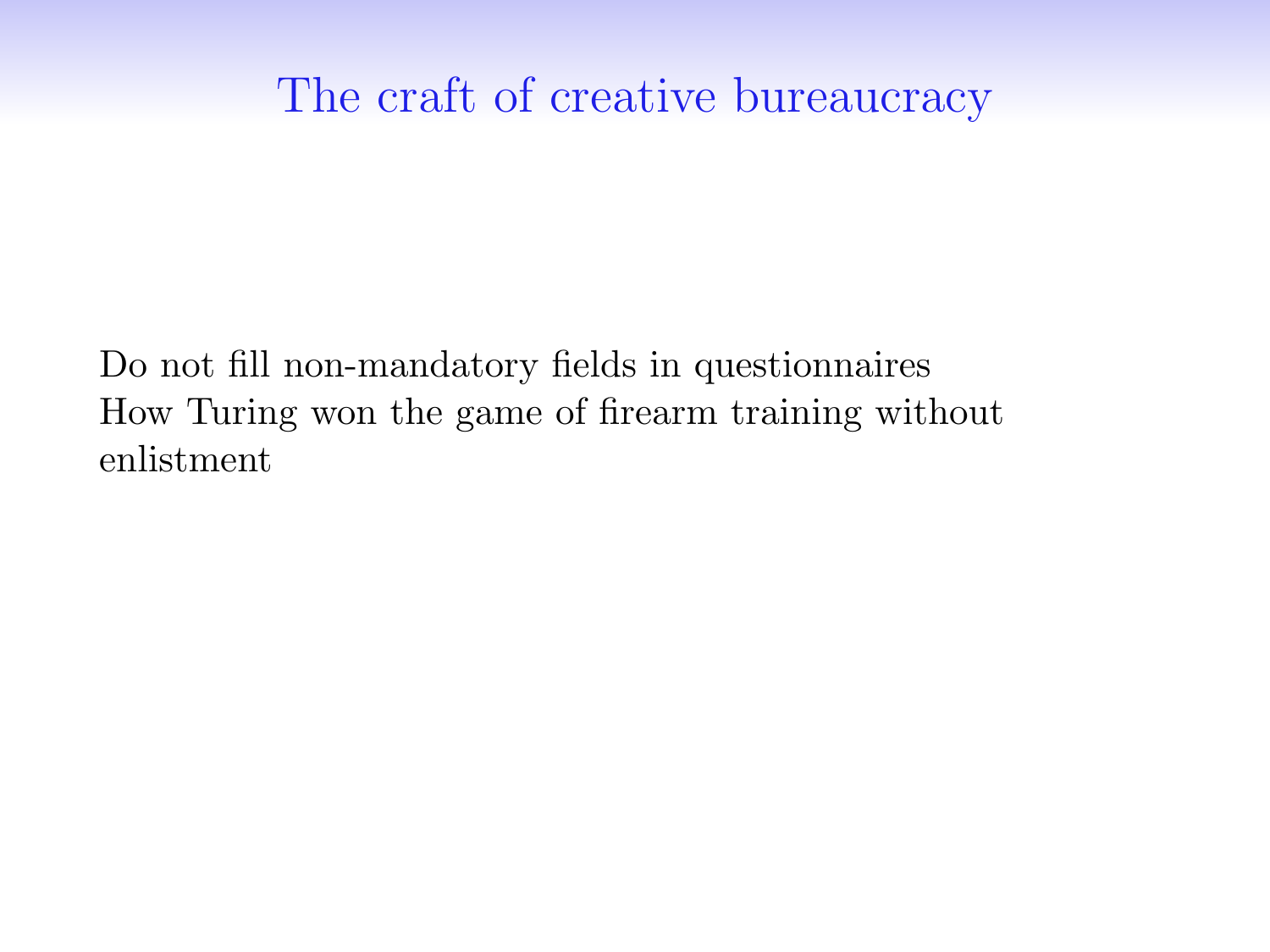Do not fill non-mandatory fields in questionnaires How Turing won the game of firearm training without enlistment

Use epistemic logic to profit of your opponent ignorance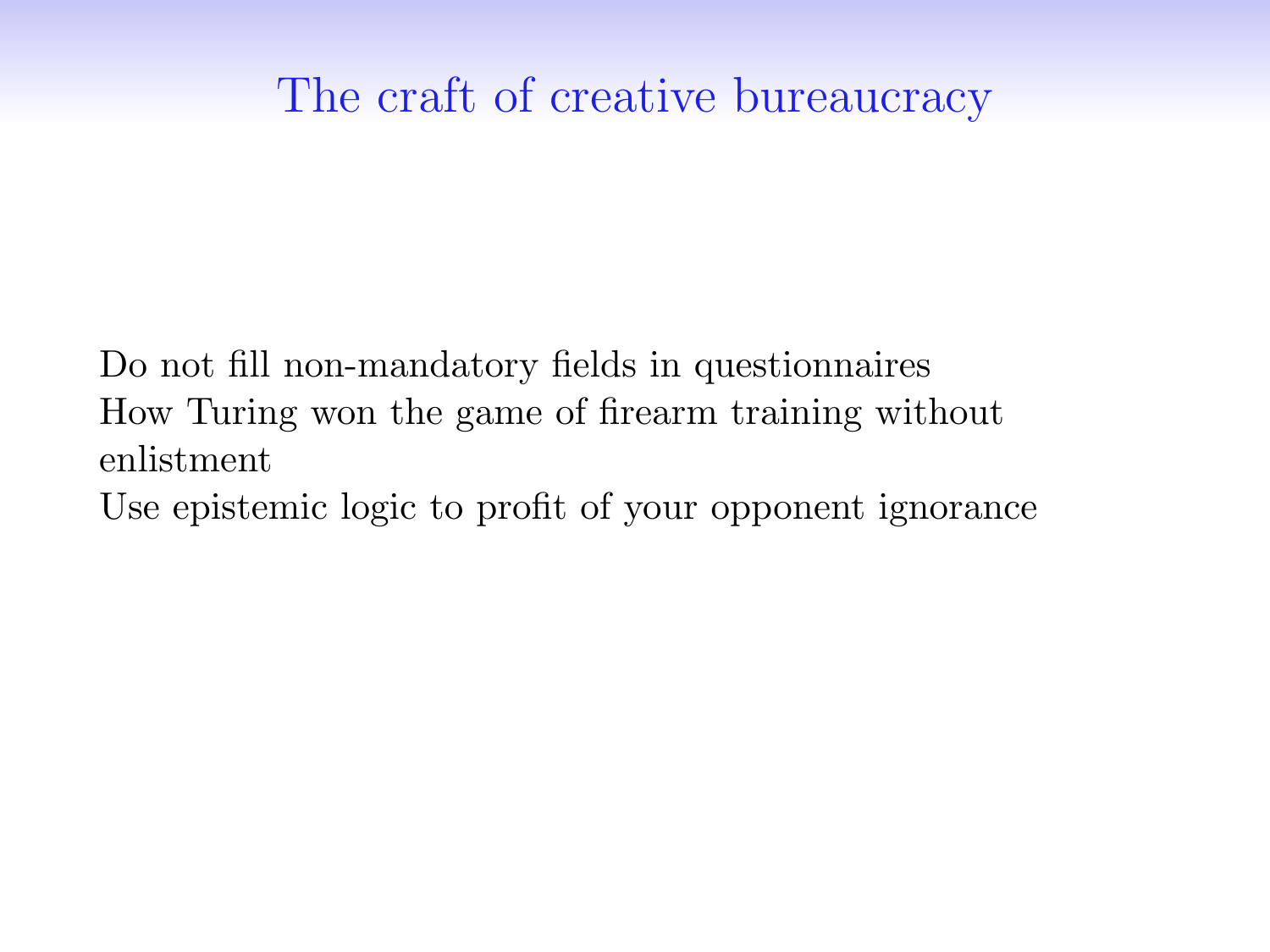Do not fill non-mandatory fields in questionnaires How Turing won the game of firearm training without enlistment

Use epistemic logic to profit of your opponent ignorance Don't lie, but sometimes keep silent with a poker face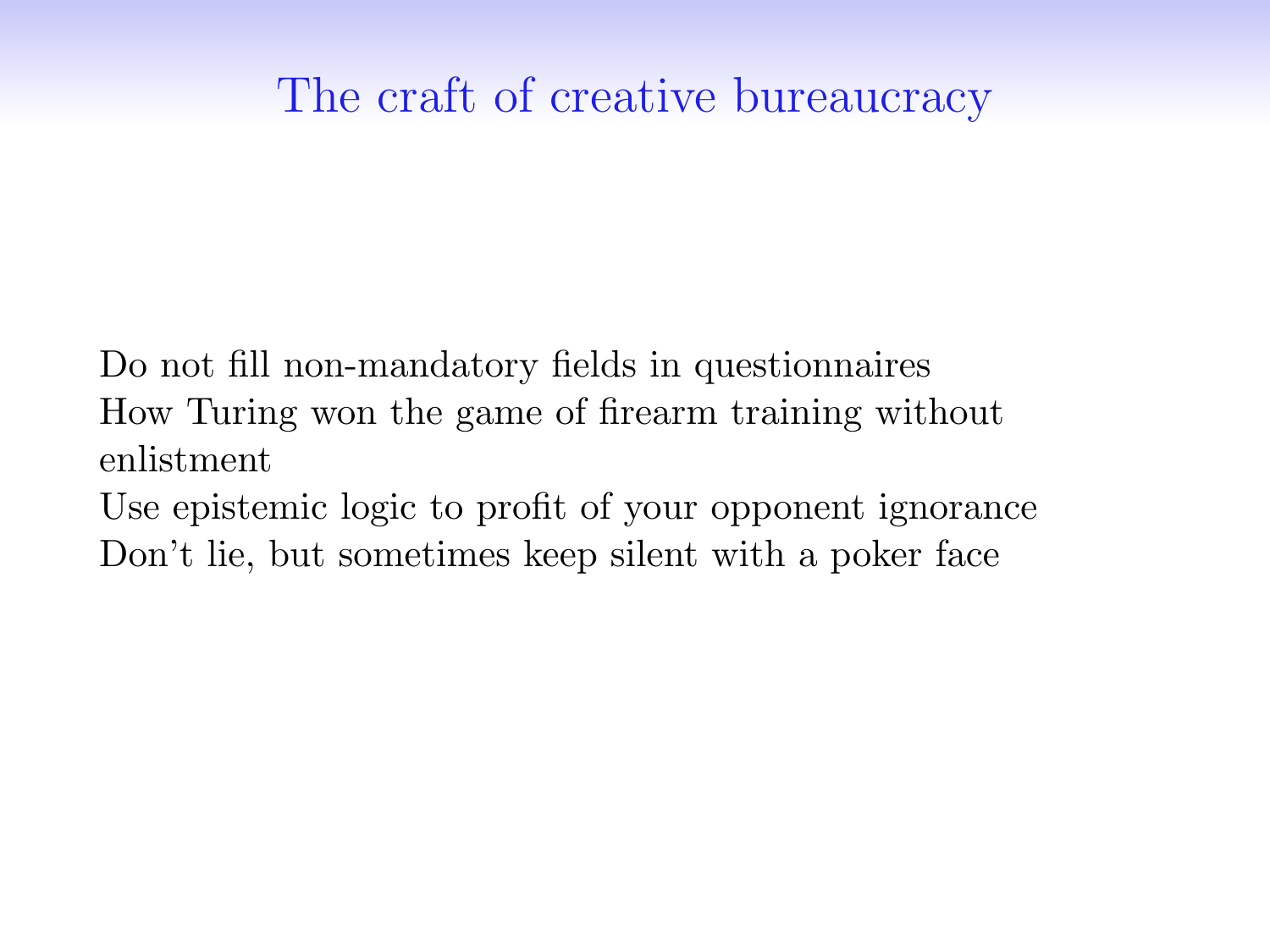Do not fill non-mandatory fields in questionnaires How Turing won the game of firearm training without enlistment

Use epistemic logic to profit of your opponent ignorance Don't lie, but sometimes keep silent with a poker face But be persistent, and get your ways by hook or by crook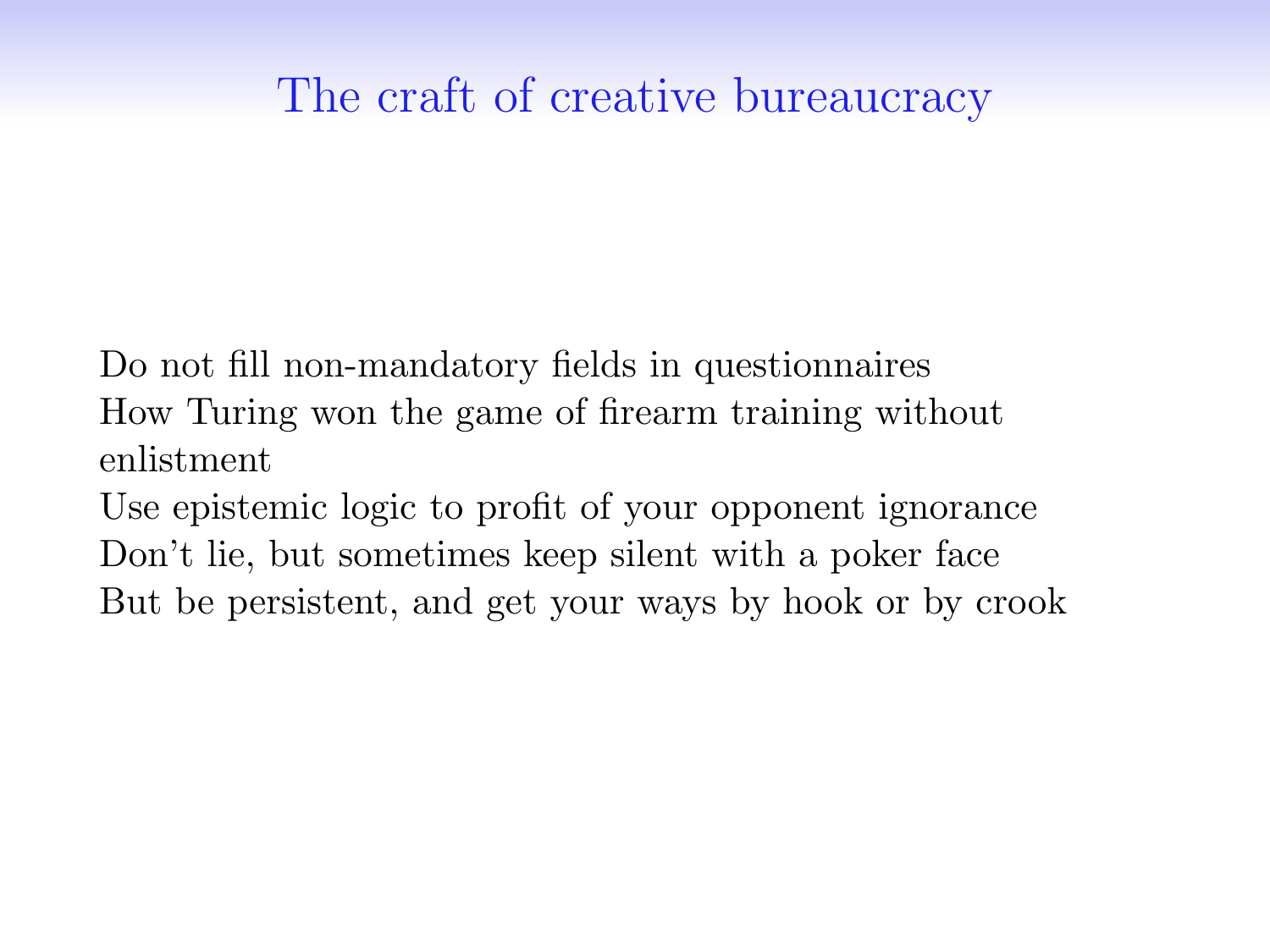The art of detecting loopholes and using them to bypass obstacles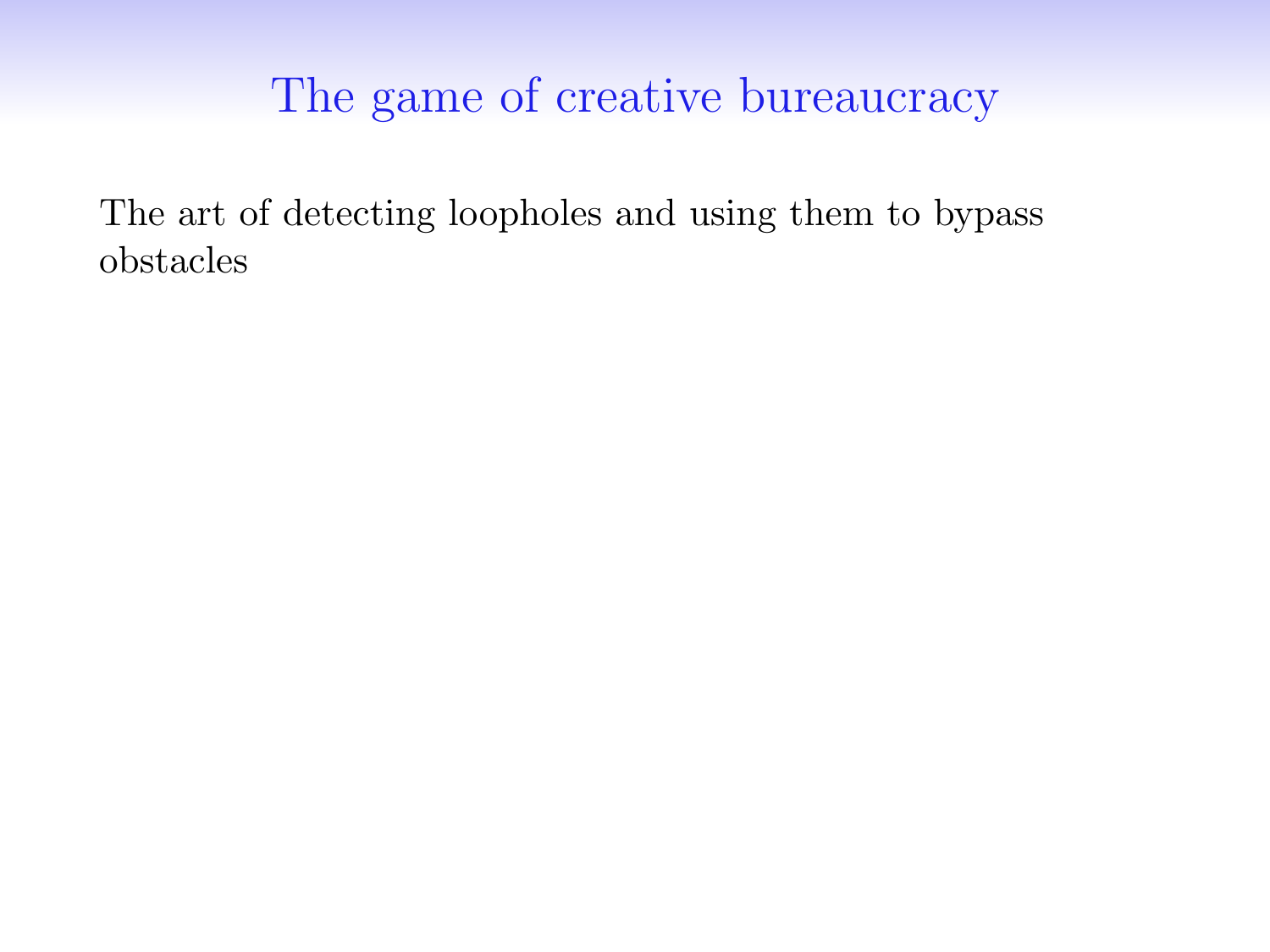The art of detecting loopholes and using them to bypass obstacles

Similar to finding a lemma that interpolates between your capabilities and your requirements. Its proof is a legal course of action, but may be complex with use of exceptions and exceptions of exceptions, etc.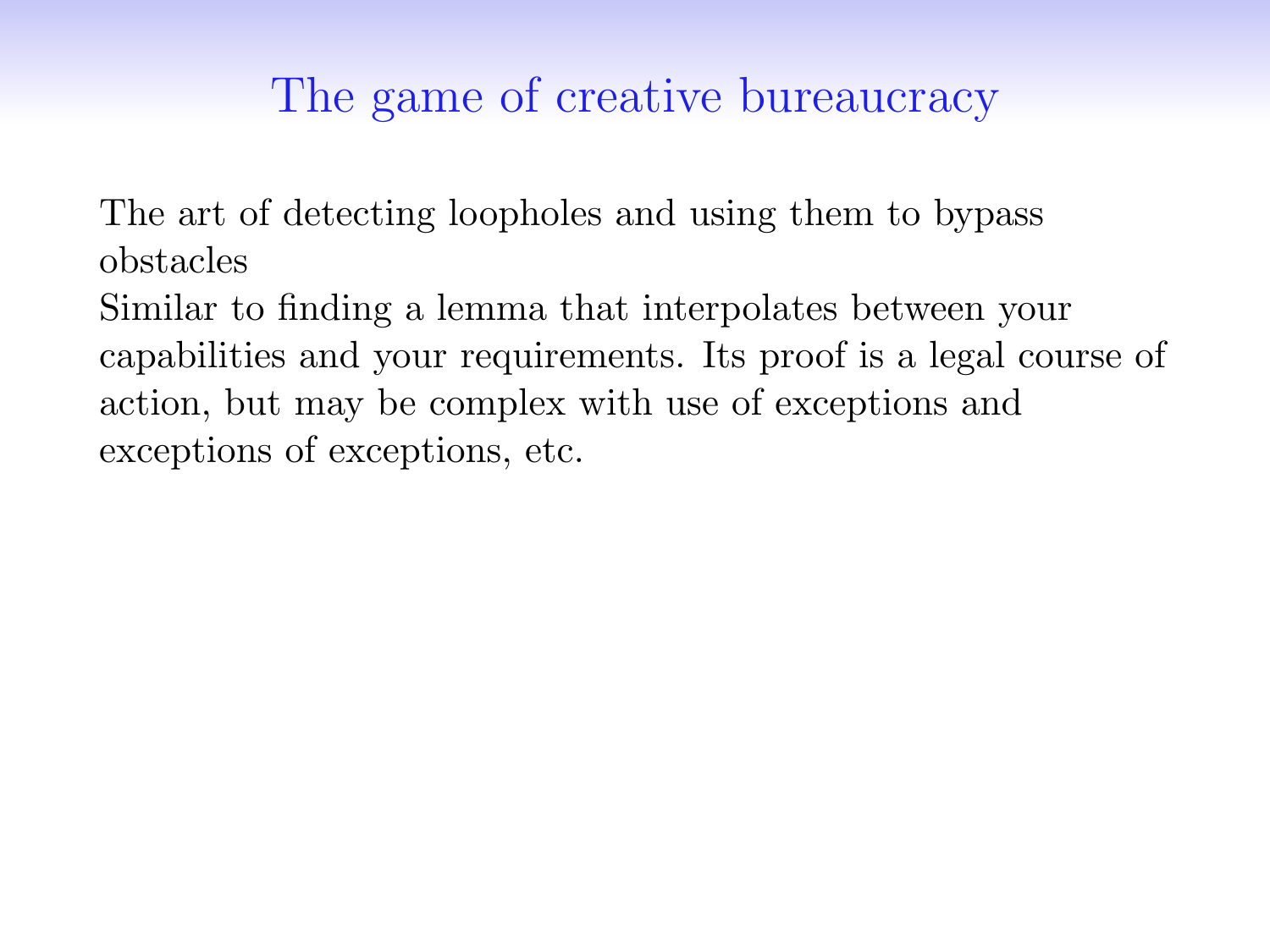The art of detecting loopholes and using them to bypass obstacles

Similar to finding a lemma that interpolates between your capabilities and your requirements. Its proof is a legal course of action, but may be complex with use of exceptions and exceptions of exceptions, etc. Explain your manoeuvers to the bureaucrat in charge by a proof that every step in them is locally legal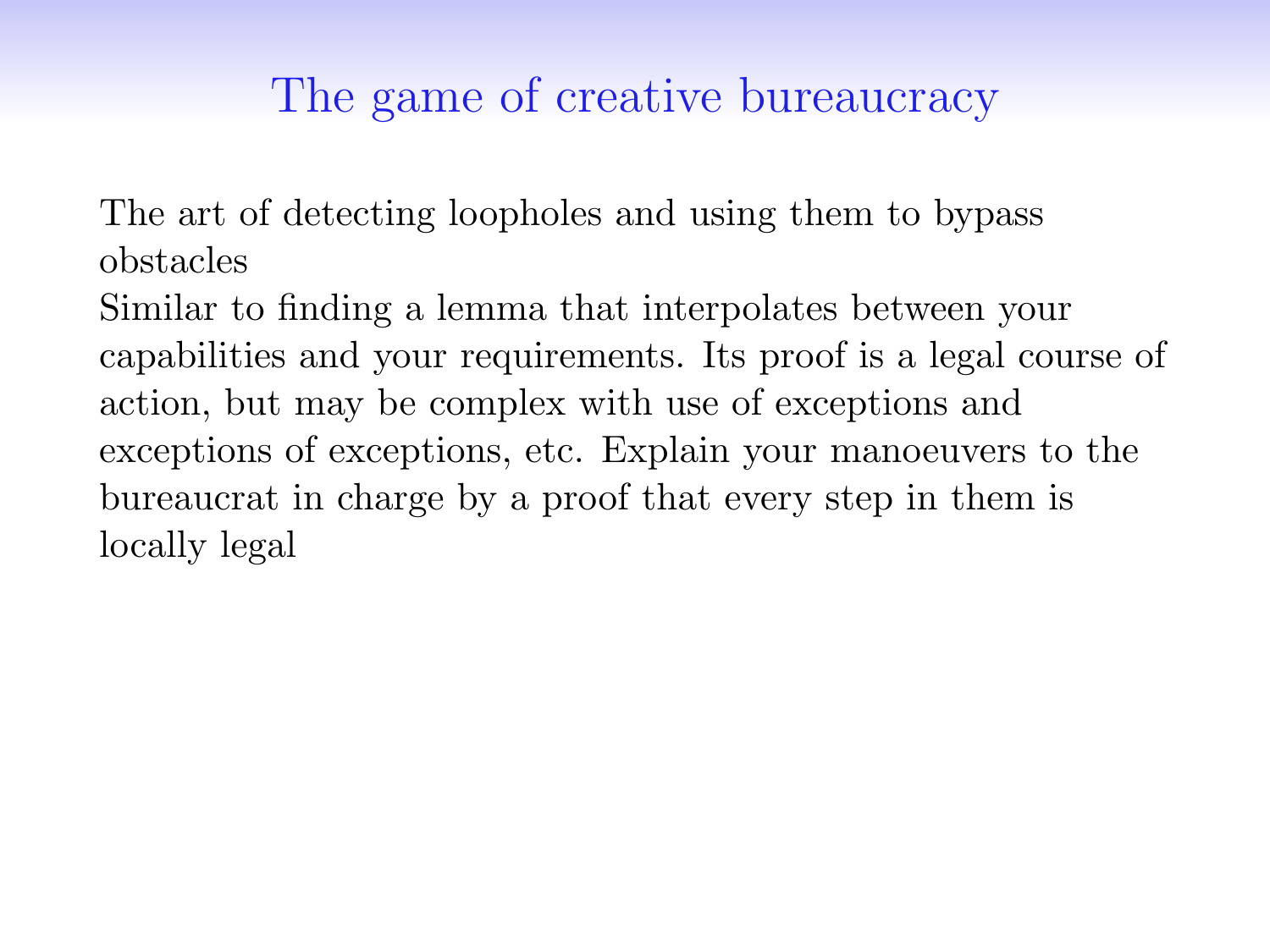The art of detecting loopholes and using them to bypass obstacles

Similar to finding a lemma that interpolates between your capabilities and your requirements. Its proof is a legal course of action, but may be complex with use of exceptions and exceptions of exceptions, etc. Explain your manoeuvers to the bureaucrat in charge by a proof that every step in them is locally legal

Then have him or her repeat the argument, step by step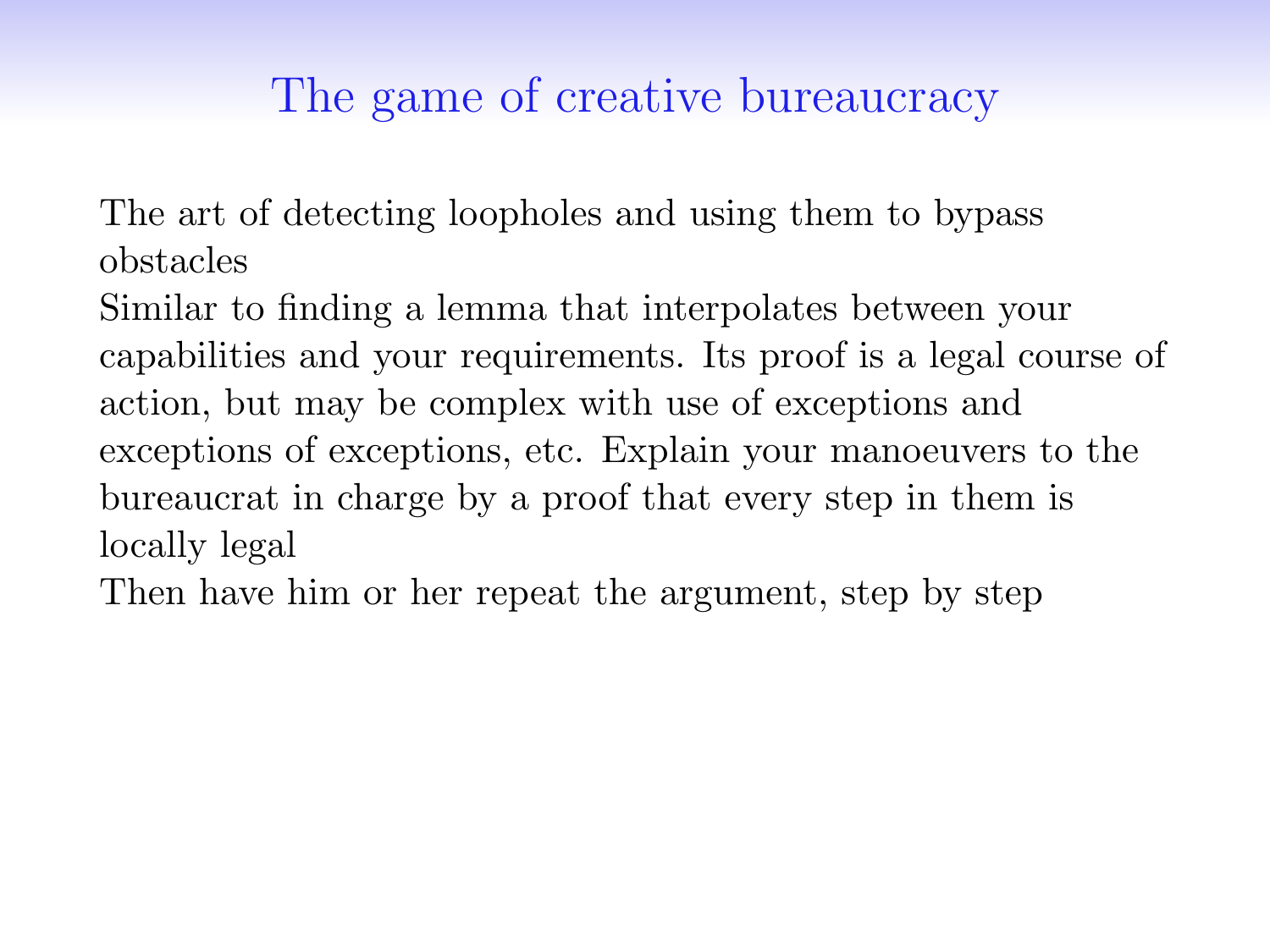The art of detecting loopholes and using them to bypass obstacles

Similar to finding a lemma that interpolates between your capabilities and your requirements. Its proof is a legal course of action, but may be complex with use of exceptions and exceptions of exceptions, etc. Explain your manoeuvers to the bureaucrat in charge by a proof that every step in them is locally legal

Then have him or her repeat the argument, step by step Nod approval at every step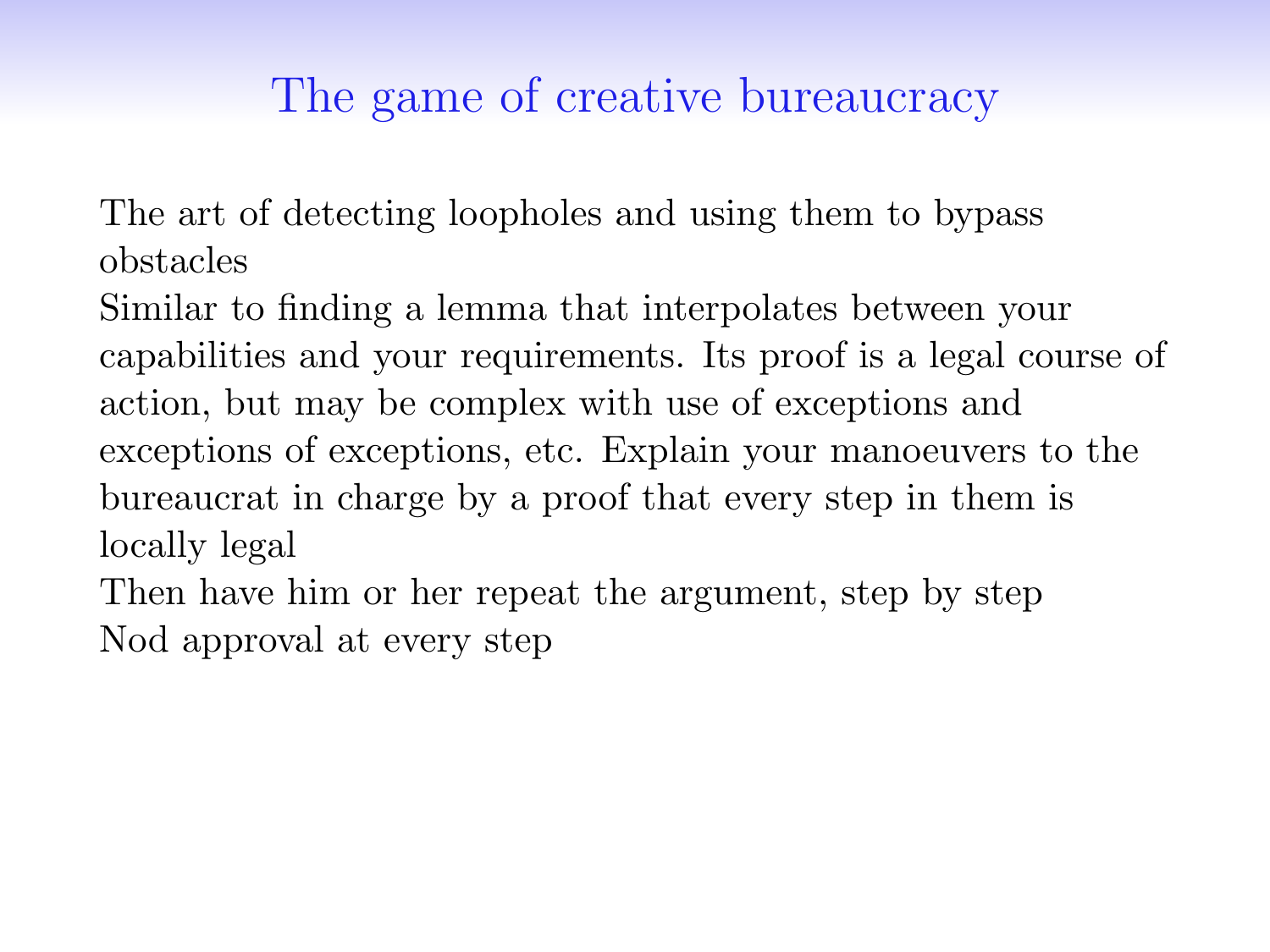The art of detecting loopholes and using them to bypass obstacles

Similar to finding a lemma that interpolates between your capabilities and your requirements. Its proof is a legal course of action, but may be complex with use of exceptions and exceptions of exceptions, etc. Explain your manoeuvers to the bureaucrat in charge by a proof that every step in them is locally legal

Then have him or her repeat the argument, step by step Nod approval at every step

At QED jump and exclaim "you got it"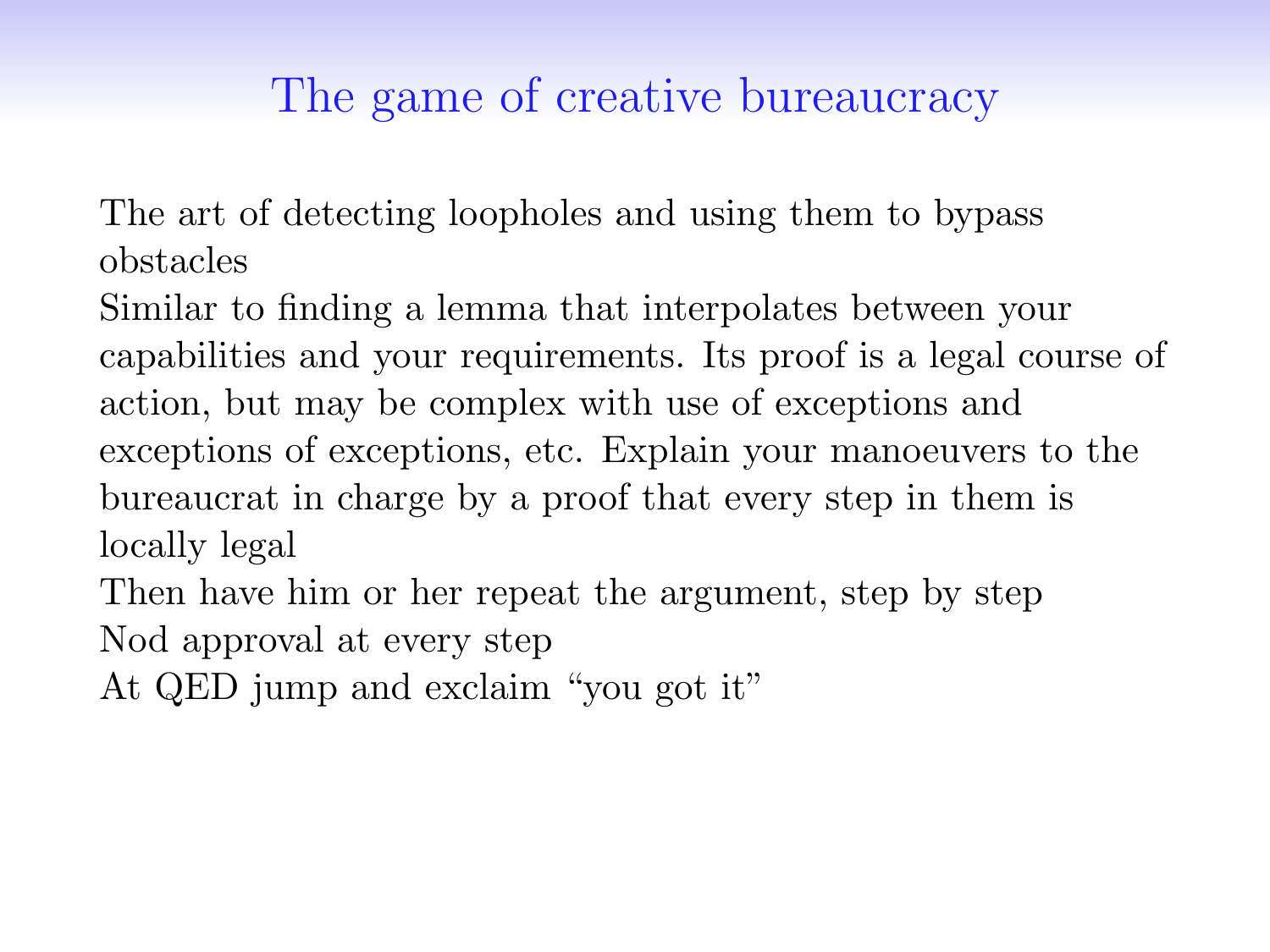The art of detecting loopholes and using them to bypass obstacles

Similar to finding a lemma that interpolates between your capabilities and your requirements. Its proof is a legal course of action, but may be complex with use of exceptions and exceptions of exceptions, etc. Explain your manoeuvers to the bureaucrat in charge by a proof that every step in them is locally legal

Then have him or her repeat the argument, step by step Nod approval at every step

At QED jump and exclaim "you got it"

Now act as if the bureaucrat had the idea in the first place, compliment him/her for it, and state your obedience to the process: Yes, we can!